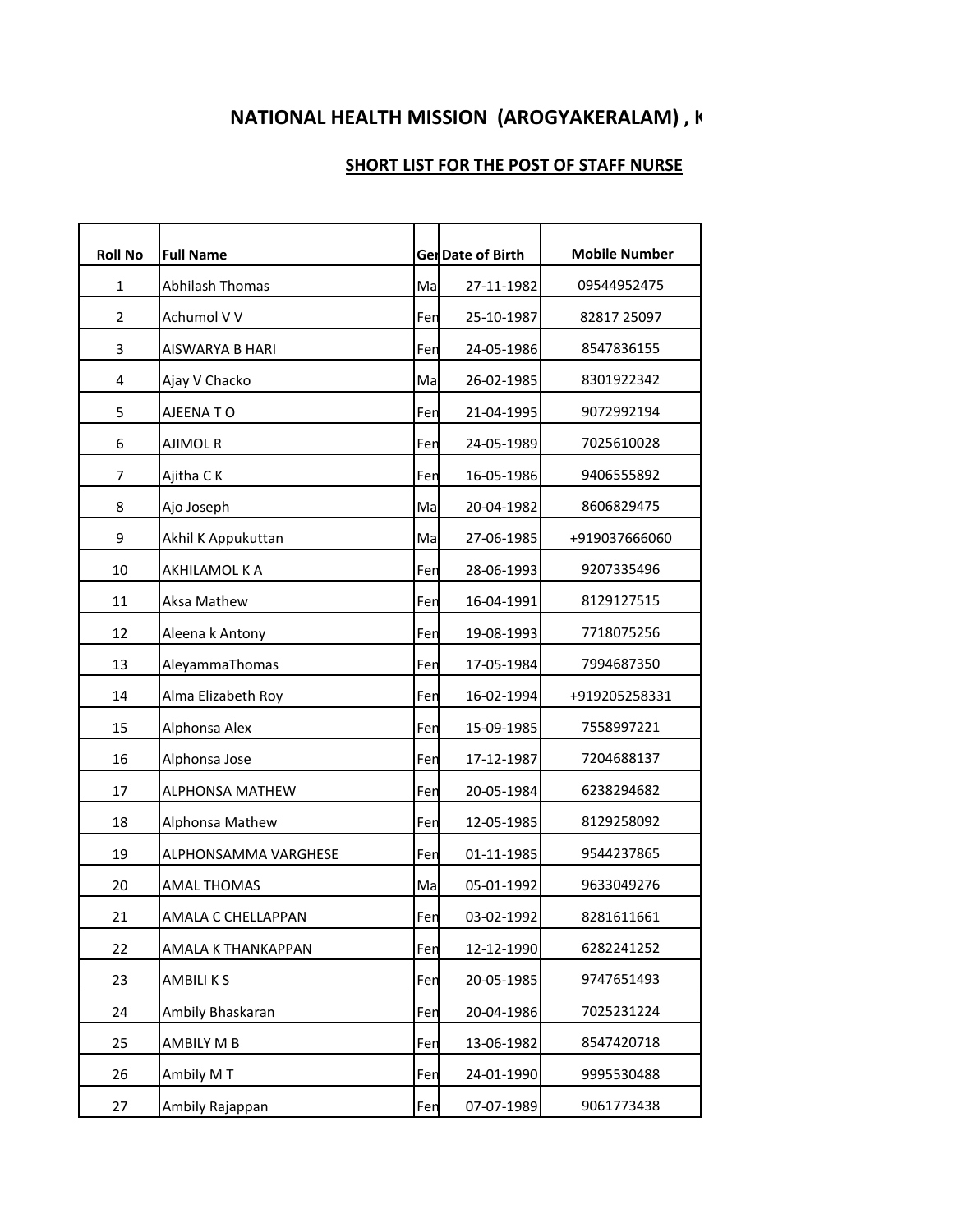| 28 | Ambily S                | Fen | 25-05-1983 | 9400557302<br><del>, סבטטטנאַט</del>  |
|----|-------------------------|-----|------------|---------------------------------------|
| 29 | <b>AMINA ISMAIL</b>     | Fen | 04-12-1996 | 9778232004                            |
| 30 | AMRITHA KS              | Fen | 25-05-1995 | 9947982440                            |
| 31 | AMRUTHA A R             | Fen | 13-04-1992 | 9645074105                            |
| 32 | Amrutha G Madhu         | Fen | 08-12-1992 | 8943883569                            |
| 33 | ANCHU.S.NAIR            | Fen | 12-07-1993 | 8078041772                            |
| 34 | <b>ANCHUMARY JOSEPH</b> | Fen | 15-02-1987 | 8714325283                            |
| 35 | Anchumol P              | Fen | 15-05-1986 | 8589052627                            |
| 36 | <b>ANCY JOSEPH</b>      | Fen | 26-12-1985 | 9633535638                            |
| 37 | Ancy Mathew             | Fen | 19-04-1992 | 7356651255                            |
| 38 | ANI THERES GEORGE       | Fen | 23-10-1986 | 7034370339                            |
| 39 | Anila Panicker          | Fen | 04-12-1990 | 8547647510                            |
| 40 | Anish Elias             | Ma  | 08-09-1987 | 9961699191                            |
| 41 | ANISH T C               | Ma  | 27-02-1987 | 9037932994                            |
| 42 | Anitha Thomas           | Fen | 14-12-1992 | 9454972980                            |
| 43 | Anjali k babu           | Fen | 06-04-1996 | 8589066211                            |
| 44 | Anjali Thomas           | Fen | 14-01-1984 | 8921716349                            |
| 45 | Anjaly Johnson          | Fen | 14-01-1995 | 9326017199                            |
| 46 | Anjaly Paul             | Fen | 11-10-1984 | 8848324285                            |
| 47 | Anjana Barbera Jose     | Fen | 11-01-1991 | 8592962628                            |
| 48 | <b>ANJANA M</b>         | Fen | 29-12-1996 | 8138038837                            |
| 49 | Anju Anselm             | Fen | 31-05-1988 | 8848076806                            |
| 50 | Anju Babu               | Fen | 07-09-1993 | 8904708203                            |
| 51 | ANJU BABY               | Fen | 05-09-1987 | 9645114611                            |
| 52 | Anju Baby               | Fen | 12-08-1989 | 9497414467                            |
| 53 | Anju Chandran           | Fen | 28-03-1988 | 9930811860                            |
| 54 | Anju G Nair             | Fen | 06-05-1987 | 9400384920                            |
| 55 | Anju Joseph             | Fen | 05-12-1992 | 9400263668                            |
| 56 | Anju M Rajappan         | Fen | 18-02-1989 | 8086365463                            |
| 57 | Anju Manoj              | Fen | 12-05-1994 | 8304974846                            |
| 58 | Anju Maria Babu         | Fen | 05-12-1990 | 7510855246                            |
| 59 | ANJU MARY CHERIAN       | Fen | 04-06-1986 | <del>,כטכ ובדככטל</del><br>9895636828 |
|    |                         |     |            |                                       |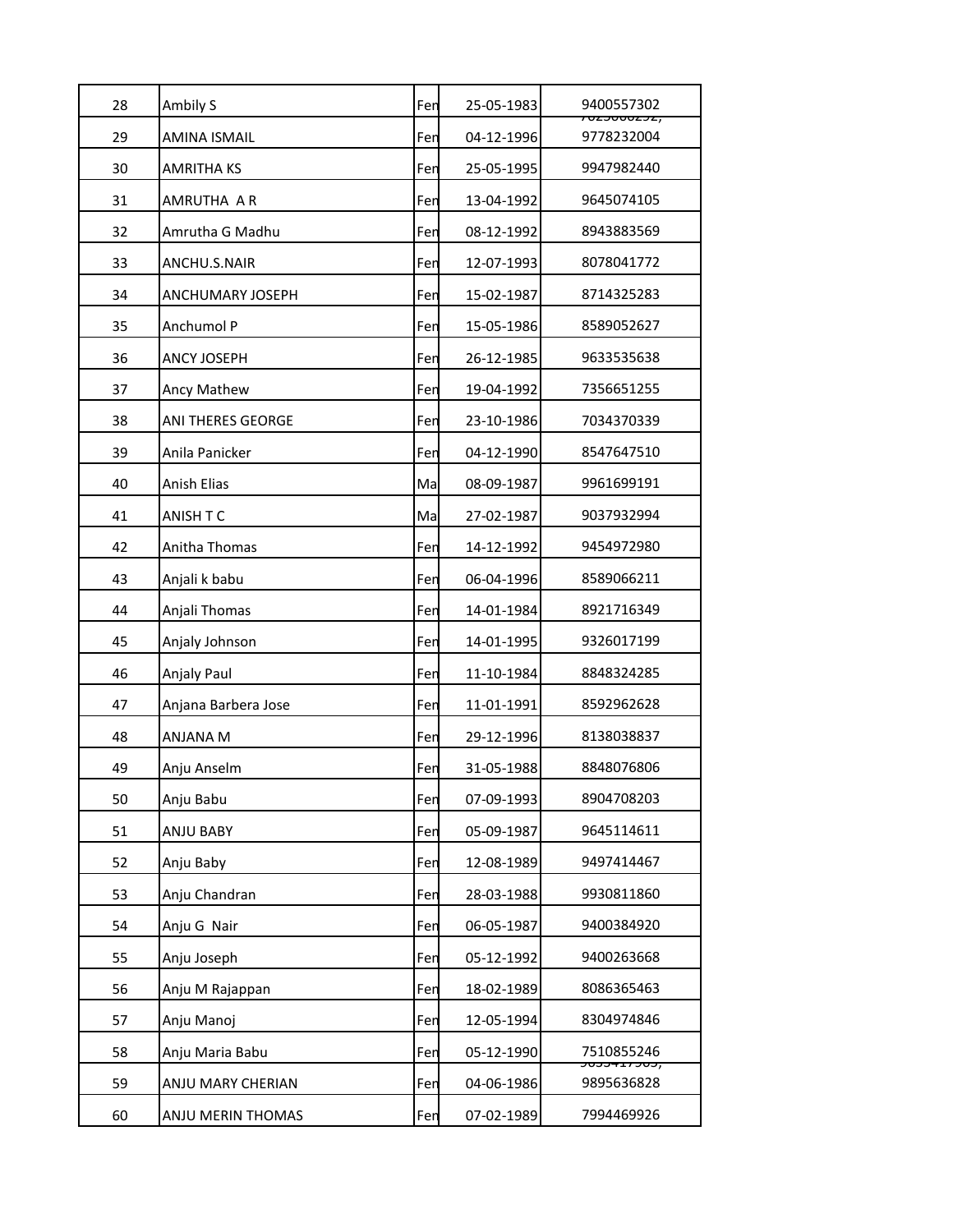| 61 | ANJU P JOSE              | Fen | 03-08-1993 | 9605108983 |
|----|--------------------------|-----|------------|------------|
| 62 | ANJU P R                 | Fen | 21-01-1992 | 6360209425 |
| 63 | Anju P S                 | Fen | 28-05-1996 | 7025267765 |
| 64 | Anju Philip              | Fen | 22-11-1986 | 9495512690 |
| 65 | ANJU RAJU                | Fen | 07-02-1993 | 9605858081 |
| 66 | Anju S Nair              | Fen | 01-02-1985 | 7034298446 |
| 67 | Anju Sara Abraham        | Fen | 14-12-1995 | 8330884941 |
| 68 | ANJU V R                 | Fen | 31-05-1988 | 7708322599 |
| 69 | ANJU VARGHESE            | Fen | 12-03-1986 | 8281548499 |
| 70 | ANJU VISWANADHAN         | Fen | 31-12-1988 | 9605894188 |
| 71 | <b>ANJUMOL GINADEVAN</b> | Fen | 05-06-1990 | 9400134598 |
| 72 | ANJUMOL KOLATH           | Fen | 06-05-1989 | 8921981085 |
| 73 | Ann Riya Joseph          | Fen | 25-12-1989 | 8281472370 |
| 74 | Anoop George             | Ma  | 12-11-1989 | 7406760522 |
| 75 | Ans Maria John           | Fen | 25-10-1988 | 6282955704 |
| 76 | ANSU K CHACKO            | Fen | 31-03-1983 | 9995488104 |
| 77 | Anu M Haridas            | Fen | 15-06-1984 | 9188058304 |
| 78 | ANU M.C.                 | Fen | 14-03-1985 | 9288199330 |
| 79 | Anu Mathew               | Fen | 29-07-1986 | 8943472562 |
| 80 | ANU MERIN CHERIAN        | Fen | 01-04-1982 | 9961432761 |
| 81 | Anu P Thampi             | Fen | 29-11-1988 | 8547631887 |
| 82 | ANU PURUSHOTHAMAN        | Fen | 10-10-1987 | 9605035975 |
| 83 | Anu Sebastian            | Fen | 17-07-1986 | 8592017157 |
| 84 | Anu Sukumar              | Fen | 13-10-1989 | 9446588304 |
| 85 | ANUJA CHANDRAN R         | Fen | 12-02-1988 | 8547309709 |
| 86 | Anumol T Varughese       | Fen | 22-09-1987 | 7034785399 |
| 87 | ANUMOL K S               | Fen | 09-11-1991 | 9061825726 |
|    |                          |     |            |            |
| 88 | Anumol kuriakose         | Fen | 03-07-1983 | 8547857900 |
| 89 | Anumol Mohanan           | Fen | 22-08-1992 | 9061424167 |
| 90 | Anumol Murali            | Fen | 13-05-1993 | 9567217165 |
| 91 | Anumol P V               | Fen | 18-10-1988 | 7902769662 |
| 92 | ANUMOL S                 | Fen | 16-10-1986 | 9656498103 |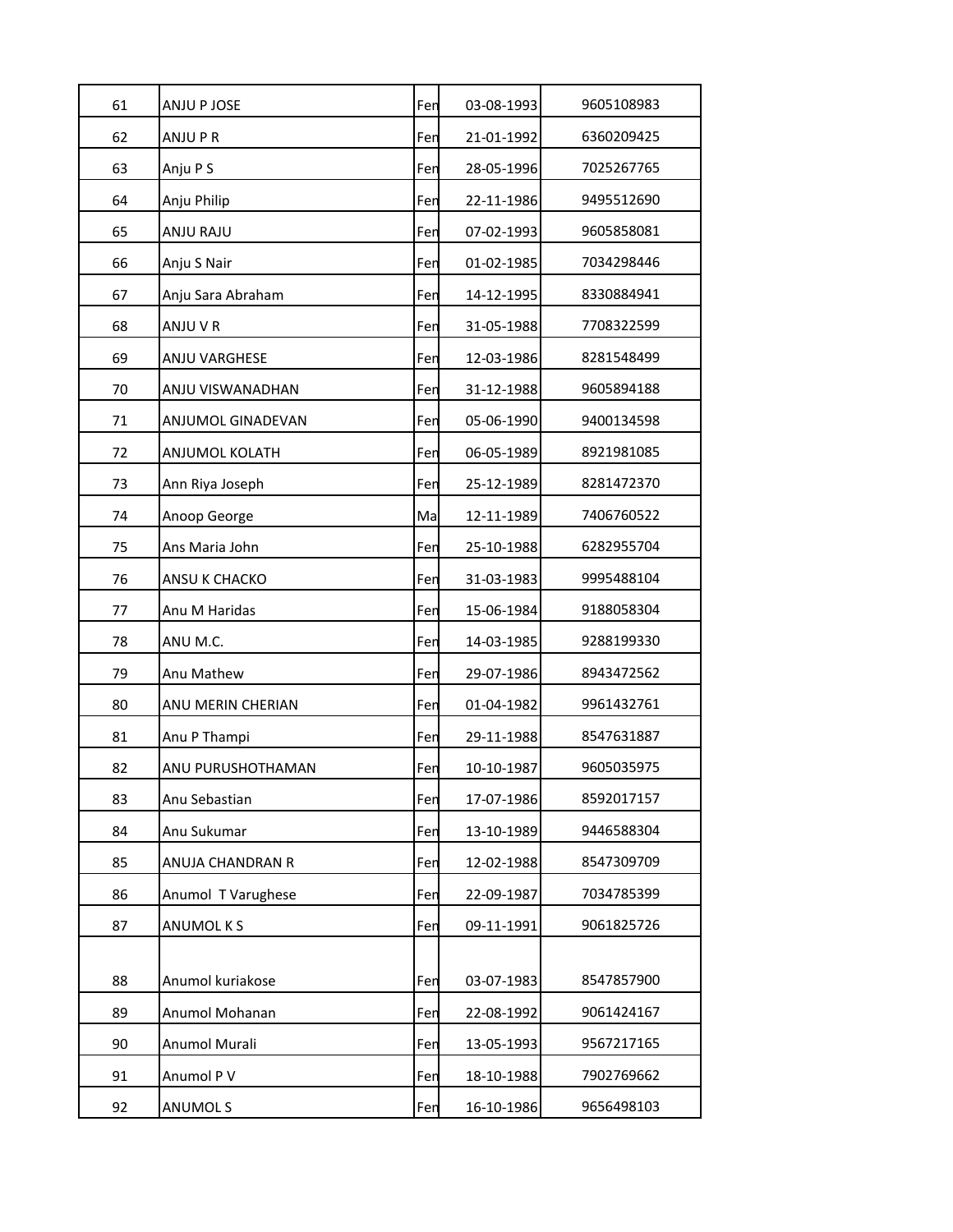| 93  | Anumol Thampi             | Fen | 24-11-1989 | 8590173835  |
|-----|---------------------------|-----|------------|-------------|
| 94  | Anupa mol K B             | Fen | 21-04-1984 | 6238061459  |
| 95  | Anuroopa M                | Fen | 08-04-1985 | 7510251519  |
| 96  | Anz Martin Jacob          | Ma  | 09-09-1986 | 9645471837  |
| 97  | Arathy Sasi               | Fen | 16-11-1992 | 9747931808  |
| 98  | Archana Vinod             | Fen | 24-07-1991 | 09495890389 |
| 99  | Archana J Prakash         | Fen | 15-01-1991 | 8129063365  |
| 100 | Archana K H               | Fen | 03-01-1990 | 7561093454  |
| 101 | Archana K N               | Fen | 15-11-1985 | 7356632946  |
| 102 | <b>ARCHANA P PANICKER</b> | Fen | 16-09-1989 | 7559020271  |
| 103 | ARCHANA RAVEENDRAN        | Fen | 11-04-1988 | 9656972373  |
| 104 | <b>ARCHANA SASI</b>       | Fen | 19-03-1992 | 8921337045  |
| 105 | Archana Sebastian         | Fen | 06-09-1993 | 8281862306  |
| 106 | Arsha Surendran           | Fen | 11-02-1995 | 8356998602  |
| 107 | ARUN N M                  | Ma  | 19-10-1986 | 6238915336  |
| 108 | <b>ARUN RAJ S</b>         | Ma  | 14-08-1991 | 7306796591  |
| 109 | Arunraj.s                 | Ma  | 04-12-1989 | 6282783006  |
| 110 | Arunya G                  |     | 26-10-1987 | 9645109144  |
| 111 | Arunya Mohanan            | Fen | 15-07-1996 | 7025091074  |
| 112 | Arya Mohan                | Ma  | 08-01-1997 | 7025477274  |
| 113 | Arya Mohan                | Fen | 10-04-88   | 9526361263  |
| 114 | Arya P V                  | Fen | 20-05-1991 | 9744983327  |
| 115 | <b>ARYA PRASAD</b>        | Fen | 27-02-1985 | 9562304969  |
| 116 | Arya.P.Chidhambaran       | Fen | 17-05-1983 | 8943632395  |
| 117 | <b>ARYAMOL PC</b>         | Fen | 18-07-1990 | 8606855870  |
| 118 | Aryamol V A               | Fen | 30-09-1995 | 7028089414  |
| 119 | ASEENA RASHEED            | Fen | 12-01-1998 | 7034152125  |
| 120 | ASHA A                    | Fen | 28-10-1987 | 7034770784  |
| 121 | ASHA MOHAN                | Fen | 16-12-1990 | 8289851148  |
| 122 | Ashadevi K.G.             | Fen | 27-05-1985 | 8129913994  |
| 123 | ASHALATHA K N             | Fen | 30-03-1984 | 9496869766  |
| 124 | ASHAMOL CJ                | Fen | 09-10-1993 | 9656827287  |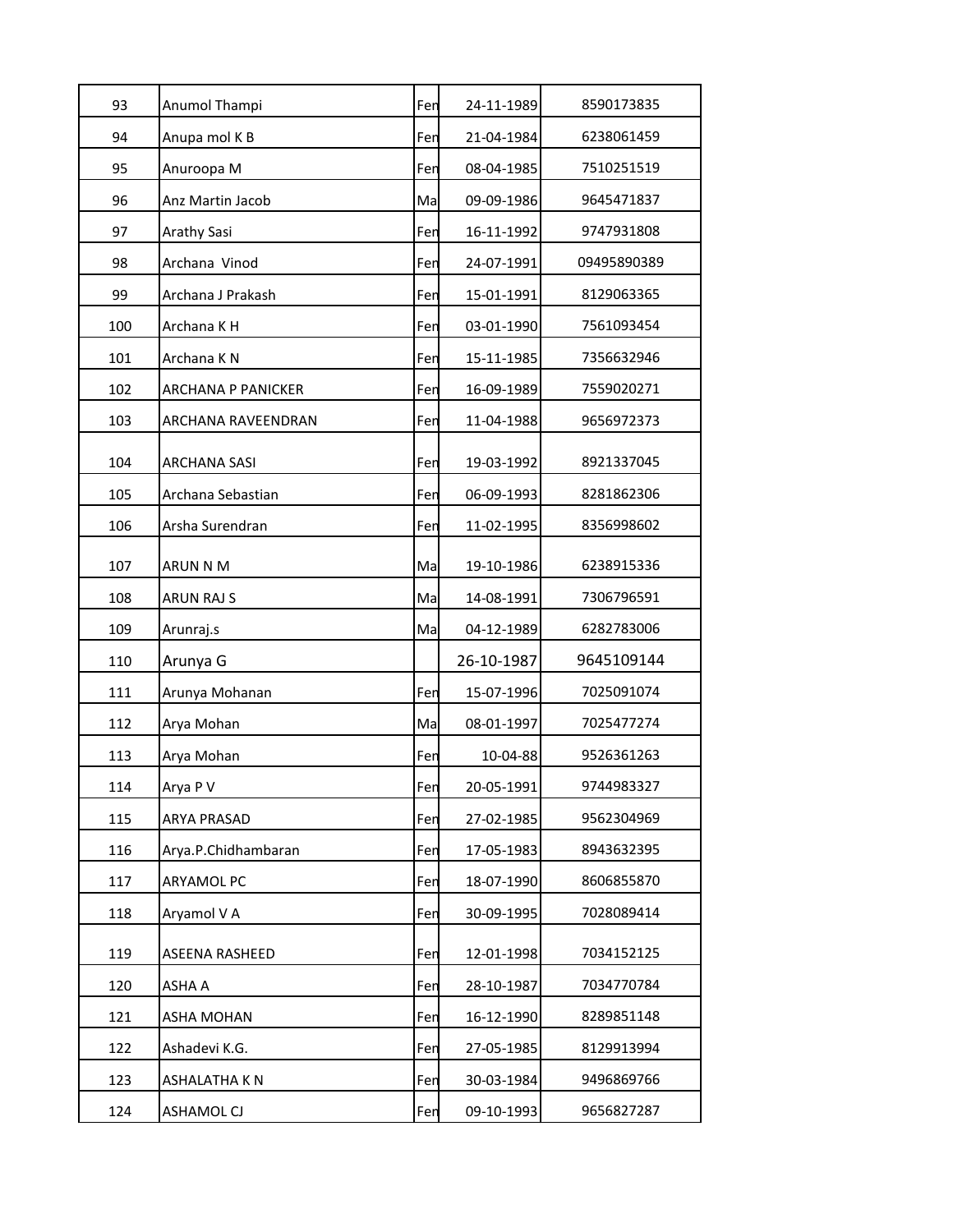| 125 | Ashamol T.S             | Fen | 23-03-1983 | 9526636590 |
|-----|-------------------------|-----|------------|------------|
| 126 | Ashikki Jose            | Fen | 14-10-1991 | 8156942391 |
| 127 | ASHLEY ABRAHAM          | Fen | 23-05-1987 | 8301063976 |
| 128 | ASHMI MOL V.R           | Fen | 31-05-1989 | 9846818258 |
| 129 | Aswani Anu              | Fen | 14-12-1994 | 9446916860 |
| 130 | Aswathi R               | Fen | 16-04-1985 | 9947881320 |
| 131 | Aswathy C.K             | Fen | 28-03-1990 | 8086674818 |
| 132 | Aswathy A.S             | Fen | 04-05-1994 | 9544590580 |
| 133 | Aswathy A.T             | Fen | 06-09-1988 | 7034706514 |
| 134 | ASWATHY ASHOKAN         | Fen | 12-08-1990 | 9746213992 |
| 135 | Aswathy G Krishnan      | Fen | 04-12-1989 | 9061851134 |
| 136 | ASWATHY R BABU          | Fen | 09-03-1990 | 9175873216 |
| 137 | <b>ASWATHY RAJAPPAN</b> | Fen | 20-11-1991 | 7558805263 |
| 138 | Aswathy Ravi            | Fen | 21-03-1990 | 9074047631 |
| 139 | Athira Dharmarajan      | Fen | 06-06-1991 | 9846904357 |
| 140 | Athira G Nair           | Fen | 21-05-1987 | 9747241602 |
| 141 | Athira K Mohan          | Fen | 18-07-1990 | 9061673022 |
| 142 | Athira K. R             | Fen | 20-10-1993 | 9383481853 |
| 143 | ATHIRA KAMALASAN        | Fen | 24-04-1989 | 7561056305 |
| 144 | Athira Sivan            | Fen | 19-07-1985 | 7025870142 |
| 145 | ATHIRA V B              | Fen | 07-07-1992 | 9497545376 |
| 146 | Babitha B M             | Fen | 31-05-1997 | 8590123832 |
| 147 | Babitha Babu            | Fen | 08-07-1991 | 8050581689 |
| 148 | Bashpa K Babu           | Fen | 25-10-1988 | 9846766604 |
| 149 | <b>BEEMAPK</b>          | Fen | 18-08-1991 | 8921541223 |
| 150 | <b>BEENA KUMAR R</b>    | Fen | 10-05-1989 | 9745643059 |
| 151 | <b>BENCY MARKOSE</b>    | Fen | 13-04-1986 | 7907385859 |
| 152 | <b>Berly Thomas</b>     | Fen | 03-02-1989 | 9495821573 |
| 153 | Bhavana. B              | Fen | 29-02-1988 | 9074493537 |
| 154 | Biji Varghese           | Fen | 08-02-1982 | 7594092787 |
| 155 | <b>Bijimol Antony</b>   | Fen | 04-05-1986 | 9961889302 |
| 156 | Bijimol chacko          | Fen | 28-05-1984 | 7994671462 |
| 157 | <b>BILJI GERVASIS</b>   | Fen | 27-10-1986 | 8281624265 |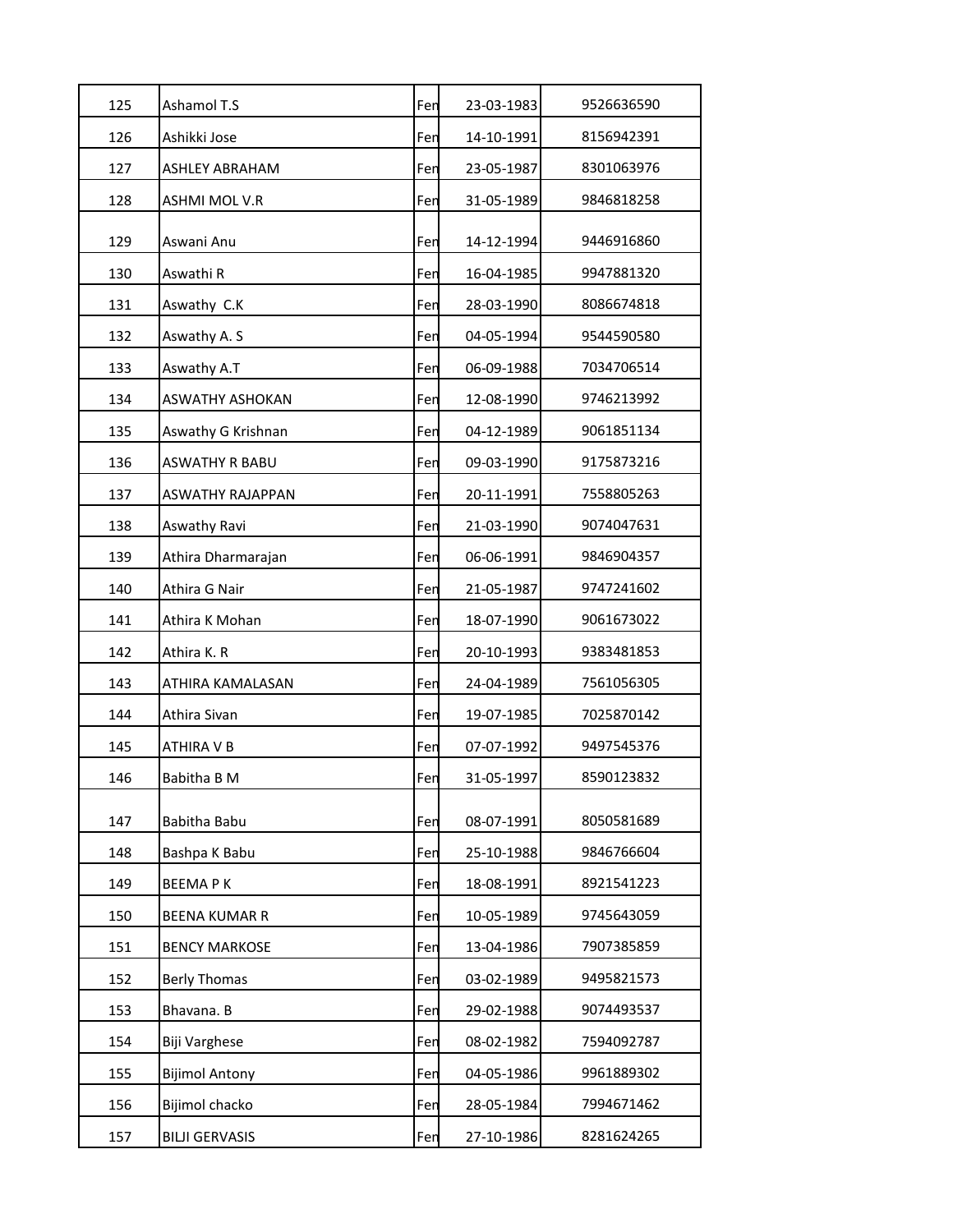| 158 | <b>Bincy Babu</b>        | Fen | 28-08-1991 | 9188235457                |
|-----|--------------------------|-----|------------|---------------------------|
| 159 | <b>Bincy Babu</b>        | Fen | 23-07-1992 | 9986640654                |
| 160 | <b>BINCY JOSEPH</b>      | Fen | 10-06-1984 | 9645841025                |
| 161 | <b>Bincymol Chacko</b>   | Fen | 16-02-1983 | 9995591186                |
| 162 | Bincymol K. A            | Fen | 09-01-1990 | 8848363760                |
| 163 | <b>Bincymol Varghese</b> | Fen | 24-07-1987 | +919496464122             |
| 164 | <b>BINDHYA BABU</b>      | Fen | 22-05-1986 | 9544811227                |
| 165 | <b>BINDHYAKV</b>         | Fen | 16-06-1984 | 00919495265551            |
| 166 | <b>BINDU RAJEEV</b>      | Fen | 10-05-1987 | 9497090756                |
| 167 | Bini Aleyamma Itty       | Fen | 09-07-1988 | 9567306701                |
| 168 | <b>BINI RAJAN</b>        | Fen | 25-05-1988 | 9846479677                |
| 169 | Binoj Joseph             | Ma  | 27-11-1984 | 9656517903                |
| 170 | <b>Bintu Jose</b>        | Fen | 23-12-1984 | 8606006776                |
| 171 | <b>BLESSY JOHN PONNU</b> | Fen | 30-01-1986 | 7510144362                |
| 172 | <b>Bobitha Bose</b>      | Fen | 23-08-1986 | 9526611717                |
| 173 | Celix Babu               | Ma  | 21-10-1986 | 9446755035                |
| 174 | Chikshith Rajan          | Fen | 17-04-1985 | 9496411269                |
| 175 | CHINCHU A V              | Fen | 07-08-1988 | 9544860366                |
| 176 | CHINJU M DAS             | Fen | 06-05-1989 | 9744885640                |
| 177 | Chinju V Nair            | Fen | 13-09-1991 | 7012858708                |
| 178 | <b>CHINNU ELIAS</b>      | Fen | 15-12-1990 | 9539886439                |
| 179 | CHITHRA BABU             | Fen | 26-04-1991 | 9072776150                |
| 180 | Christeena P John        | Fen | 27-11-1995 | 9778498774                |
| 181 | Christi Mary Joseph      | Fen | 23-10-1984 | 9747363821                |
| 182 | Cinthol John             | Fen | 29-05-1990 | 9605146788                |
| 183 | Clinit Rose Thomas       | Fen | 18-12-1986 | 7902919135                |
| 184 | Daina Maria Sebastian    | Fen | 27-08-1992 | 8281158249                |
| 185 | <b>DALIA THOMAS</b>      | Fen | 11-03-1986 | 9656050300                |
| 186 | DANI ELIZEBETH CHACKO    | Fen | 19-07-1992 | 9400179147,<br>9544041947 |
| 187 | Deepa George             | Fen | 17-06-1989 | 08086107448               |
| 188 | DEEPA JOSEPH             | Fen | 28-09-1982 | 7012663070                |
| 189 | Deepa K.C                | Fen | 04-05-1990 | 7034410928                |
| 190 | Deepa Karunakaran        | Fen | 20-05-1985 | 7034368356                |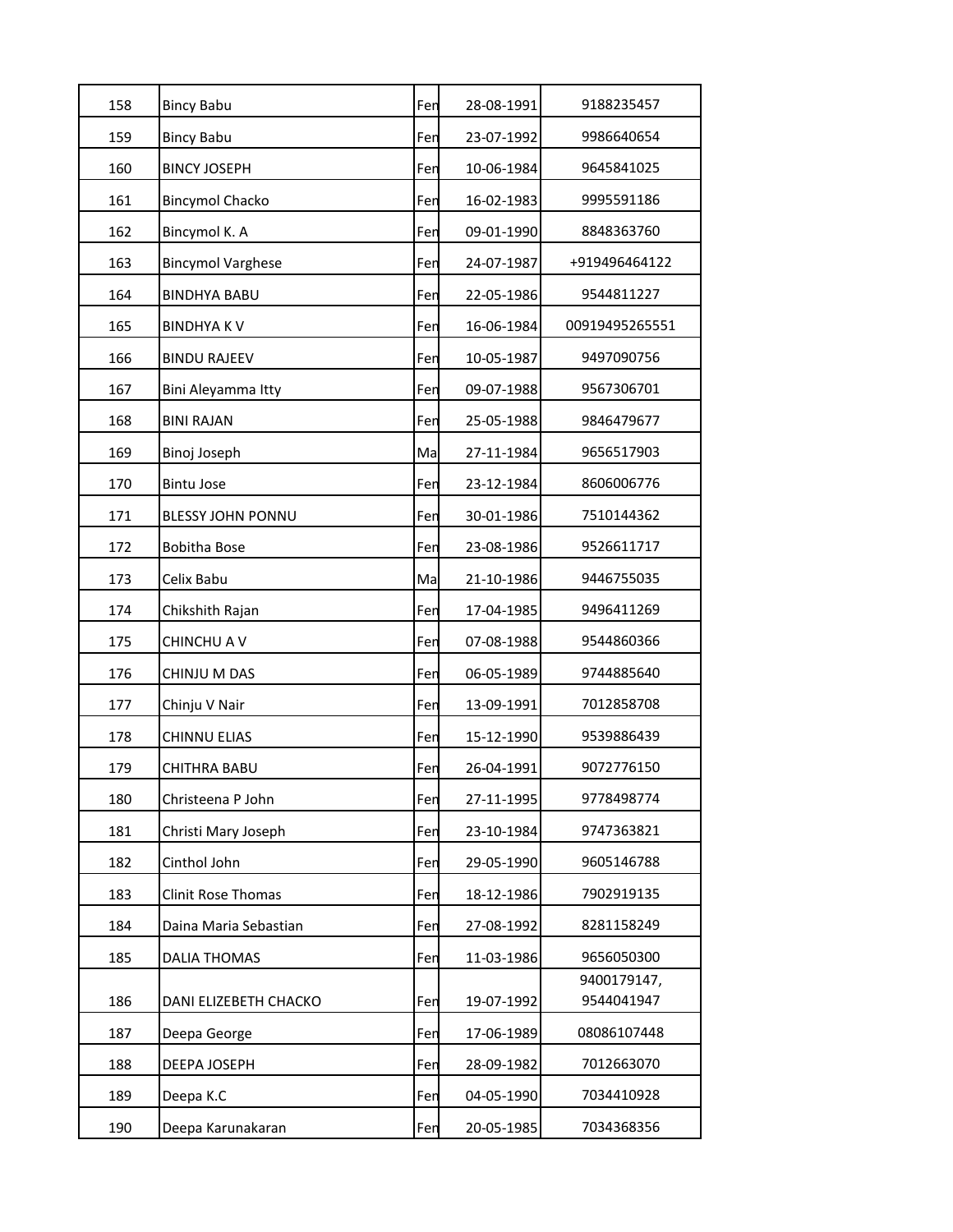| 191 | Deepa P Joseph           | Fen | 25-03-1984 | 9539109157                               |
|-----|--------------------------|-----|------------|------------------------------------------|
| 192 | <b>DEEPAMOLTK</b>        | Fen | 25-05-1990 | 9990202637                               |
| 193 | DEEPTHY NARAYANAN        | Fen | 22-03-1982 | 9718559535                               |
| 194 | <b>DELMA MATHEW</b>      | Fen | 05-06-1994 | 7022148998                               |
| 195 | Delna Mathew             | Fen | 01-07-1995 | 9947796261                               |
| 196 | <b>DENCY VARGHEESE</b>   | Fen | 05-05-1983 | 8075378303                               |
| 197 | Dennis Joseph            | Ma  | 19-05-1983 | 9497226780                               |
| 198 | DEVI VASUDEVAN           | Fen | 27-05-1993 | 9447102667                               |
| 199 | Dexymole p.j             | Fen | 20-03-1983 | 9544463477                               |
| 200 | Dhanyamol Sebastian      | Fen | 19-01-1990 | 8007077264                               |
| 201 | DINY E D                 | Fen | 31-05-1990 | 9446038192                               |
| 202 | Dismi Pullokkaran Davis  | Fen | 01-02-1990 | 8590125870                               |
| 203 | Divya K N                | Fen | 20-05-1983 | 8921840759                               |
| 204 | Divya Prakash            | Fen | 23-05-1987 | 8606096825,<br>9037666060                |
| 205 | Divya Shinu              | Fen | 15-05-1987 | 8089976253,<br>8848385046                |
| 206 | DIVYA SIVAN              | Fen | 16-02-1985 | 9747265303                               |
| 207 | DIVYA T CHANDRAN         | Fen | 21-08-1987 | 9744309412                               |
| 208 | Divya Ulahannan          | Fen | 08-01-1988 | 9496708119                               |
| 209 | DIVYA V                  | Fen | 30-07-1996 | 7356610831                               |
| 210 | DIVYA V NAIR             | Fen | 18-05-1991 | 7413991557                               |
| 211 | Divyaraj Aji             | Fen | 30-04-1984 | 6238923704                               |
| 212 | Doria Babu               | Fen | 11-01-1990 | 9544511137                               |
| 213 | <b>ELSY JOSEPH</b>       | Fen | 10-06-1985 | 9562018112                               |
| 214 | <b>FAIZAL PH</b>         | Ma  | 13-01-1994 | 8075543154                               |
| 215 | Febin Sharo Joseph       | Fen | 19-12-1992 | 9867586025                               |
| 216 | FEBY RITA ANTONY         | Fen | 25-05-1994 | 9562023287                               |
| 217 | <b>FINNYMOL MATHEW</b>   | Fen | 17-04-1987 | 9539753091                               |
| 218 | <b>GAYATHRY S KAIMAL</b> | Fen | 09-03-1992 | <del>, בטויכ בכטטכ ז</del><br>9400230547 |
| 219 | Geethu N                 | Fen | 17-12-1987 | 9496435152                               |
| 220 | Geethu p Johnson         | Fen | 27-12-1995 | <del>0221210333,</del><br>9544258718     |
| 221 | Gigi P G                 | Fen | 14-02-1984 | 09946473285                              |
| 222 | Gilu Paul                | Fen | 26-05-1983 | 8943686681                               |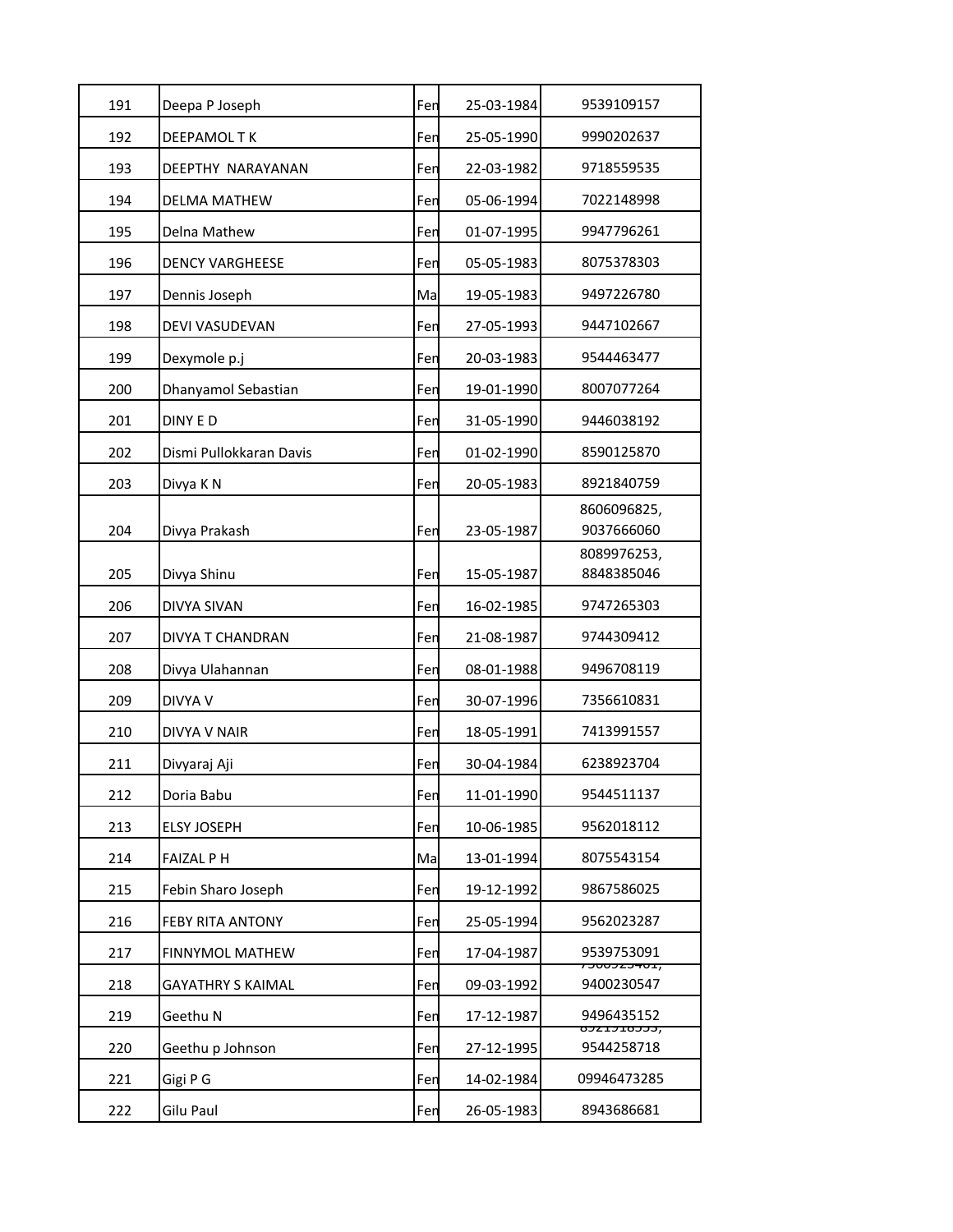| 223 | Gincymole M U             | Fen | 09-05-1983 | 9947610339                           |
|-----|---------------------------|-----|------------|--------------------------------------|
| 224 | Gini Varghese             | Fen | 30-05-1983 | 9074817226                           |
| 225 | Ginu Mohan                | Fen | 01-02-1991 | 6238232704                           |
| 226 | Ginu thomas               | Fen | 19-11-1987 | 9846082847                           |
| 227 | Gladies James             | Fen | 17-02-1986 | 8157088828                           |
| 228 | HAREESHMA P.H.            | Fen | 13-09-1994 | 70129 35518                          |
| 229 | Hashna Ansari             | Fen | 10-06-1987 | 7907395496                           |
| 230 | HONEYMOL MATHEW           | Fen | 05-05-1985 | 9400903250                           |
| 231 | Honeymol Mathew           | Fen | 06-03-1987 | 9947364392                           |
| 232 | Honeymol N                | Fen | 16-12-1987 | 9526692118                           |
| 233 | <b>INDU P CHANDRAN</b>    | Fen | 25-05-1986 | 9995297218                           |
| 234 | JACINTHA ANITHA SYLVESTER | Fen | 13-07-1990 | 8075310244                           |
| 235 | <b>JAIS SEBASTIAN</b>     | Fen | 01-05-1986 | 9495441152                           |
| 236 | <b>JAISY MATHEW</b>       | Fen | 28-11-1988 | 9605410258                           |
| 237 | Jaya Philip               | Fen | 30-03-1983 | 9742704515                           |
| 238 | Jayalakshmi R C Nair      | Fen | 03-05-1990 | 9207778710                           |
| 239 | JAYANTHI M                | Fen | 05-05-1986 | 9567040895                           |
| 240 | Jaymol V Jacob            | Fen | 20-05-1987 | 9747927106                           |
| 241 | <b>JEENA JAMES</b>        | Fen | 19-09-1990 | 8129964975                           |
| 242 | JEENA RAJAPPAN            | Fen | 27-05-1987 | 6282074758                           |
| 243 | Jeethu k sadan            | Fen | 23-05-1987 | 9656999236                           |
| 244 | Jency Abraham             | Fen | 02-11-1986 | 9746386367                           |
| 245 | JERIN M VARGHESE          | Fen | 06-03-1986 | <del>J4401J8855,</del><br>9447496326 |
| 246 | Jesmi Johnson             | Fen | 30-10-1994 | 95266 49426                          |
| 247 | JESSY M JOHN              | Fen | 22-05-1986 | 8943637387                           |
| 248 | JESSYMOL JOSEPH           | Fen | 15-10-1987 | 8606389782                           |
| 249 | <b>JIJI THOMAS</b>        | Fen | 21-07-1987 | 9605894815                           |
| 250 | jijo joseph               | Ma  | 18-08-1988 | 08951762176                          |
| 251 | Jilu George               | Fen | 10-09-1986 | 9,495,182,827                        |
| 252 | <b>JILU JOBY</b>          | Fen | 25-02-1987 |                                      |
| 253 | JIMNA SHAJI               | Fen | 23-07-1991 | 8086455951                           |
| 254 | Jincy George              | Fen | 05-02-1989 | 8848246178                           |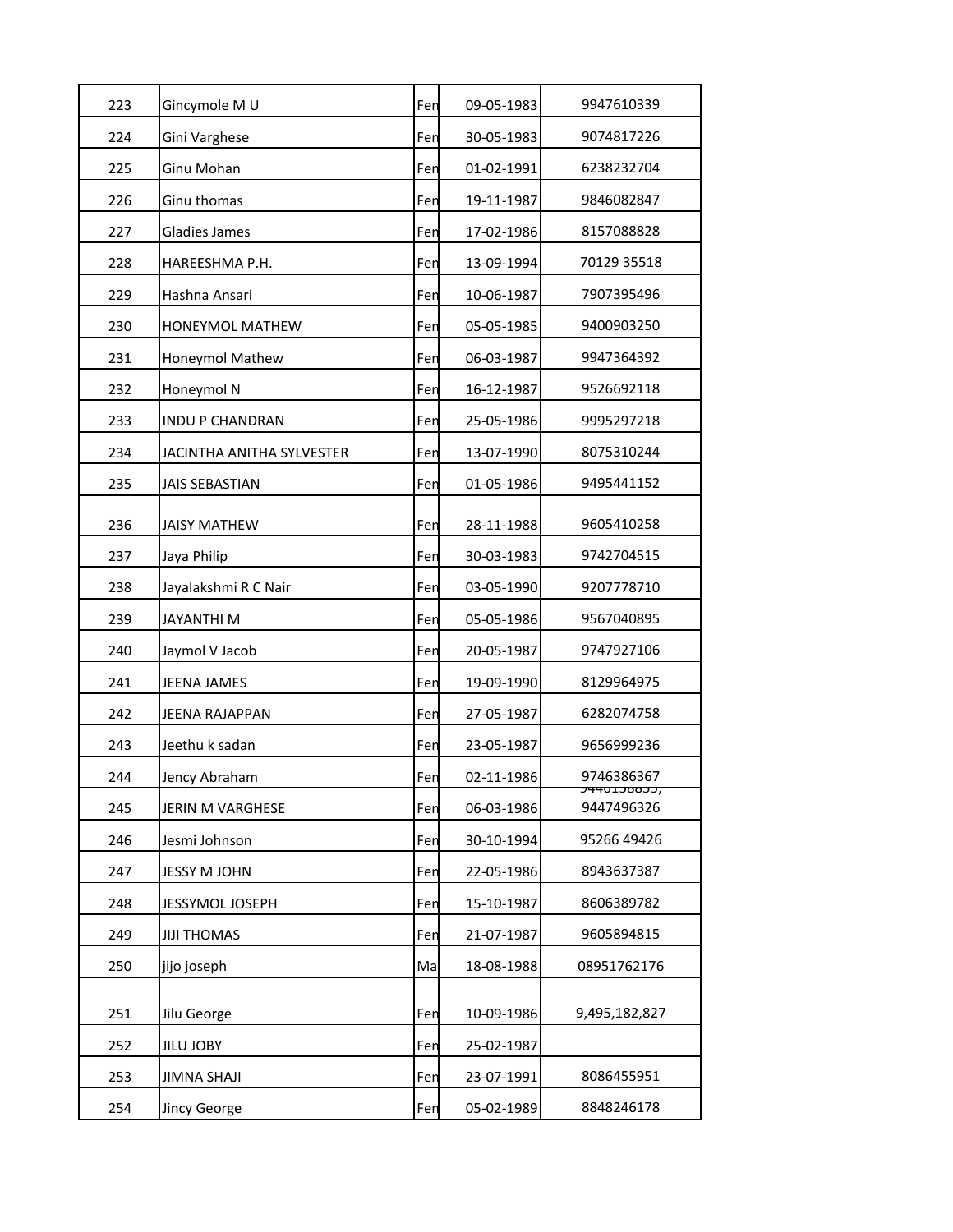| 255 | Jincy John                       |     | 12-04-1982 | 8281587680                                 |
|-----|----------------------------------|-----|------------|--------------------------------------------|
| 256 | Jincy Joy                        | Fen | 27-05-1995 | 9995057234                                 |
| 257 | Jincy K J                        | Fen | 19-04-1984 | 7034338838                                 |
| 258 | Jincy mol. R                     | Fen | 30-01-1985 | 8606703258                                 |
| 259 | JINCY N JOSEPH                   | Fen | 17-05-1984 | 9718652357                                 |
| 260 | Jincy Thomas                     | Fen | 15-01-1987 | +918086829532                              |
| 261 | Jincy. K. Kurian                 | Fen | 12-03-1982 | 8606893691                                 |
| 262 | Jini K Johny                     | Fen | 23-12-1986 | 9747060112                                 |
| 263 | JINTU JAISON                     | Fen | 09-12-1992 | 8078769736                                 |
| 264 | <b>JINTUV</b>                    | Fen | 31-05-1991 | 7034650964                                 |
| 265 | Jinumol Varghese                 | Fen | 27-05-1993 | 09645886537                                |
| 266 | Jisha babu                       | Fen | 30-06-1986 | 8606104026                                 |
| 267 | Jisha j prakash                  | Fen | 30-05-1989 | 8281476412                                 |
| 268 | <b>JISHA K SOMAN</b>             | Fen | 08-04-1984 | 9947327180                                 |
| 269 | <b>JISHA MARIAN JOHNY</b>        | Fen | 23-09-1990 | 9538019274                                 |
| 270 | Jisha Mathew                     | Fen | 12-07-1998 | 7025149195                                 |
| 271 | Jisha sijo                       | Fen | 31-05-1986 | 8606432371                                 |
| 272 | Jismi Thomas                     | Fen | 11-05-1985 | 9718442993                                 |
| 273 | <b>JISMOL JOSEPH</b>             | Fen | 22-02-1985 | 9947949341                                 |
| 274 | <b>JISMY GEORGE</b>              | Fen | 26-10-1987 | 8618015185                                 |
| 275 | Jismy Joseph                     | Fen | 17-05-1984 | 9961500649                                 |
| 276 | <b>JITTY JAMES</b>               | Fen | 09-11-1993 | 8281535740                                 |
| 277 | <b>JOBIN GEORGE</b>              | Ma  | 03-12-1987 | 7510836384                                 |
| 278 | JOBY JOSEPH                      | Ma  | 08-09-1986 | 7975361532                                 |
| 279 | JOHNCIA JOHN                     | Fen | 04-09-1982 | 7510587353                                 |
| 280 | Jomy kurian                      | Fen | 01-04-1988 | 9207395259                                 |
|     |                                  |     |            |                                            |
| 281 | <b>JOSEENA THOMAS</b>            | Fen | 10-11-1991 | +91 7561-088366<br><del>, ג+ככטכ</del> בבס |
| 282 | Josmi jose                       | Fen | 28-04-1987 | 9074519595                                 |
| 283 | JOSMI JOSEPH                     | Fen | 20-04-1991 | 7594867616                                 |
| 284 | Josmimol Joseph                  | Fen | 08-10-1990 | 8089903262                                 |
| 285 | <b>JOSMY TIJO (Josmy Thomas)</b> | Fen | 15-01-1986 | 7902946413                                 |
| 286 | Josna augustine                  | Fen | 18-05-1984 | 9446420913                                 |
| 287 | Jossymol Varghese                | Fen | 10-03-1984 | 7736036247                                 |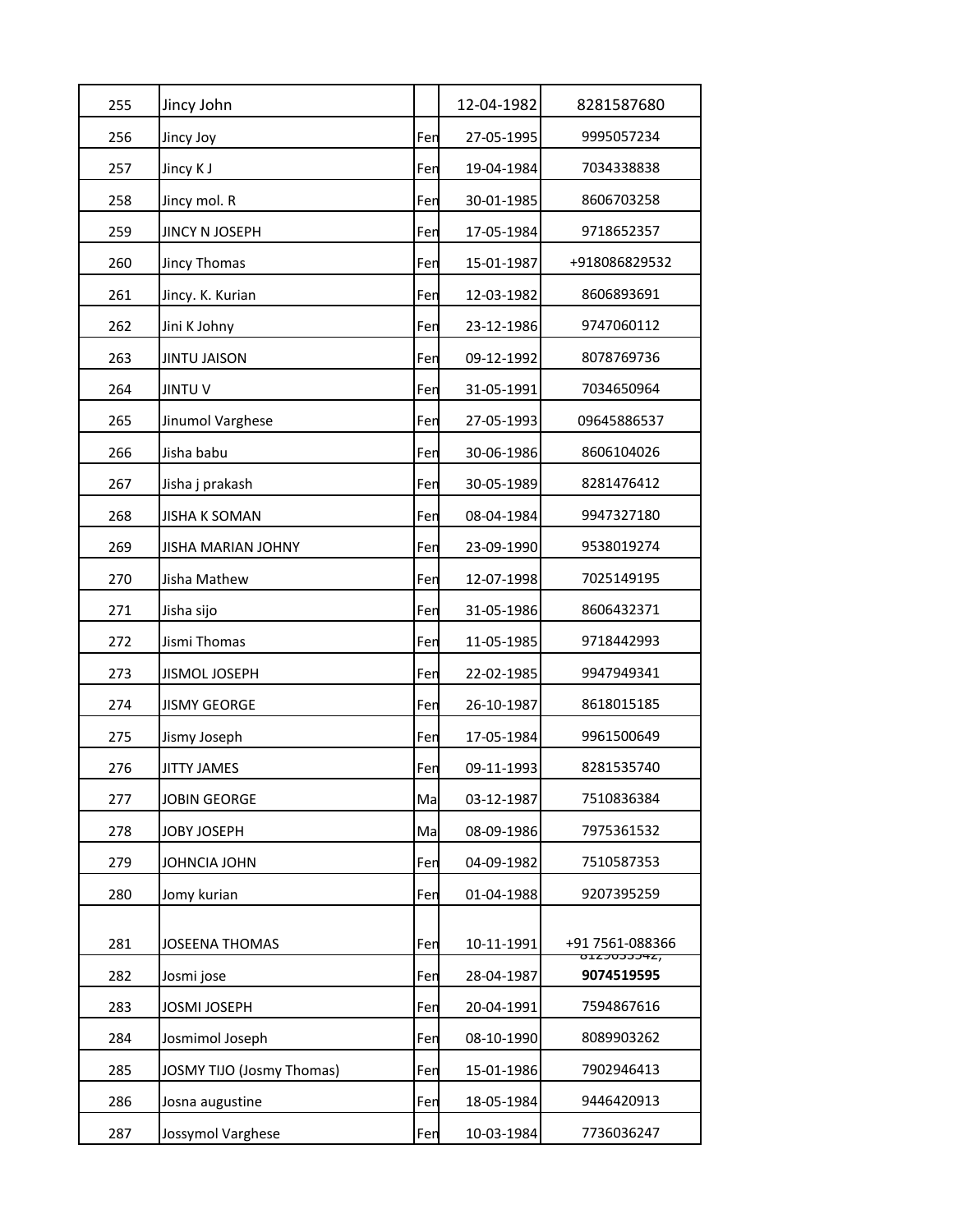| 288 | Jottymon Thomas           | Ma  | 19-12-1985 | 8848391243                           |
|-----|---------------------------|-----|------------|--------------------------------------|
| 289 | Jowan Maria Joseph        | Fen | 22-12-1992 | 9961365305                           |
| 290 | Jubitha James             | Fen | 13-09-1994 | 9605056242                           |
| 291 | <b>JUBY MARIAT JOSE</b>   | Fen | 21-05-1988 | 9778104517                           |
|     |                           |     |            |                                      |
| 292 | Juby mol Joseph           | Fen | 18-10-1991 | 8086381072<br><del>0J47JJI040,</del> |
| 293 | Julie Augustine           | Fen | 23-12-1982 | 6282327886                           |
| 294 | <b>JULIE JOSE</b>         | Fen | 30-09-1985 | 9846410309                           |
| 295 | <b>JULIE K JOHN</b>       | Fen | 06-02-1985 | 9496048651                           |
| 296 | Julie V John              | Fen | 03-05-1984 | 8086302324                           |
| 297 | Juliet Joseph             | Fen | 16-03-1988 | 9947242884                           |
| 298 | JYOTHI PARAMESWARAN NAIR  | Fen | 14-12-1988 | 8111936503                           |
| 299 | Jyothy. P                 | Fen | 30-11-1993 | 9605762969                           |
| 300 | Karthika Prakash          | Fen | 02-05-1998 | 8137974260                           |
| 301 | <b>KARTHIKA DINESH</b>    | Fen | 11-12-1989 | 9847285724                           |
| 302 | Karthika K S              | Fen | 25-12-1985 | 9744214869                           |
| 303 | <b>KAVERY V KUTTAPPAN</b> | Fen | 18-12-1992 | 7902655713                           |
| 304 | Kavitha V Nair            | Fen | 16-12-1985 | 9400286680                           |
| 305 | Kavya Prasad              | Fen | 22-05-1997 | 9947729199                           |
| 306 | <b>KEERTHI KRISHNAN</b>   | Fen | 19-03-1994 | 9633945778                           |
| 307 | <b>KEERTHI NATESHAN</b>   | Fen | 25-10-1991 | 8078984142                           |
| 308 | Keerthy K Chandran        | Fen | 04-04-1995 | 9633594839                           |
| 309 | Kiran Thomas              | Ma  | 29-04-1988 | 9568408101                           |
| 310 | <b>KISHOR S</b>           | Ma  | 25-03-1986 | 8943876276                           |
| 311 | Kochuthresia P J          | Fen | 20-10-1991 | 7994544887                           |
| 312 | KrishnenduSanthosh        | Fen | 11-02-1991 | 9744853277                           |
| 313 | <b>KUNJUMOL K P</b>       | Fen | 02-02-1993 | 9048844437                           |
| 314 | LAKSHMI NARAYANAN         | Fen | 03-04-1987 | 9847194738                           |
| 315 | <b>LALY THOMAS</b>        | Fen | 09-11-1991 | 9207426336                           |
| 316 | LEEMA VARGHESE            | Fen | 09-05-1989 | 7902798580                           |
| 317 | LEKSHMI CHANDRAN          | Fen | 20-09-1986 | 8431570350                           |
| 318 | Libin K Thomas            | Ma  | 02-03-1985 | 9895616827                           |
| 319 | Liby Abraham              | Fen | 24-04-1985 | 8590422685                           |
| 320 | Liby.M.Bhaskaran          | Fen | 14-09-1990 | 8860106320                           |
|     |                           |     |            |                                      |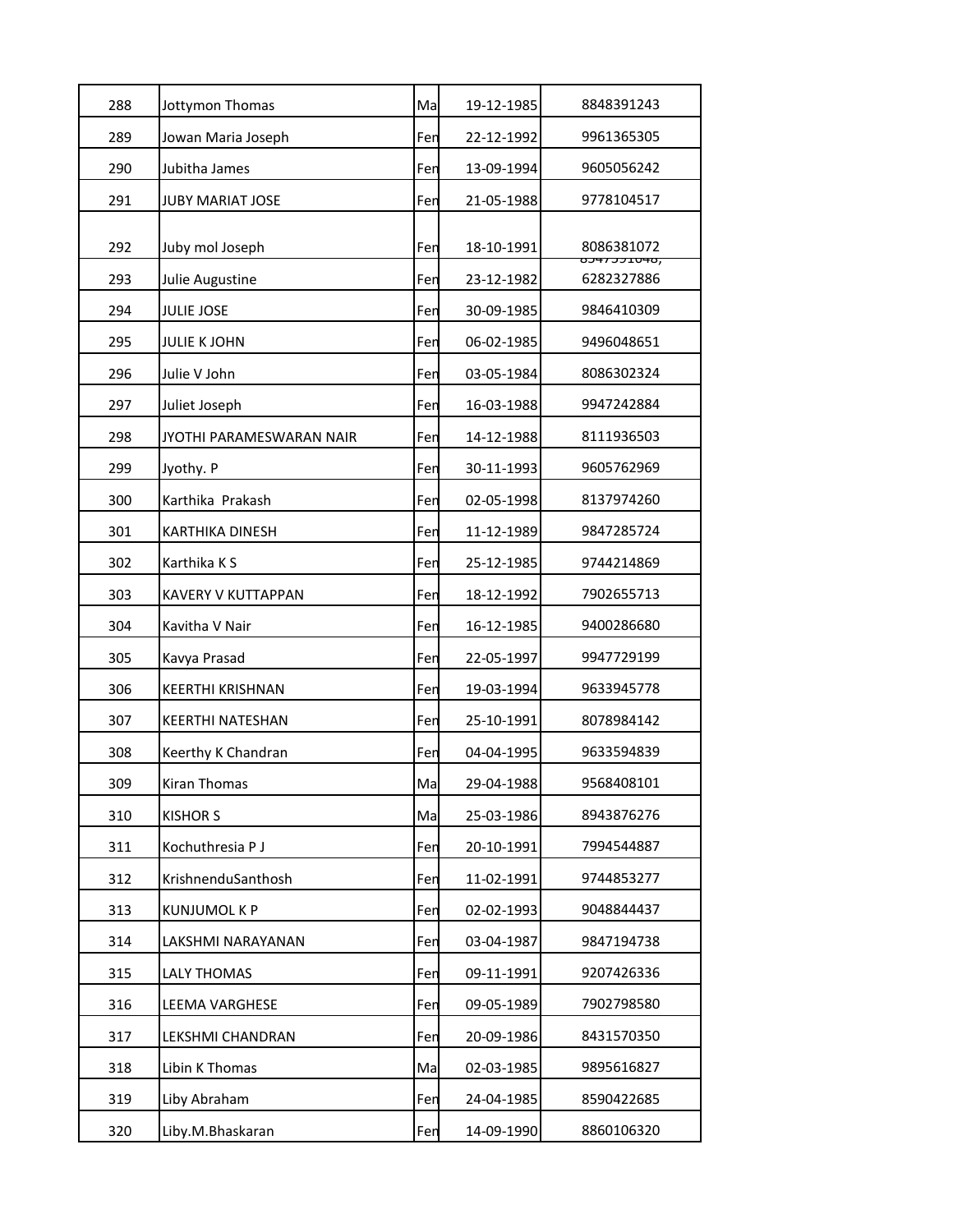| 321 | LIDIYA ABRAHAM            | Fen | 13-07-1986 | 9633738699  |
|-----|---------------------------|-----|------------|-------------|
| 322 | LIJA MOL MARY JOSE        | Fen | 30-05-1983 | 8592802792  |
| 323 | Lijamol V.K               | Fen | 25-02-1985 | 9048186919  |
| 324 | Lijeena Jacob             | Fen | 20-03-1992 | 9539091969  |
| 325 | Liji J Puthenparambil     | Fen | 06-06-1987 | 8281877239  |
| 326 | LINCE JOSE                | Fen | 14-12-1987 | 9995316693  |
| 327 | <b>LINCY CHERIAN</b>      | Fen | 09-01-1987 | 9747469790  |
| 328 | LINI THOMAS MANCHERIKALAM | Fen | 15-05-1986 | 8592092798  |
| 329 | Linu Joseph               | Fen | 14-11-1987 | 6238049268  |
| 330 | LISYMOL K M               | Fen | 22-08-1986 | 9048737123  |
| 331 | Litty Thomas              | Fen | 08-01-1991 | 8075939294  |
| 332 | Liz Maria kurian          | Fen | 16-11-1987 | 9605546482  |
| 333 | Liza Mathew               | Fen | 07-07-1989 | 8921028086  |
| 334 | Majo K John               | Ma  | 22-11-1985 | 9946292176  |
| 335 | Majo Mathew               | Ma  | 26-03-1987 | 9830881235  |
| 336 | MANJU C P                 | Fen | 02-12-1987 | 9497387460  |
| 337 | <b>MANJU K JOSE</b>       | Fen | 27-12-1985 | 6282320319  |
| 338 | MANJU K M                 | Fen | 15-12-1987 | 8281642958  |
| 339 | <b>MANJU MATHEW</b>       | Fen | 14-02-1985 | 9544118022  |
| 340 | <b>MANJUPP</b>            | Fen | 29-05-1990 | 9633948897  |
| 341 | Manju P.K                 | Fen | 01-01-1992 | 9645258298  |
| 342 | Manju Thankappen          | Fen | 14-02-1987 | 9074218330  |
| 343 | Manjusha Babu             | Fen | 06-01-1992 | 8590059779  |
|     |                           |     |            |             |
| 344 | Manjusha Chellappan       | Fen | 29-08-1983 | 07902312672 |
| 345 | MANJUSHA P S              | Fen | 14-04-1988 | 9599415651  |
| 346 | Manu Prabha               | Fen | 21-12-1984 | 9495664793  |
| 347 | Maria Thomas              | Fen | 12-03-1986 | 8921436554  |
| 348 | MARIYAM KURIAKOSE         | Fen | 02-09-1996 | 8943364547  |
| 349 | MARY JITHA JAMES          | Fen | 09-10-1988 | 9746182136  |
| 350 | Mary Tintu                | Fen | 01-08-1987 | 9048787630  |
| 351 | Marykutty Antony          | Fen | 19-05-1983 | 9744069552  |
| 352 | Mathew george             | Ma  | 12-12-1986 | 8301926124  |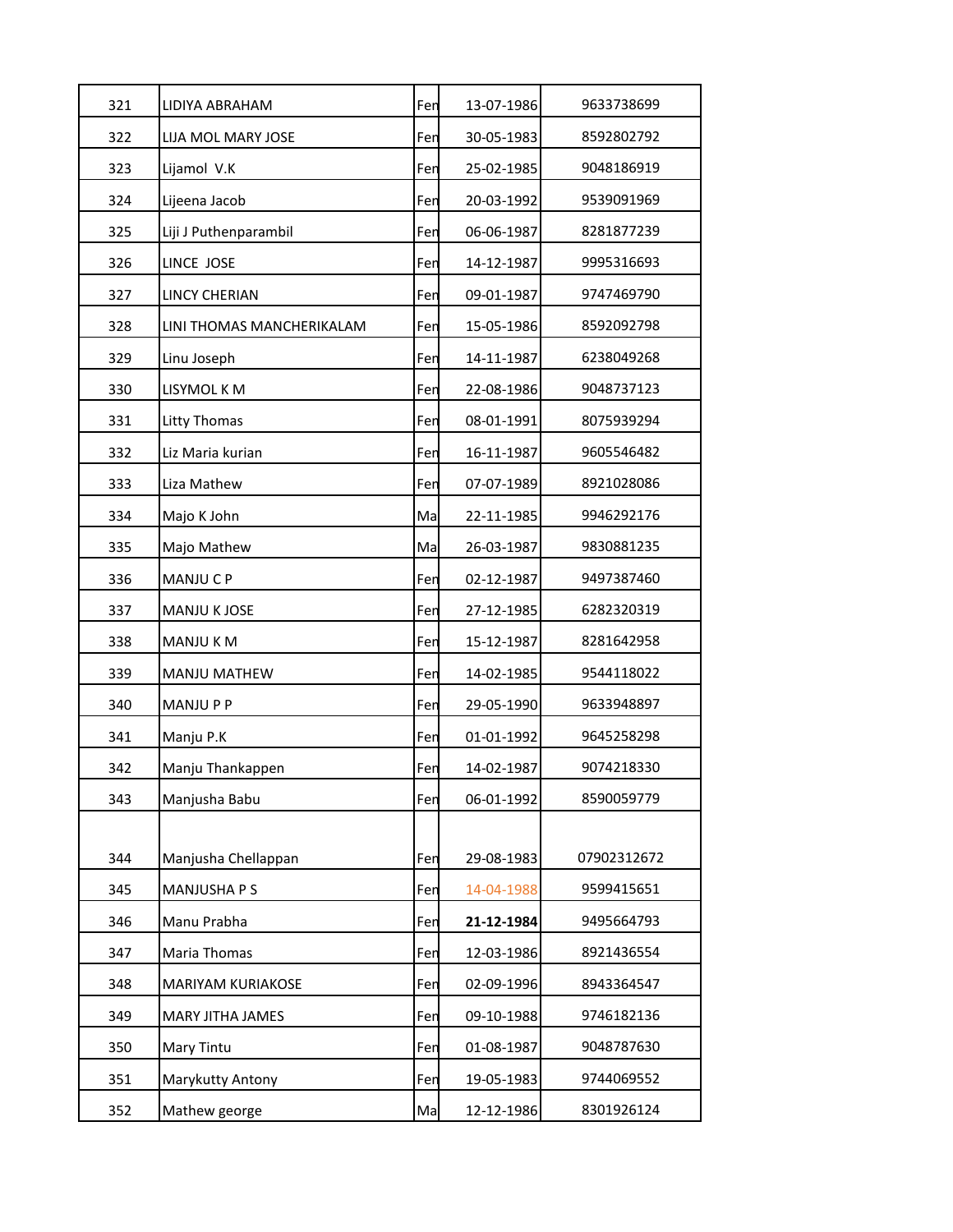| 353 | MAYA P M                           | Fen | 08-03-1985 | 9645055541  |
|-----|------------------------------------|-----|------------|-------------|
| 354 | Maya. R                            | Fen | 27-06-1995 | 7012696814  |
| 355 | Meenu M                            | Fen | 13-07-1987 | 7559072901  |
| 356 | Meenu. P. K                        | Fen | 25-08-1991 | 7907224922  |
| 357 | MEERA KRISHNAN                     | Fen | 10-01-1991 | 9961697248  |
| 358 | Meera Ravindran                    | Fen | 05-12-1991 | 9073258715  |
| 359 | Merin Johnson                      | Fen | 25-04-1988 | 8281120902  |
| 360 | Merin Jose                         | Fen | 22-08-1986 | 09048854717 |
| 361 | Merin Sebastian                    | Fen | 29-04-1986 | 7994168302  |
| 362 | <b>MERIN VINCENT</b>               | Fen | 03-07-1987 | 9895061748  |
| 363 | Mini K S                           | Fen | 14-03-1986 | 9544981850  |
| 364 | MINU CHIRACKAPARAMPIL SUKUMARA Fen |     | 21-09-1983 | 7560855436  |
| 365 | MITHU SUSAN MATHEW                 | Fen | 27-10-1994 | 9605330670  |
| 366 | Muhammednoor M S                   | Ma  | 13-07-1998 | 8075757139  |
| 367 | Nasrin P Karim                     | Fen | 10-01-1987 | 9447846903  |
| 368 | Neenu James                        | Fen | 01-04-1993 | 7306695537  |
| 369 | <b>NEENU SATHYAN</b>               | Fen | 09-05-1990 | 9400886989  |
| 370 | Neenumol P B                       | Fen | 12-03-1994 | 9773787264  |
| 371 | Neethu Abraham                     | Fen | 06-01-1990 | 8722570220  |
| 372 | NEETHU GOPI P                      | Fen | 27-11-1990 | 7558916541  |
| 373 | Neethu Krishnan                    | Fen | 16-08-1987 | 9947908855  |
| 374 | NEETHU P KURUVILLA                 | Fen | 09-05-1987 | 9526621714  |
| 375 | NEETHU PRASAD A                    | Fen | 29-05-1988 | 8281941917  |
| 376 | Neethu Raj                         | Fen | 16-09-1989 | 8891003677  |
| 377 | NEETHU SUSAN KURUVILLA             | Fen | 27-07-1989 | 7306365573  |
| 378 | NEETHUMOL P A                      | Fen | 05-12-1988 | 9961798791  |
| 379 | Neethumol Peter                    | Fen | 14-03-1994 | 8884193516  |
| 380 | Neethumole A.R.                    | Fen | 28-05-1988 | 7356897260  |
| 381 | Nikitha Johnson                    | Fen | 10-12-1992 | 9744473392  |
| 382 | Nimisha Jacob                      | Fen | 17-02-1990 | 6282437331  |
| 383 | Nimmy c varghese                   | Fen | 04-07-1988 | 9544297217  |
| 384 | Nimmy K J                          | Fen | 14-04-1984 | 9207573438  |
| 385 | Nimmy Tomy                         | Fen | 03-04-1986 | 9400039485  |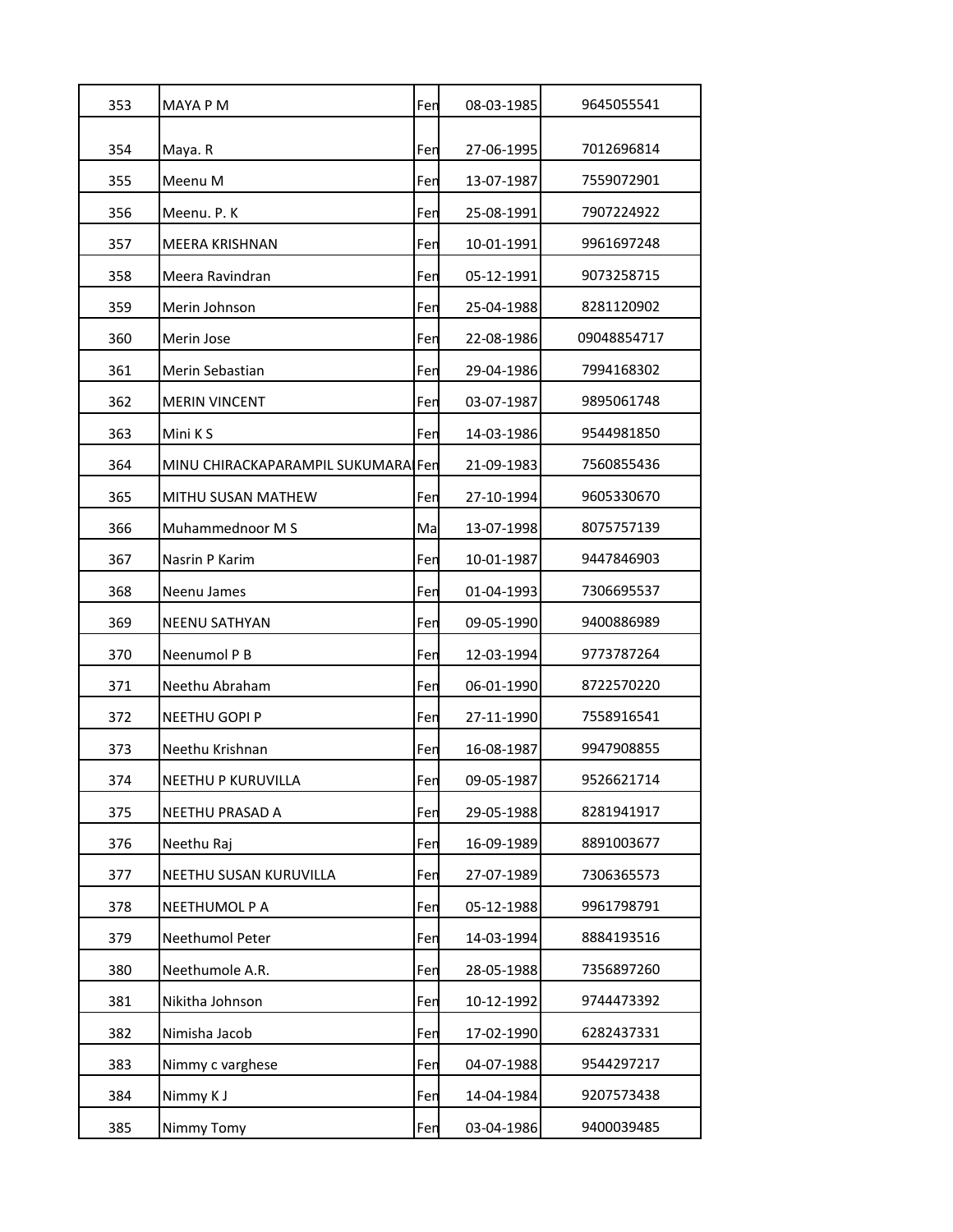| 386 | Ninu Varaghese            | Fen | 27-02-1992 | 8291648610     |
|-----|---------------------------|-----|------------|----------------|
|     |                           |     |            |                |
| 387 | Nisa.s                    | Fen | 01-01-1993 | 9041513350     |
| 388 | <b>NISHA BABU</b>         | Fen | 14-09-1993 | 9544491101     |
| 389 | NISHA GEORGE              | Fen | 10-04-1985 | 7034951356     |
| 390 | NISHA K GOPI              | Fen | 27-05-1984 | 9495438955     |
| 391 | Nisha Mathew              | Fen | 16-02-1986 | 9540708935     |
| 392 | <b>NISHA MOL RIJO</b>     | Fen | 23-11-1985 | 9526494803     |
| 393 | Nithya V M                | Fen | 30-05-1992 | 8281742913     |
| 394 | Parvathy Chandran         | Fen | 23-02-1995 | 8289818978     |
| 395 | Pinku Sereena Monachan    | Fen | 28-03-1990 | 9048265188     |
| 396 | PINKYMOL P D              | Fen | 25-01-1986 | 9633677473     |
| 397 | Prajithamol NP            | Fen | 18-01-1987 | 8547153531     |
| 398 | PRAKASH V S               | Ma  | 15-02-1982 | 9605360325     |
| 399 | PRAVITHA PRAKASH          | Fen | 10-01-1985 | 9961617656     |
| 400 | PREETHA K SEBASTIAN       | Fen | 12-03-1985 | 00918281534639 |
| 401 | PREETHA V M               | Fen | 31-03-1983 | 7994404936     |
| 402 | PREETHAMOL K R            | Fen | 18-12-1989 | 9846907862     |
| 403 | Preethi Anuroop           | Fen | 09-04-1986 | 9544060225     |
| 404 | Preethimol P N            | Fen | 21-05-1985 | 9961508413     |
| 405 | Princy Elizabha Kuriakose | Fen | 06-04-1988 | 8593871591     |
| 406 | Princy mol P C            | Fen | 21-12-1989 | 7994740713     |
| 407 | Princy Sebastian          | Fen | 12-10-1983 | 9847685028     |
| 408 | <b>Princy Varghese</b>    | Fen | 20-05-1988 | 9526034761     |
| 409 | Priya Babu                | Fen | 03-04-1992 | 9718564668     |
| 410 | PRIYA VARGHESE            | Fen | 08-06-1988 | 9911294740     |
| 411 | Priyamol P                | Fen | 17-03-1985 | +919745490138  |
| 412 | Priyanka George           | Fen | 12-06-1989 | 6235397873     |
| 413 | PRIYANKA M RAJU           | Fen | 15-05-1985 | 8606188610     |
| 414 | Priyanka P P              | Fen | 15-03-1986 | 7034418502     |
| 415 | Priyanka V.A              | Fen | 08-09-1982 | 8848487628     |
| 416 | Radhu M R                 | Fen | 05-08-1983 | 9179767139     |
| 417 | Rahul C S                 | Ma  | 12-02-1987 | 9961861210     |
| 418 | RAJASREE T R              | Fen | 17-03-1985 | 9072087173     |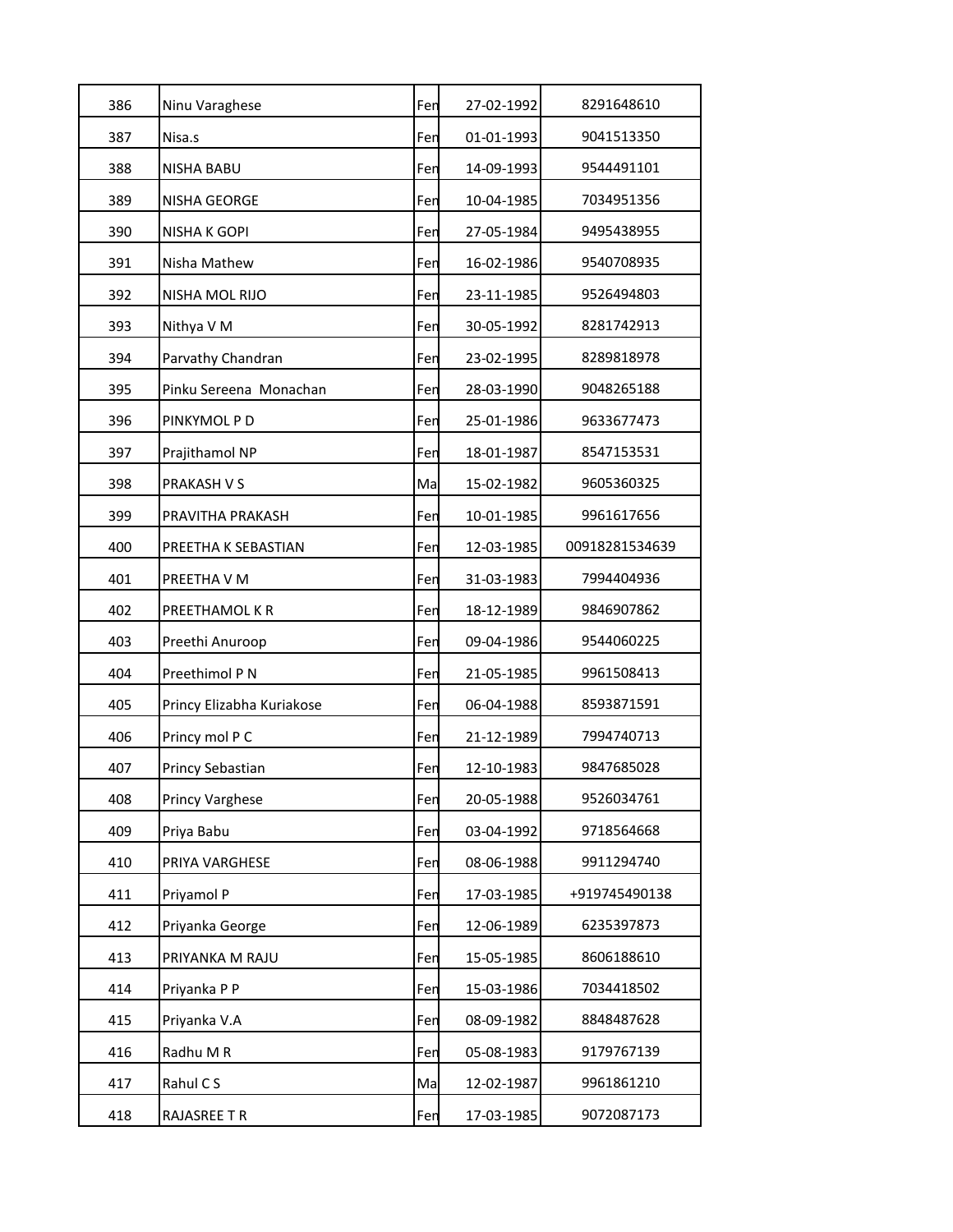| 419 | RAJEE SEBASTIAN               | Fen | 01-06-1987 | 9061719801     |
|-----|-------------------------------|-----|------------|----------------|
| 420 | RAJESWARY KR                  | Fen | 06-05-1983 | 9846218494     |
| 421 | RAJI A S                      | Fen | 05-11-1991 | 8111841395     |
| 422 | Raji K N                      | Fen | 04-03-1988 | 9885695138     |
| 423 | <b>RAJIKR</b>                 | Fen | 23-04-1985 | 7025348240     |
| 424 | RAJI K R                      | Fen | 11-05-1988 | 9656644731     |
| 425 | RAJI MATHEW                   | Fen | 19-03-1985 | 9656250790     |
| 426 | Raji Mathew                   | Fen | 09-10-1986 | 9656251322     |
| 427 | Raji Mohan                    | Fen | 16-04-1985 | 8086363165     |
| 428 | Rajimol KR                    | Fen | 10-04-1986 | 8129329309     |
| 429 | RAJIMOL P V                   | Fen | 01-03-1987 | 9711142661     |
| 430 | Rakhi TV                      | Fen | 27-02-1994 | 9605945660     |
| 431 | Ranju Ramachandran            | Fen | 15-08-1989 | 6282954156     |
| 432 | Ranju TT                      | Fen | 15-02-1984 | 9745886301     |
| 433 | <b>RASEENA R</b>              | Fen | 19-05-1986 | 8111927563     |
| 434 | Rechana Rose Mathew           | Fen | 04-04-1983 | 8589082545     |
| 435 | Reeba Mary Simon              | Fen | 16-02-1995 | 8220128011     |
| 436 | Reena Thomas                  | Fen | 25-09-1987 | 7510911778     |
| 437 | Reeni Thampy                  | Fen | 31-03-1983 | 8156876605     |
| 438 | Reenumol Thomson              | Fen | 03-01-1989 | 97780 87366    |
| 439 | Rejeswari U R                 | Fen | 20-07-1994 | 7994723708     |
| 440 | <b>REJI K REVI</b>            | Ma  | 07-04-1985 | 8910047665     |
| 441 | Rejish P S                    | Ma  | 20-01-1987 | 7715982228     |
| 442 | REJITHA M T                   | Fen | 06-10-1989 | 7510429744     |
| 443 | REJITHA RAJENDRAN             | Fen | 12-11-1987 | 8086807026     |
| 444 | REJITHA RAJU T R              | Fen | 30-12-1983 | 9633966682     |
| 445 | Rekha KM                      |     | 25-04-1984 | 9539524706     |
| 446 | Rekha Rajendran (Rekha Ramji) | Fen | 31-12-1994 | 7012868474     |
| 447 | Remya Babu Thappalodath       | Fen | 03-05-1985 | 9961936845     |
| 448 | Remya John                    | Fen | 22-03-1986 | 9446460173     |
| 449 | REMYA K MATHEW                | Fen | 11-01-1986 | 89 43 43 11 57 |
| 450 | REMYA K RAJAN                 | Fen | 25-05-1983 | 9562603707     |
| 451 | Remya Mol P. R                | Fen | 20-05-1986 | 9605497444     |
|     |                               |     |            |                |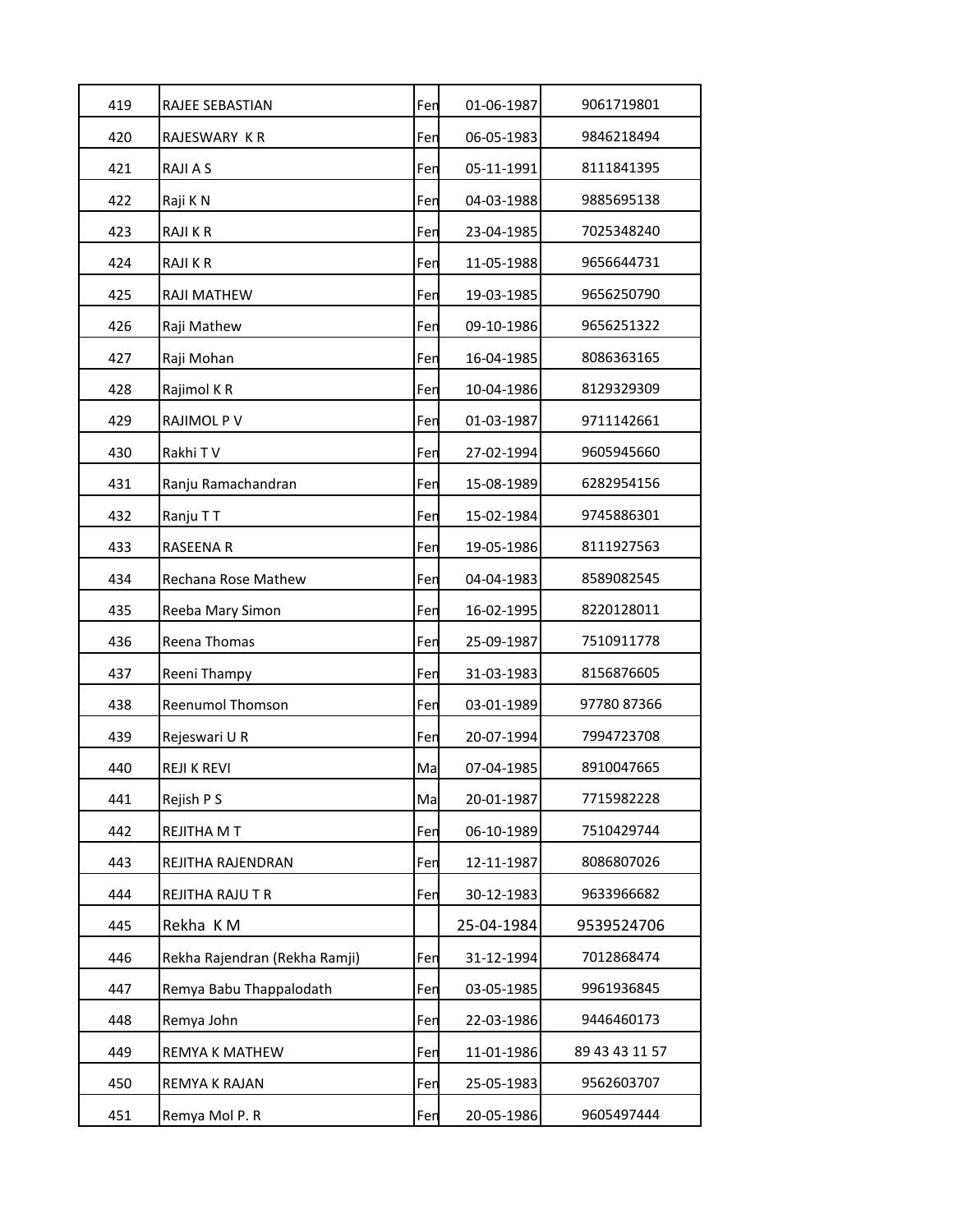| 452 | Remya mol T P             | Fen | 18-04-1984 | 9174178201                                      |
|-----|---------------------------|-----|------------|-------------------------------------------------|
| 453 | Remya Reghunath           | Fen | 15-04-1987 | 8943512600                                      |
| 454 | <b>REMYAS</b>             | Fen | 28-05-1984 | 9446863539                                      |
| 455 | Remya T R                 | Fen | 23-05-1988 | 8157899607                                      |
| 456 | <b>REMYA V R</b>          | Fen | 30-05-1988 | 9605322264                                      |
| 457 | Remyakrishna TR           | Fen | 10-05-1987 | 9526086857                                      |
| 458 | Remyamol K.R (Remyaanumod | Fen | 15-05-1982 | 7025723459                                      |
| 459 | <b>REMYAMOL R</b>         | Fen | 21-04-1988 | 9947396565                                      |
| 460 | REMYAMOL RAJU             | Fen | 05-08-1989 | 8111939924                                      |
| 461 | Renji T Uthaman           | Fen | 12-02-1985 | 9446584762                                      |
| 462 | <b>RENJINI K RAJU</b>     | Fen | 24-04-1983 | 8281029894                                      |
| 463 | Renjini TK                | Fen | 19-03-1984 | 9400974041                                      |
| 464 | Renju Mary Thomas         | Fen | 21-03-1984 | 7356417335                                      |
| 465 | <b>RENJU SEBASTIAN</b>    | Fen | 09-11-1984 | 8590570410                                      |
| 466 | Renjumol P.S              | Fen | 24-03-1986 | <del>כטטויככטט<i>כ ן</i>טסטויככסויסס</del><br>3 |
| 467 | <b>RENUB</b>              | Fen | 22-05-1985 | 7306546916                                      |
| 468 | Reny mathew               | Ma  | 22-01-1986 | 9560857183                                      |
| 469 | Reny Sebastian            | Fen | 15-01-1987 | 8943676455                                      |
| 470 | RESHMA PR                 | Fen | 11-02-1993 | 9544752703                                      |
| 471 | Reshma R                  | Fen | 04-11-1991 | 8592038363                                      |
| 472 | Reshma Rajappan           | Fen | 28-11-1996 | 8156976829                                      |
| 473 | Reshma Sebastian          | Fen | 22-03-2022 | 09400251518                                     |
| 474 | Resmi M.R                 | Fen | 10-03-1985 | 8848457851                                      |
| 475 | <b>RESMITR</b>            | Fen | 12-08-1982 | 8281464672                                      |
| 476 | Resmi viswanathan         | Fen | 26-10-1991 | 9947640369                                      |
| 477 | Resmy Reghumany           | Fen | 15-05-1985 | <del>JJZU700704,</del><br>9747789680            |
| 478 | <b>RESNATR</b>            | Fen | 25-05-1984 | 8848982771                                      |
| 479 | Rethimol VT               | Fen | 09-05-1987 | 9539401263                                      |
| 480 | <b>REVATHY B NAIR</b>     | Fen | 14-09-1992 | 8505962334,<br>8547956310                       |
| 481 | REXIL MARYA THOMAS        | Fen | 06-04-1988 | 7902626486                                      |
| 482 | Rincy Jose                | Fen | 01-06-1987 | 6238629641                                      |
| 483 | <b>Rincy Mathew</b>       | Fen | 02-11-1992 | 7736193417                                      |
|     |                           |     |            |                                                 |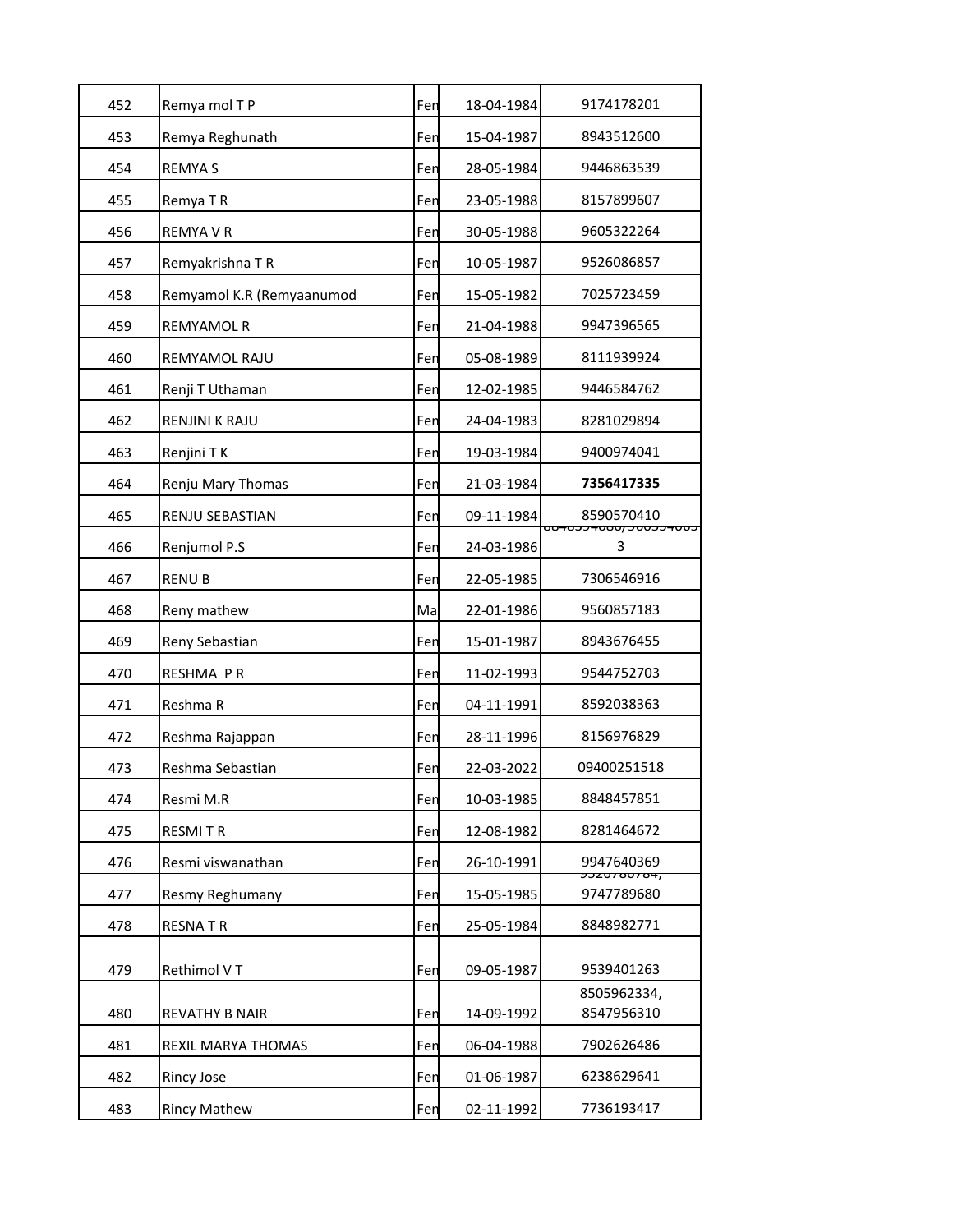| 484 | Rintu K Babu        | Fen | 31-05-1988 | 9061212403                |
|-----|---------------------|-----|------------|---------------------------|
| 485 | Rintu mary chacko   | Fen | 03-12-1990 | 9540522476                |
| 486 | <b>RIYA KURIAN</b>  | Fen | 10-03-1982 | 8590781091                |
| 487 | RIYA M.K            | Fen | 20-07-1990 | 9995609942                |
| 488 | RIYA THAMPI         | Fen | 25-05-1985 | 6282753730                |
| 489 | Riyamol V S         | Fen | 12-05-1986 | 8592975343                |
| 490 | Roshna s Madhavan   | Fen | 20-12-1984 | 7902946168                |
| 491 | ROSHNAMOL P V       | Fen | 21-12-1994 | 9,846,766,604             |
| 492 | Rosmin Tonio        | Fen | 03-07-1985 | 8088479705                |
| 493 | Ruby John           | Fen | 26-05-1985 | 7055961575                |
| 494 | Ruby Thomas         | Fen | 02-03-1986 | 7560937896                |
| 495 | Sabin Thomas        | Ma  | 17-05-1987 | 7349145611                |
| 496 | SABITHA S NAIR      | Fen | 22-01-1990 | 9744680003,<br>9744780002 |
| 497 | SABITHA SASIDHARAN  | Fen | 26-02-1985 | 9846979440                |
| 498 | Safana V A          | Fen | 09-07-1994 | 7356652019                |
| 499 | SAIRA A E           | Fen | 26-06-1990 | 9544609471                |
| 500 | SAJANA BEEGUM P H   | Fen | 05-12-1990 | 8281219823                |
| 501 | <b>SALINI M</b>     | Fen | 18-12-1985 | 8086463234                |
| 502 | <b>SALU PRAKASH</b> | Fen | 27-05-1995 | 9946731226                |
| 503 | Salu Susan Mathew   | Fen | 14-10-1986 | 9645115824                |
| 504 | SANDHYA.G. NAIR     | Fen | 10-05-1990 | 9744205391                |
| 505 | Sangeetha chandran  | Fen | 04-03-1987 | 9526766970                |
| 506 | Sanitha S           | Fen | 16-06-1990 | 9847651713                |
| 507 | Sanitha sathyan     | Fen | 15-05-1988 | 6238480536                |
| 508 | SANITHAMOL P S      | Fen | 25-09-1992 | 8075246217                |
| 509 | Sanjay Kumar        | Ma  | 23-05-1985 | 9447240612                |
| 510 | SANJU P K           | Fen | 14-05-1988 | 9747798239                |
| 511 | Santhini Thankachan | Fen | 20-11-1995 | 8592083196                |
| 512 | SARAMMA JOHN        | Fen | 04-10-1983 | 9605364751                |
| 513 | SARAMMA VARGHESE    | Fen | 25-05-1986 | 9847218623                |
| 514 | Saranya Mohanan     | Fen | 10-11-1990 | 8943507071                |
| 515 | SARANYA BOSE        | Fen | 03-05-1993 | 8714144642                |
| 516 | Saranya KR          | Fen | 21-07-1991 | 8943615898                |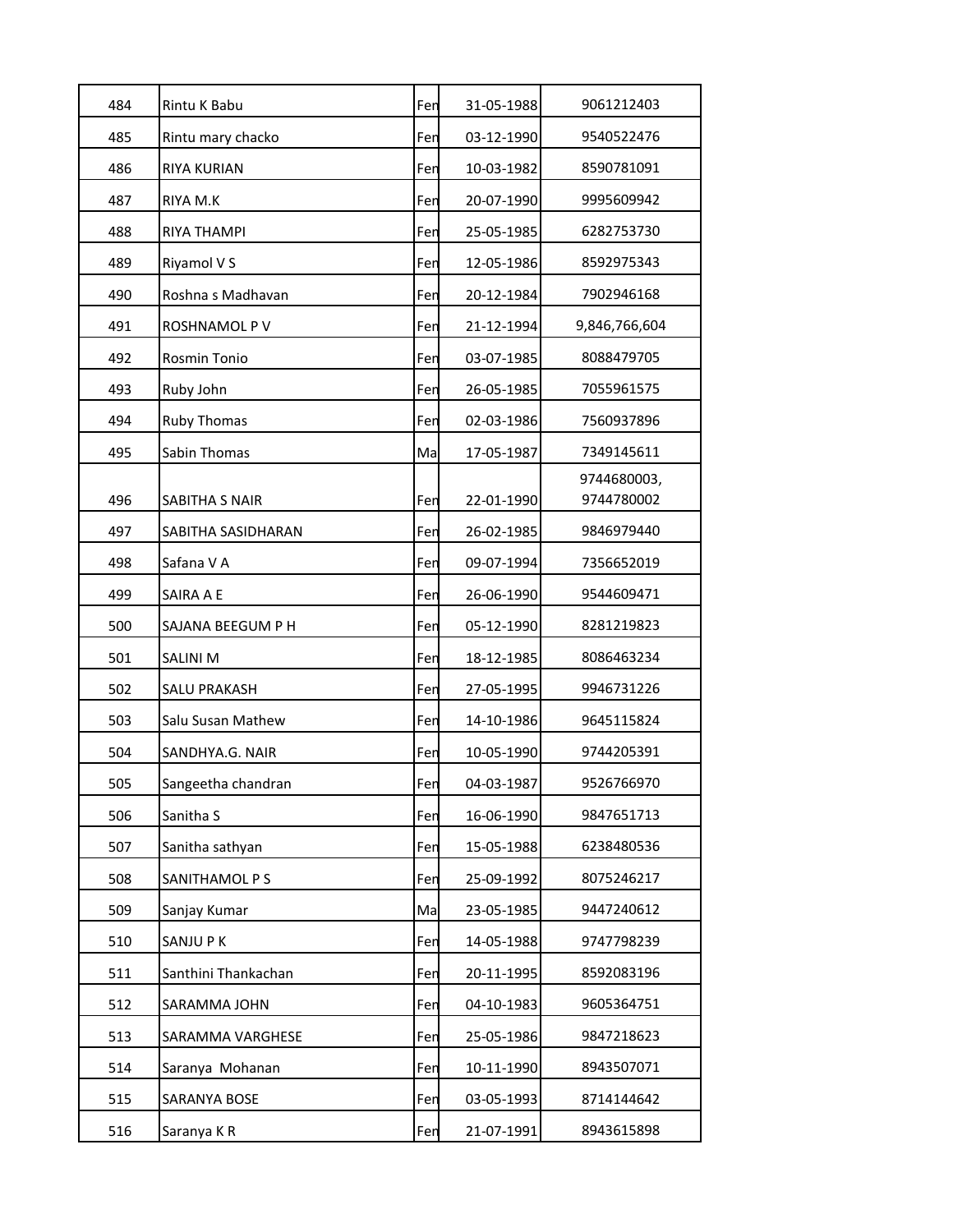| 517 | Saranya mohanan       | Fen | 30-01-2022 | 9847974576                                   |
|-----|-----------------------|-----|------------|----------------------------------------------|
| 518 | Saranya Radhakrishnan | Fen | 31-12-1987 | 8281485113                                   |
| 519 | Sarika Sasi           | Fen | 25-05-1990 | 8594091456                                   |
| 520 | Sarikamol S           | Fen | 24-12-1994 | 7510895138                                   |
| 521 | SARIMOL.P             | Fen | 21-08-1987 | 8078256284                                   |
| 522 | Sasikaladevi K S      | Fen | 06-04-1986 | 9567189918                                   |
| 523 | SAUMYA PETER          | Fen | 06-02-1989 | 9961763681                                   |
| 524 | Savitha K Peter       | Fen | 26-08-1988 | 8547342603                                   |
| 525 | Savitha M B           | Fen | 18-05-84   | 8281677511                                   |
| 526 | SAVITHA V RAJ         | Fen | 22-05-1986 | 7025063821                                   |
| 527 | Sayana Vijayan        | Fen | 22-04-1988 | 7560873526                                   |
| 528 | SEEMA TV              | Fen | 05-02-1982 | 8078086183                                   |
| 529 | Seema. S              | Fen | 20-03-1986 | 9207310946                                   |
| 530 | Seethal Antony        | Fen | 18-05-1993 | 9947119253                                   |
| 531 | Selhy V Joy           | Fen | 27-05-1995 | 9061629086                                   |
| 532 | Selvakumary M         |     | 30-10-1987 | 9496813104                                   |
| 533 | SELVI MARY V T        | Fen | 02-05-1982 | 7902244151                                   |
| 534 | SHAHANA PASHA P P     | Fen | 14-04-1989 | 6282972355                                   |
| 535 | SHAHANSHA.A           | Fen | 27-12-1991 | 7617320504                                   |
| 536 | Shalom varghese       | Fen | 09-11-1996 | 82 81 30 63 74                               |
| 537 | SHAMINAS MOL P A      | Fen | 27-05-1987 | 9061596295                                   |
| 538 | SHARIMOL T K          | Fen | 25-05-1988 | 8157814795                                   |
| 539 | <b>Sharon George</b>  | Fen | 23-05-1992 | 8078786224                                   |
| 540 | Sharon Rose Joseph    | Fen | 27-05-1996 | 09207817594                                  |
| 541 | Shebin Joseph         | Fen | 19-02-1994 | 9530373640                                   |
| 542 | Sheeba Varghese       | Fen | 27-07-1986 | 8943232078                                   |
| 543 | SHEEJAMOL C S         | Fen | 08-11-1989 | 7356840979                                   |
| 544 | SHIBINA K M           | Fen | 01-07-1983 | 8075009294                                   |
| 545 | Shiji Abraham         | Fen | 27-05-1984 | 8304811475                                   |
| 546 | Shiji George          | Fen | 23-01-1989 | 7902246120                                   |
| 547 | Shiju P S             | Ma  | 10-03-1987 | 09555401947                                  |
| 548 | SHILPA N SASI         | Fen | 08-05-1988 | <del>,,,,,,,,,,,,,,,,,,,</del><br>9288187190 |
| 549 | Shini TP              | Fen | 30-05-1989 | 7025198270                                   |
|     |                       |     |            |                                              |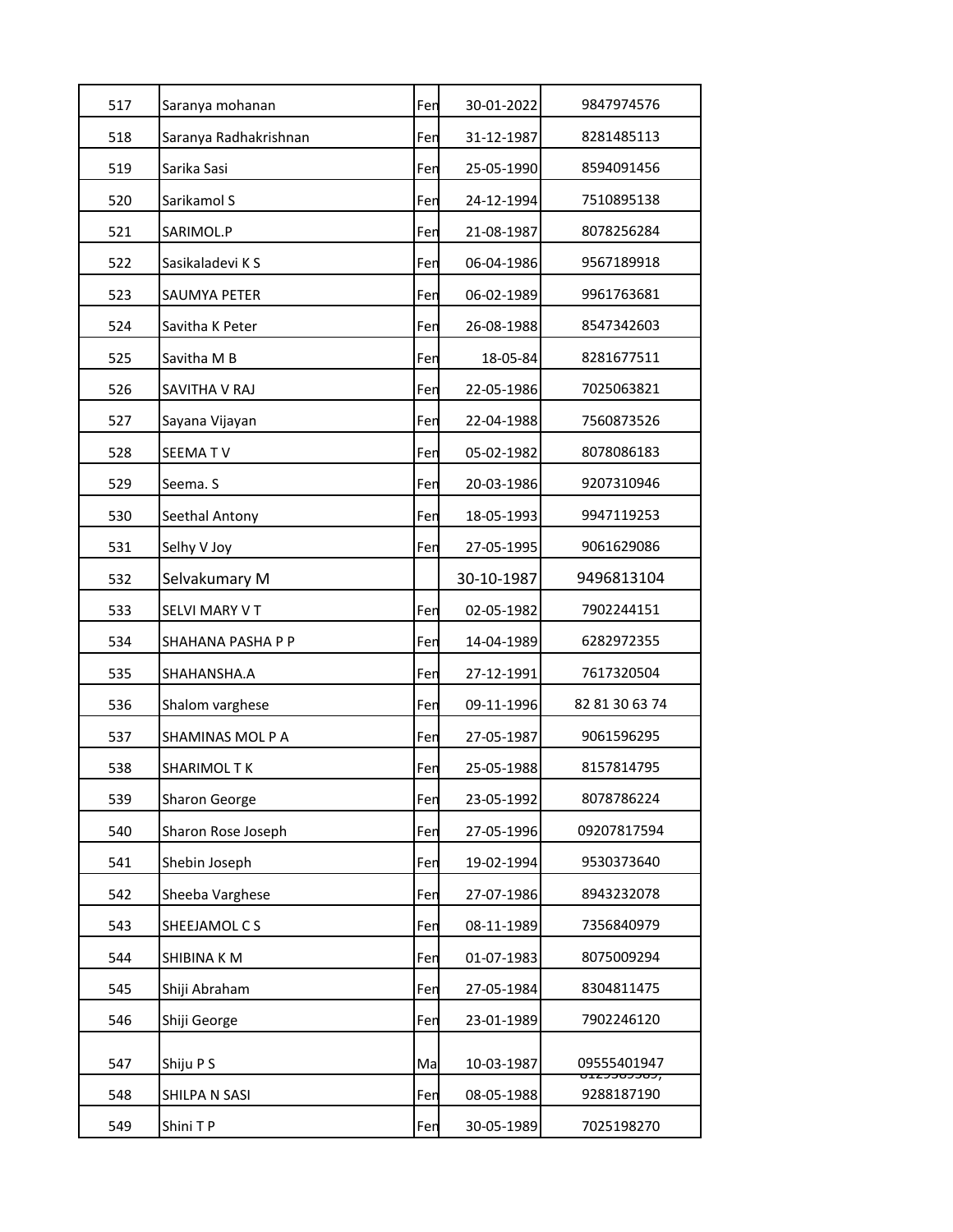| 550 | Shinil T Jose             | Ma  | 03-05-1985 | 9911824080    |
|-----|---------------------------|-----|------------|---------------|
| 551 | SHINTU JOSE               | Fen | 07-05-1985 | 9497782247    |
| 552 | Shintumol john            | Fen | 26-09-1995 | 70255 27686   |
| 553 | Shyma Thomas              | Fen | 24-02-1982 | 9747688958    |
| 554 | Shyni S                   | Fen | 04-02-1993 | 8078288934    |
| 555 | Siji k mathew             | Fen | 10-01-1985 | 9946103721    |
| 556 | Siji.S.Sekhar             | Fen | 24-03-1988 | 9495800144    |
| 557 | SIJIMOL IPE               | Fen | 29-03-1986 | 9656770449    |
| 558 | Sijimol Vellakottil Joy   | Fen | 07-02-1987 | 9061849909    |
| 559 | Sijo P J                  | Ma  | 01-02-1986 | 8825511208    |
| 560 | Silbi Abraham             | Fen | 24-09-1987 | +919895486037 |
| 561 | SILJI HUSAIN              | Fen | 06-01-1992 | 8281770718    |
| 562 | Silju Cyriac              | Fen | 30-12-1985 | 9526170010    |
| 563 | <b>SILPA NATH</b>         | Fer | 24-07-1992 | 8848130267    |
| 564 | Siminamol.P.I             | Fen | 09-03-1991 | 9961218532    |
| 565 | SINDHU <sub>S</sub>       | Fen | 30-05-1982 | 8078530457    |
| 566 | Sinjumol Mathew           | Fen | 20-04-1986 | 9605859350    |
| 567 | Sinjumol Mathew           | Fen | 13-03-1993 | 6238864241    |
| 568 | <b>SINUMON KURIEN</b>     | Ma  | 19-03-1986 | 9544542582    |
| 569 | SIYANA SIDHIK             | Fen | 20-05-1984 | 9961357898    |
| 570 | Smitha Elizabeth Anish    | Fen | 13-08-1984 | 8156841042    |
| 571 | Smitha K G                | Fen | 07-05-1983 | 8590134712    |
| 572 | SMITHA SASI               | Fen | 12-01-1985 | 7025857310    |
| 573 | Smithamol V               | Fen | 27-08-1984 | 9495975377    |
| 574 | Smithamol Vellakottil Joy | Fen | 09-01-1983 | 8943916636    |
| 575 | SMITHESH MOHAN M P        | Ma  | 06-03-1987 | 8981636742    |
| 576 | sneha varghese            | Fen | 29-04-1986 | 7510486519    |
| 577 | Sonamol antony            | Fen | 04-05-1988 | 8943510705    |
| 578 | Sonamol Thomas            | Fen | 29-10-1982 | 8921237134    |
| 579 | Sonia Babu                | Fen | 15-03-1991 | 9188009628    |
| 580 | Sonia Jacob               | Fen | 05-12-1985 | 8301062265    |
| 581 | SONIA JOSEPH              | Fen | 29-05-1983 | 9946561673    |
| 582 | SONIA MATHEWS             | Fen | 14-03-1987 | +919993202909 |
|     |                           |     |            |               |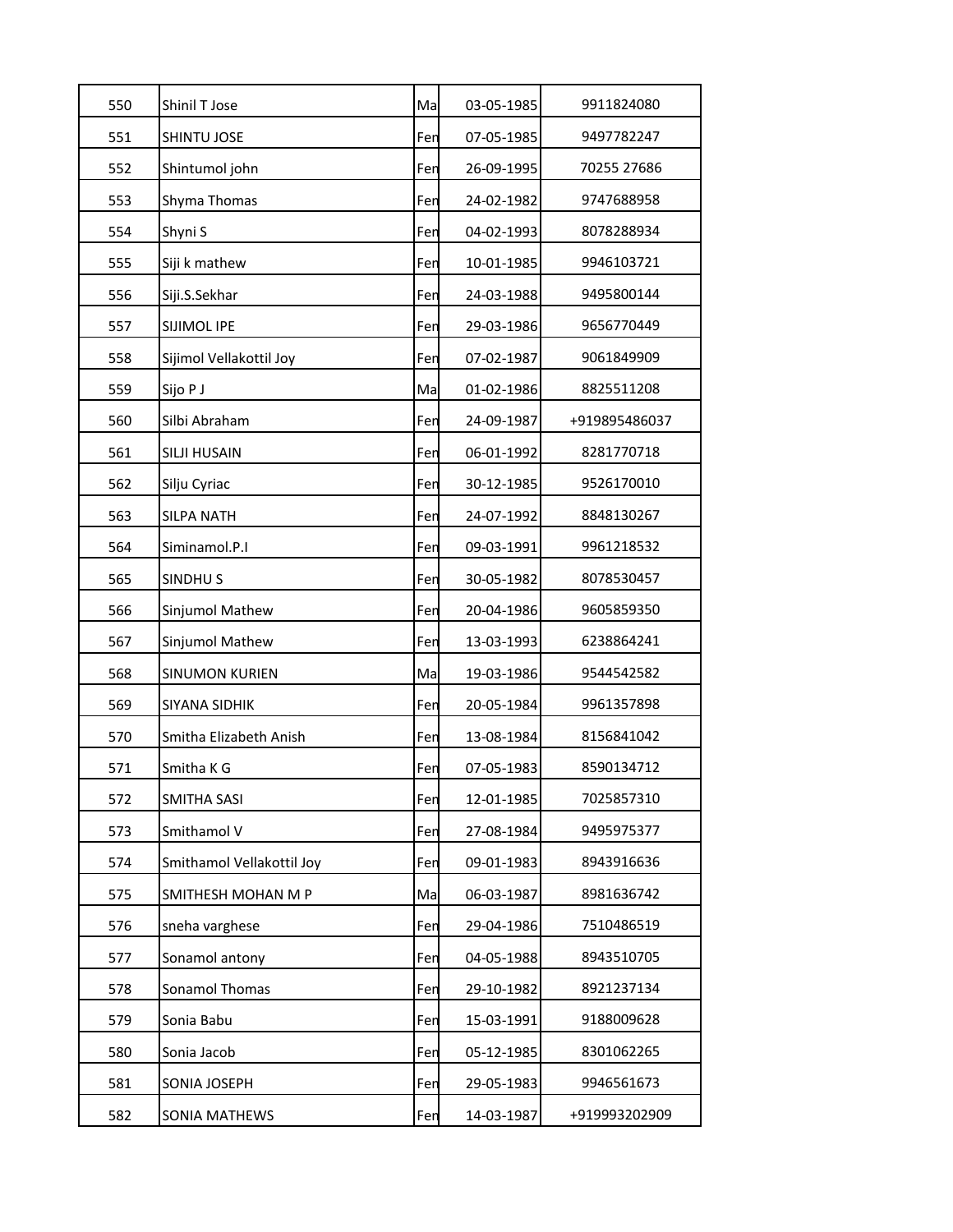| 583 | SONIYA VIJAYAPPAN    | Fen | 25-12-1984   | +916238927572 |
|-----|----------------------|-----|--------------|---------------|
| 584 | SOORYA K C           | Fen | 22-05-1985   | 7012197721    |
| 585 | Soumya Subi          |     | Fen 9/4/0987 | 9061719279    |
| 586 | Soumya Abraham       | Fen | 30-05-1988   | 7025074855    |
| 587 | SOUMYA CM            | Fen | 07-10-1988   | 9072241997    |
| 588 | Soumya E S           | Fen | 14-05-1986   | 9037241484    |
| 589 | SOUMYA K M           | Fen | 08-03-1984   | 7559023780    |
| 590 | Soumya Krishnan      | Fen | 26-05-1986   | 9061407566    |
| 591 | Soumya Liza Cyriac   | Fen | 04-12-1986   | 9847805080    |
| 592 | SOUMYA MOL K P       | Fen | 28-02-1985   | 9495589277    |
| 593 | Soumya Murali        | Fen | 17-02-1985   | 8281690861    |
| 594 | Soumya N R           | Fen | 28-05-1986   | 9947775681    |
| 595 | Soumya P Abraham     | Fen | 05-12-1984   | 9947362932    |
| 596 | SOUMYA P K           | Fen | 25-05-1985   | 9495244816    |
| 597 | SOUMYA P OMANAKUTTAN | Fen | 24-04-1992   | 7511141530    |
| 598 | SOUMYA SADANANDAN    | Fen | 08-08-82     | 9744046576    |
| 599 | Soumya Sadanandan    | Fen | 26-09-1992   | 8606466900    |
| 600 | SOUMYA SOMAN         | Fen | 03-12-1987   | 7510292801    |
| 601 | soumya sugunan       | Fen | 25-12-1984   | 09495913628   |
| 602 | Soumya TL            | Fen | 10-01-1989   | 8078028464    |
| 603 | SOUMYAMOL. M. S      | Fen | 10-08-1986   | 9746036700    |
| 604 | SoumyaThankappan     | Fen | 03-02-1990   | 7012073609    |
| 605 | Soumymol v.j         | Fen | 24-01-1991   | 7306320954    |
| 606 | Sreedevi K.K         | Fen | 03-03-1988   | 09544984046   |
| 607 | SREEJA P K           | Fen | 12-05-1987   | 7025447889    |
| 608 | SREEJA PRASANNAN     | Fen | 01-11-1988   | 6235682703    |
| 609 | Sreejamol P S        | Fen | 01-09-1985   | 9446830858    |
| 610 | SREEKUTTY C B        | Fen | 28-09-1996   | 7594819698    |
| 611 | Sreekutty S Vijayan  | Fen | 16-04-1990   | 8304045320    |
| 612 | Sreelakshmi Gopinath | Fen | 15-03-1988   | 9567393925    |
| 613 | Sreemol.M.Mani       | Fen | 15-05-1991   | 6238785906    |
| 614 | SREERANJINI A R      | Fen | 07-12-1984   | 9567489244    |
| 615 | Sruthi Balachandran  | Fen | 16-02-1991   | 9526708986    |
|     |                      |     |              |               |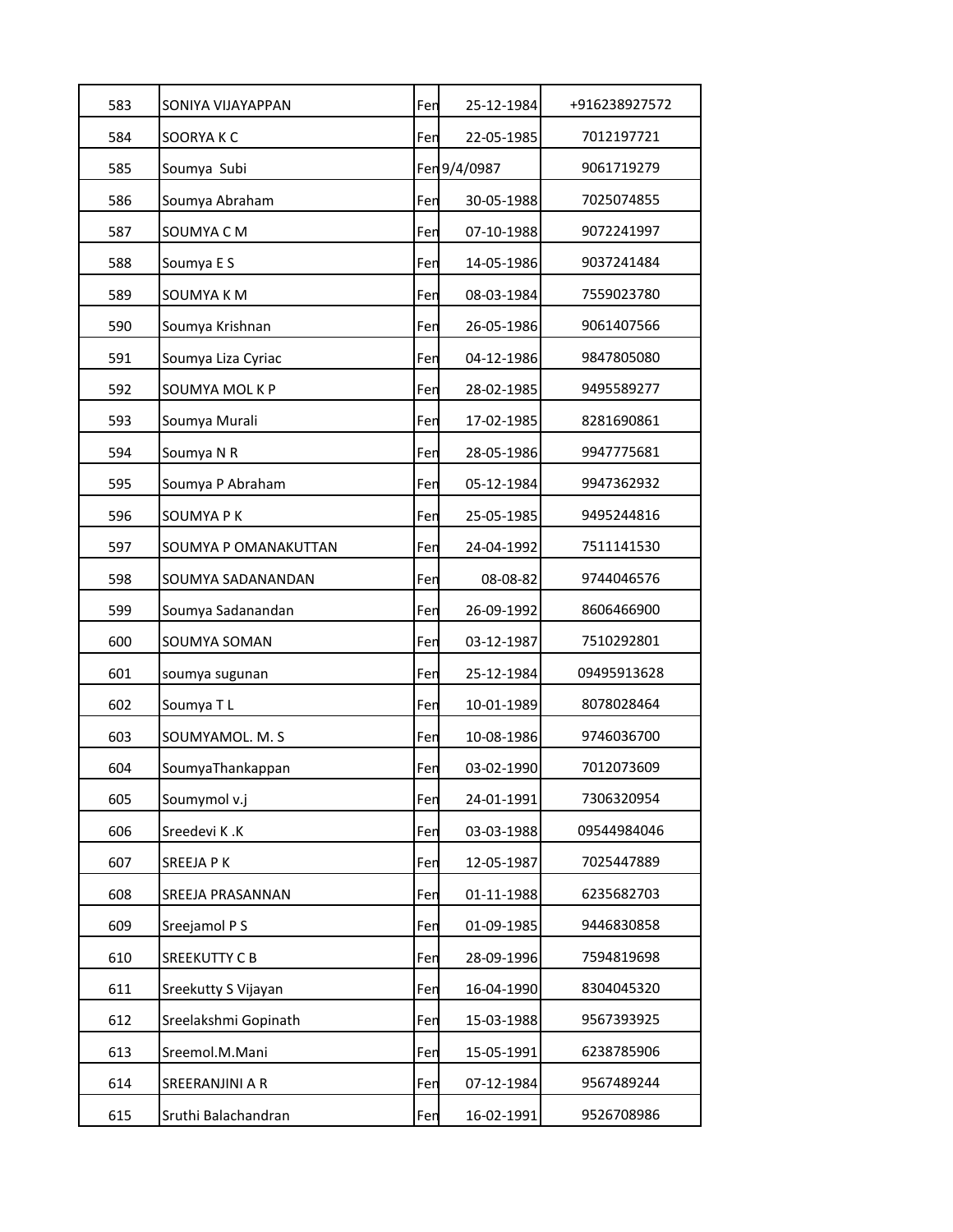| 616 | <b>SRUTHIK</b>             | Fen | 16-02-1993 | 9562254459                            |
|-----|----------------------------|-----|------------|---------------------------------------|
| 617 | <b>SRUTHY ANN THOMAS</b>   | Fen | 21-11-1986 | 9995592084                            |
| 618 | Sruthy mol surendran       | Fen | 08-08-1995 | 9562438782                            |
| 619 | <b>STEFFI GEORGE</b>       | Fen | 26-08-1988 | 8848282061                            |
| 620 | Stella Raichel George      | Fen | 23-10-1993 | 7907237644                            |
| 621 | SUBHA MOL P R              | Fen | 31-05-1983 | 9188720246<br><del>, כדטדטטבטכס</del> |
| 622 | Subha Plathottathil Mathew | Fen | 06-04-1982 | 9605919371                            |
| 623 | Subish romeo               | Ma  | 14-06-1985 | 9656351352                            |
| 624 | SUDHAKUMARY K J            | Fen | 18-12-1989 | 9947503588                            |
| 625 | Sujana R M                 | Fen | 28-08-1992 | 9567941746                            |
| 626 | SUJITHA REGILAL            | Fen | 22-05-1983 | 7736223595                            |
| 627 | Sulaikha Haneef            | Fen | 30-04-1987 | 8891566963                            |
| 628 | <b>SULU SUSAN JACOB</b>    | Fen | 29-01-1988 | 9400267912,<br>9633108512             |
| 629 | Sumayya K.A                | Fen | 24-05-1987 | 9747329411                            |
| 630 | Sumi M S                   | Fen | 06-03-1988 | 9495146729                            |
| 631 | Sumi Peter                 | Fen | 31-03-1988 | 8606102658                            |
| 632 | <b>SUMITHA PS</b>          | Fen | 20-05-1987 | 7994084024                            |
| 633 | Sumol joseph               | Fen | 20-12-1984 | 8851061723                            |
| 634 | <b>SUMOL VARGHESE</b>      | Fen | 25-05-1982 | 9847885284                            |
| 635 | Sunitha Lakshmi            | Fen | 23-02-1987 | 9539638398                            |
| 636 | <b>SUNITHAMOL K K</b>      | Fen | 09-05-1990 | 8592872035                            |
| 637 | SUNU SOOSAN CHACKO         | Fen | 31-05-1988 | 9497266996                            |
| 638 | Surya Mathew               | Fen | 20-02-1985 | 9656254514                            |
| 639 | Susamma V K                | Fen | 30-12-1983 | 9496689582                            |
| 640 | <b>SUSAN JOSEPH</b>        | Fen | 03-02-1991 | 8848002363                            |
| 641 | Susmitha M.G               | Fen | 16-08-1989 | 7025354533                            |
| 642 | SWATHI GOPINATH            | Fen | 16-04-1986 | 9188190434                            |
| 643 | Swathy mohanan             | Fen | 27-01-1991 | 8147123302                            |
| 644 | Syama P C                  | Fen | 10-01-1991 | 9745067562                            |
| 645 | SYAMA T RAJU               | Fen | 20-05-1985 | 9747412254                            |
| 646 | SYAMILY TU                 | Fen | 03-03-1989 | 6238048312                            |
| 647 | Syamly K.S                 | Fen | 11-07-1991 | 6282152334                            |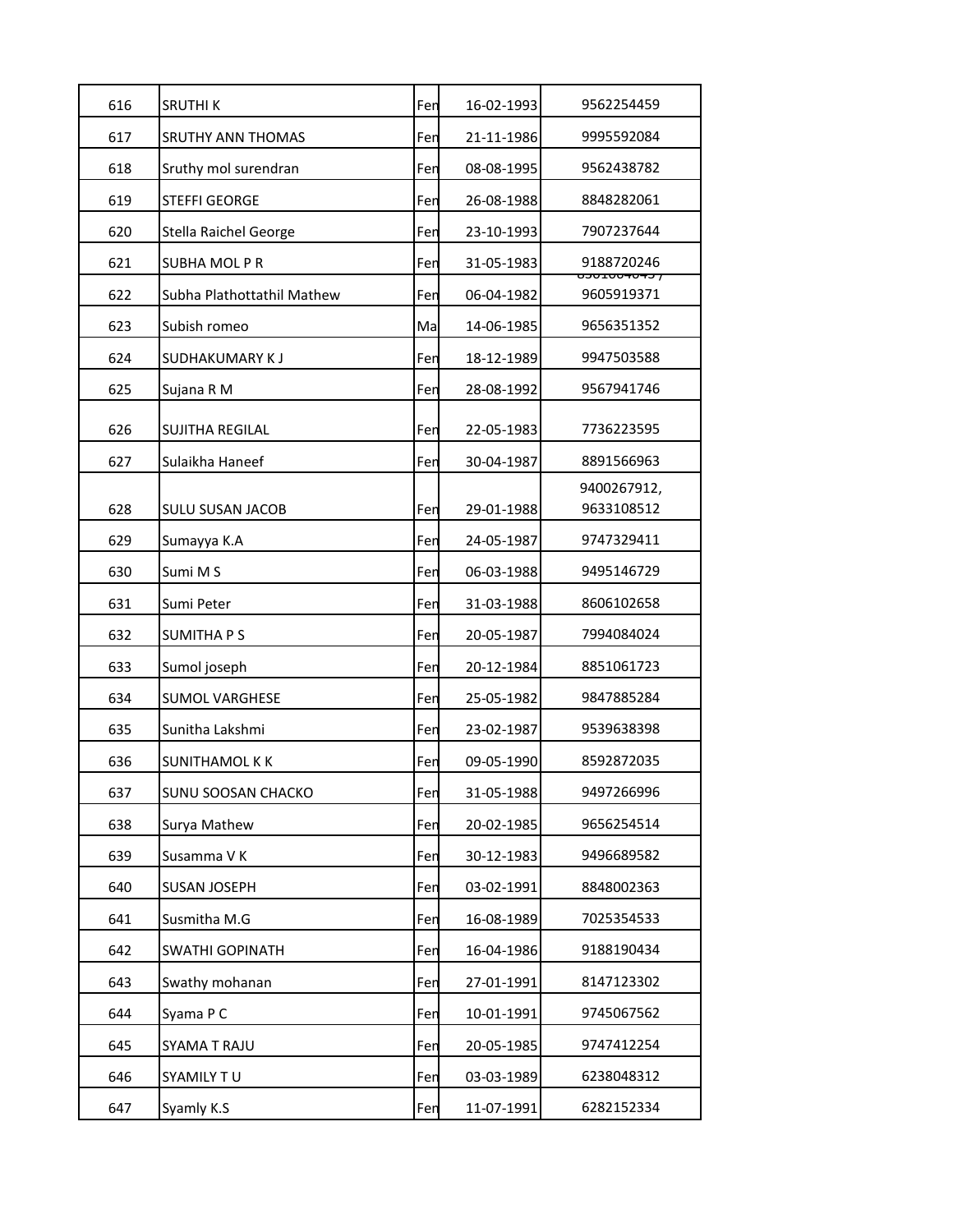| 648 | Sybi Thomas               | Fen | 27-04-1988 | 7025409210                |
|-----|---------------------------|-----|------------|---------------------------|
| 649 | Teena John K V            | Fen | 30-05-1985 | 9605353464                |
| 650 | TEENAMOL JAMES            | Fen | 09-04-1986 | 7025220200                |
| 651 | TESSY TOM                 | Fen | 23-09-1989 | 8714931556                |
| 652 | <b>Tessymol Francis</b>   | Fen | 17-01-1989 | 9995768762                |
| 653 | <b>THEJAS MATHEW</b>      | Fen | 30-08-1996 | 9544673091                |
| 654 | THUSHARA C G              | Fen | 17-03-1987 | 8086028183                |
| 655 | TINA KURUVILLA            | Fen | 13-09-1984 | 9496303552,<br>9495044702 |
| 656 | <b>Tincy James</b>        | Fen | 05-08-1986 | 9567817321                |
| 657 | Tincy mathew              | Fen | 20-05-1985 | 9207460121                |
| 658 | <b>TINTU ANTONY</b>       | Fen | 03-11-1989 | 9946932928                |
| 659 | TINTU JOSEPH              | Fen | 15-03-1982 | 8304807118,<br>9447391118 |
| 660 | Tintu varghese            | Fen | 03-11-1986 | 836810175                 |
| 661 | <b>Tintumol John</b>      | Fen | 21-06-1987 | 7561093600                |
| 662 | TINTUMOL JOSE             | Fen | 09-05-1985 | 9961698401                |
| 663 | <b>Tintumol Sebastian</b> | Fen | 16-02-1991 | 8169767038                |
| 664 | TINU ANNAMMA CHACKO       | Fen | 18-02-1994 | 8594027565                |
| 665 | Tinu Babu                 | Fen | 12-07-1992 | 9656727732                |
| 666 | Tinu Stephen              | Fen | 13-07-1982 | 9847872087                |
| 667 | TISHA E THANKACHAN        | Fen | 04-11-1989 | 8943641195                |
| 668 | Titty Joseph              | Fen | 13-05-1989 | 7034075130                |
| 669 | <b>TOMINA THOMAS</b>      | Fen | 10-07-1991 | 7559901063                |
| 670 | Tressa Jacob              | Fen | 17-09-1985 | 9744141744                |
| 671 | Usna K.S                  | Fen | 26-09-1989 | 9447193402                |
| 672 | VEENA V J                 | Fen | 15-05-1989 | 9496821039                |
| 673 | Vidhya mol M.V            | Fen | 01-03-1987 | 9946259566                |
| 674 | Vidhya T Aloxious         | Fen | 17-03-1988 | 9946629928                |
| 675 | Vidya Dinesan             | Fen | 12-06-1990 | 9656238263                |
| 676 | <b>VIDYA VISWAN</b>       | Fen | 20-11-1989 | 7025219183                |
| 677 | Vijitha vijayan           | Fen | 30-05-1982 | 9447735769                |
| 678 | Vinayamol. V              | Fen | 16-12-1985 | 9656667971                |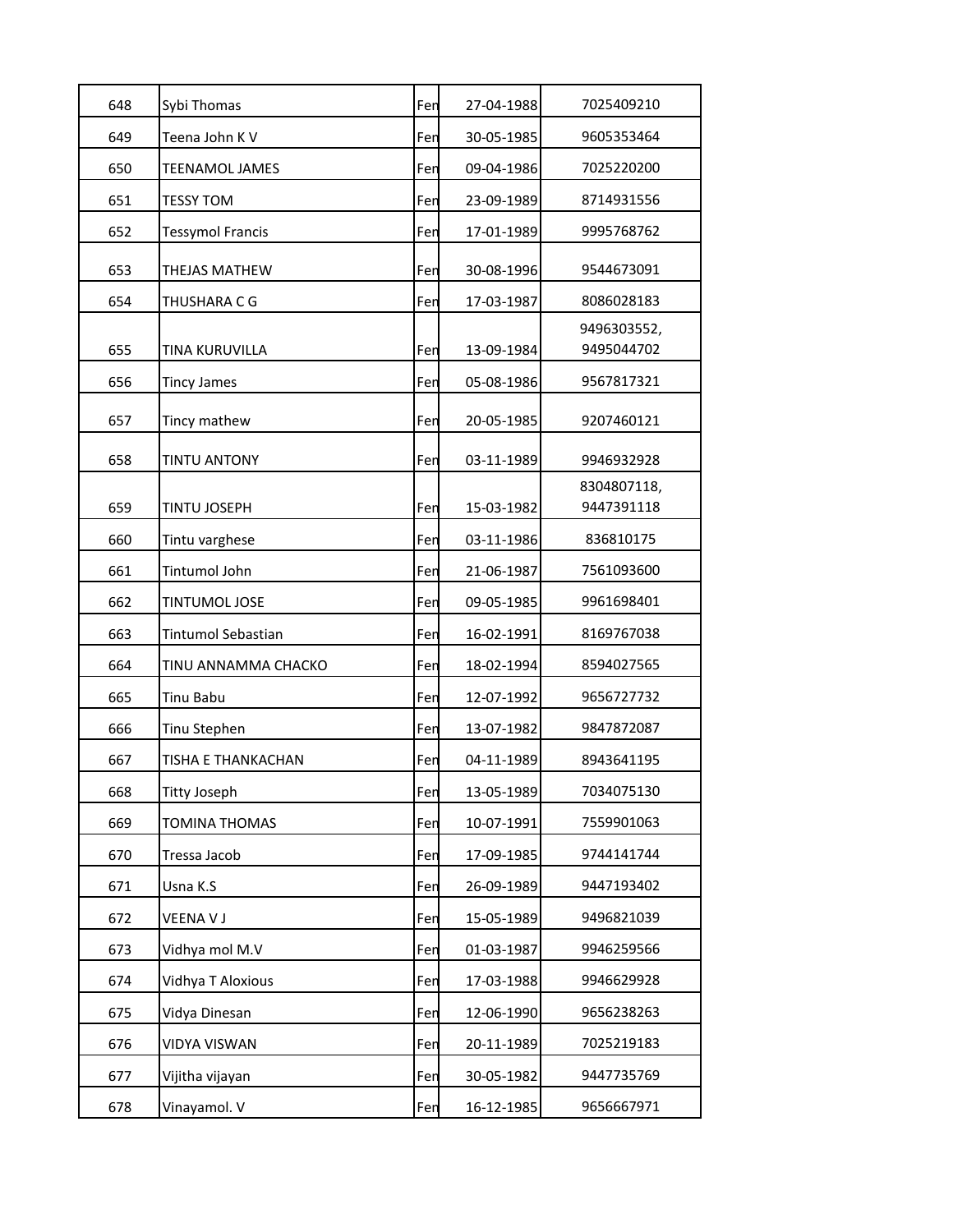| 679 | Vincy K. D            | Fen | 16-05-1982 | 8304028079    |
|-----|-----------------------|-----|------------|---------------|
| 680 | Vindyamol kunjumon    | Fen | 28-04-1992 | 8589950553    |
| 681 | VINEETHA BABU         | Fen | 23-01-1989 | 9061085069    |
| 682 | VINEETHA P VIJAYAN    | Fen | 18-01-1994 | 7306130694    |
| 683 | <b>VINITHA JOHN</b>   | Fen | 04-12-1990 | 9072359544    |
| 684 | Vinitha K G           | Fen | 12-02-1987 | 9605755539    |
| 685 | Vinitha Vijayan       | Fen | 18-12-1986 | 7736116436    |
| 686 | VIPIN KUMAR S         | Ma  | 01-05-1990 | 8714138228    |
| 687 | <b>VIPIN VASU</b>     | Ma  | 03-02-1989 | 7207464373    |
| 688 | Vishnu Datta G S      | Fen | 08-12-1994 | 8078166945    |
| 689 | Vishnu Devadathan     | Ma  | 27-02-1996 | +918075778716 |
| 690 | Vishnupriya. S        | Fen | 11-04-1988 | 6238234147    |
| 691 | Vyshnavi. P. S        | Fen | 18-12-1997 | 7558949287    |
| 692 | VINEETHA MOL V P      | Fen | 15-01-86   | 7012208389    |
| 693 | <b>ASWATHY S NAIR</b> | Fen | 27-04-88   | 9645898130    |
| 694 | Babitha babu          | Fen | 08-06-91   | 8129189992    |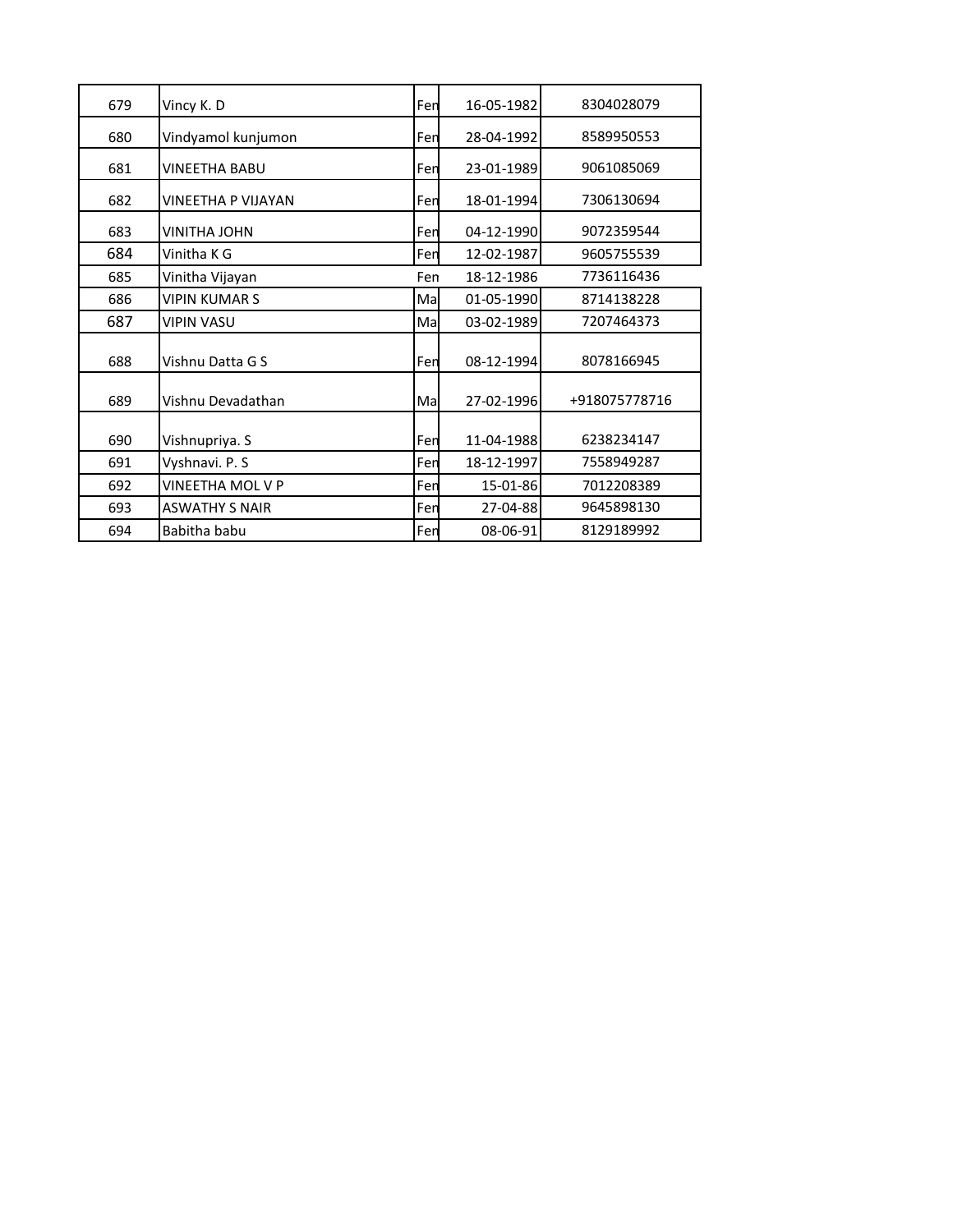## **NATION**

| <b>Email address</b>          |
|-------------------------------|
| abhilashthomad27@yahoo.in     |
| achumolDhaneesh@gmail.com     |
| aiswaryasudheesh39@gmail.com  |
| ajaychacko17@gmail.com        |
| ajeenato21041995@gmail.com    |
| ajimolkrajan@gmail.com        |
| ajithavineeth15198@gmail.com  |
| ajojoseph20@gmail.com         |
| akhilappoos@gmail.com         |
| akhilamol28@gmail.com         |
| aksamathew91@gmail.com        |
| 4aleenaantony@gmail.com       |
| aleyammathomas1985@gmail.com  |
| aleenaroy858@gmail.com        |
| alphonsaalex123@gmail.com     |
| dinodennis20@gmail.com        |
| daliabinsu@gmail.com          |
| alphonsabibins8@gmail.com     |
| alphonsavarghese906@gmail.com |
| amalthoma07@gmail.com         |
| chinchuusha1992@gmail.com     |
| amalakt4@gmail.com            |
| ambiligireesh85@gmail.com     |
| ambilyjithin5@gmail.com       |
| ambilymbambamb8@gmail.com     |
| ambilymt47@gmail.com          |
| ambilyrajappan143@gmail.com   |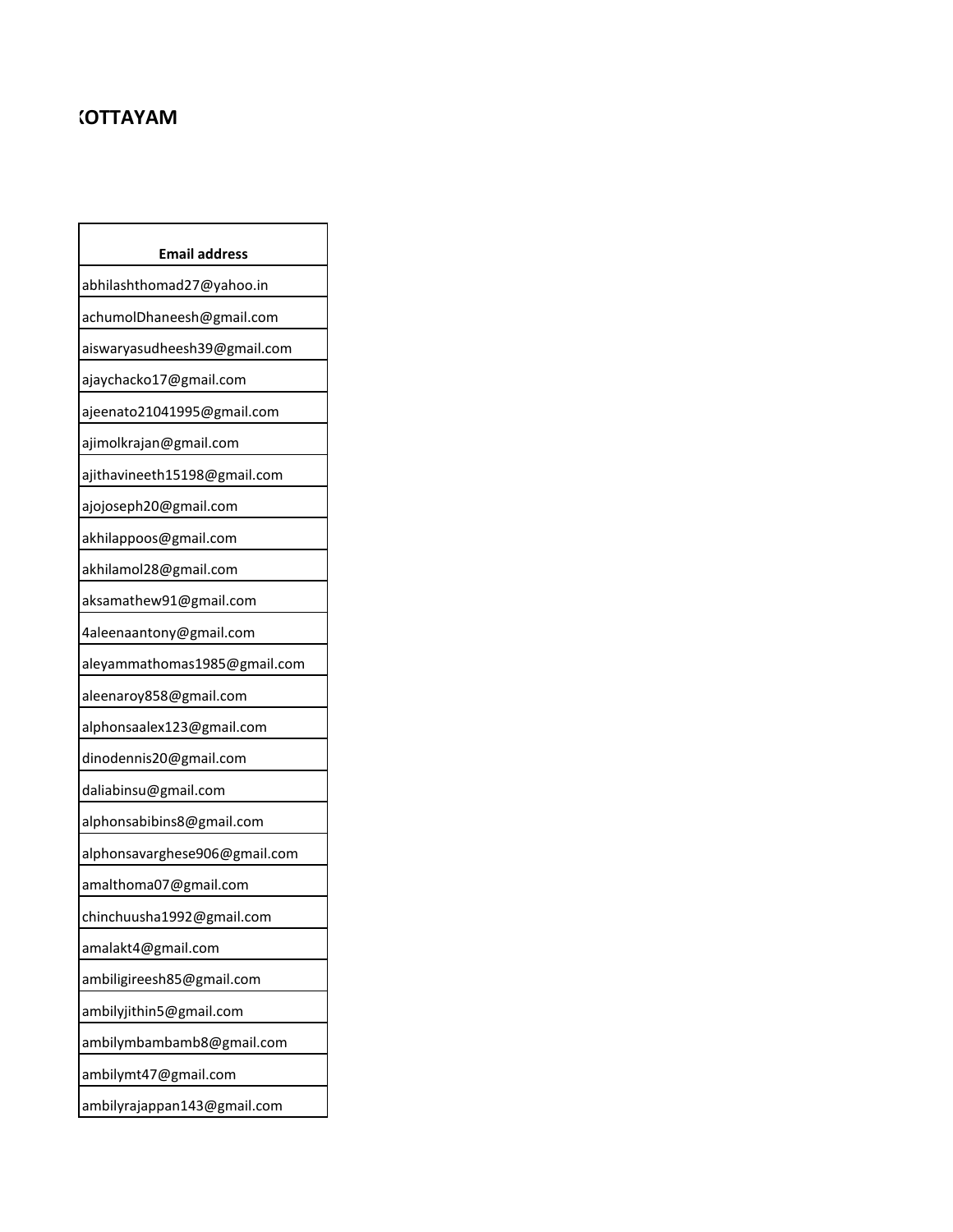| ambilysivan08@gmail.com        |
|--------------------------------|
| aminaismail41296@gmail.com     |
| amrithaks25@gmail.com          |
| amrutharaveendran614@gmail.com |
| amruthagmadhu92@gmail.com      |
| anjusnair01993@gmail.com       |
| anchumary15@gmail.com          |
| anjuabhi2627@gmail.com         |
| miyamithra808@gmail.com        |
| ancymathew547@gmail.com        |
| anirenjurenju@gmail.com        |
| anilapanicker126@gmail.com     |
| anishelias87@gmail.com         |
| anishtc2011@gmail.com          |
| himathomas2980@gmail.com       |
| anjalikebabu@gmail.com         |
| anjalithomas84@gmail.com       |
| anjaly.j345@gmail.com          |
| saraanjaly77@gmail.com         |
| anjanabarbera@gmail.com        |
| anjanadevuz2@gmail.com         |
| anjuanselm@gmail.com           |
| abanjubabu92@gmil.com          |
| sumeshsnair53@gmail.com        |
| anjubaby32@gmail.com           |
| anjuchandran28@gmail.com       |
| anjujayaraj090@gmail.com       |
| p.anjujoseph@gmail.com         |
| anjusanuaarav1@gmail.com       |
| Anjumuth2017@gmail.com         |
| anjz9717@gmail.com             |
| anjujohncherian@gmail.com      |
| anjumerin2011@gmail.com        |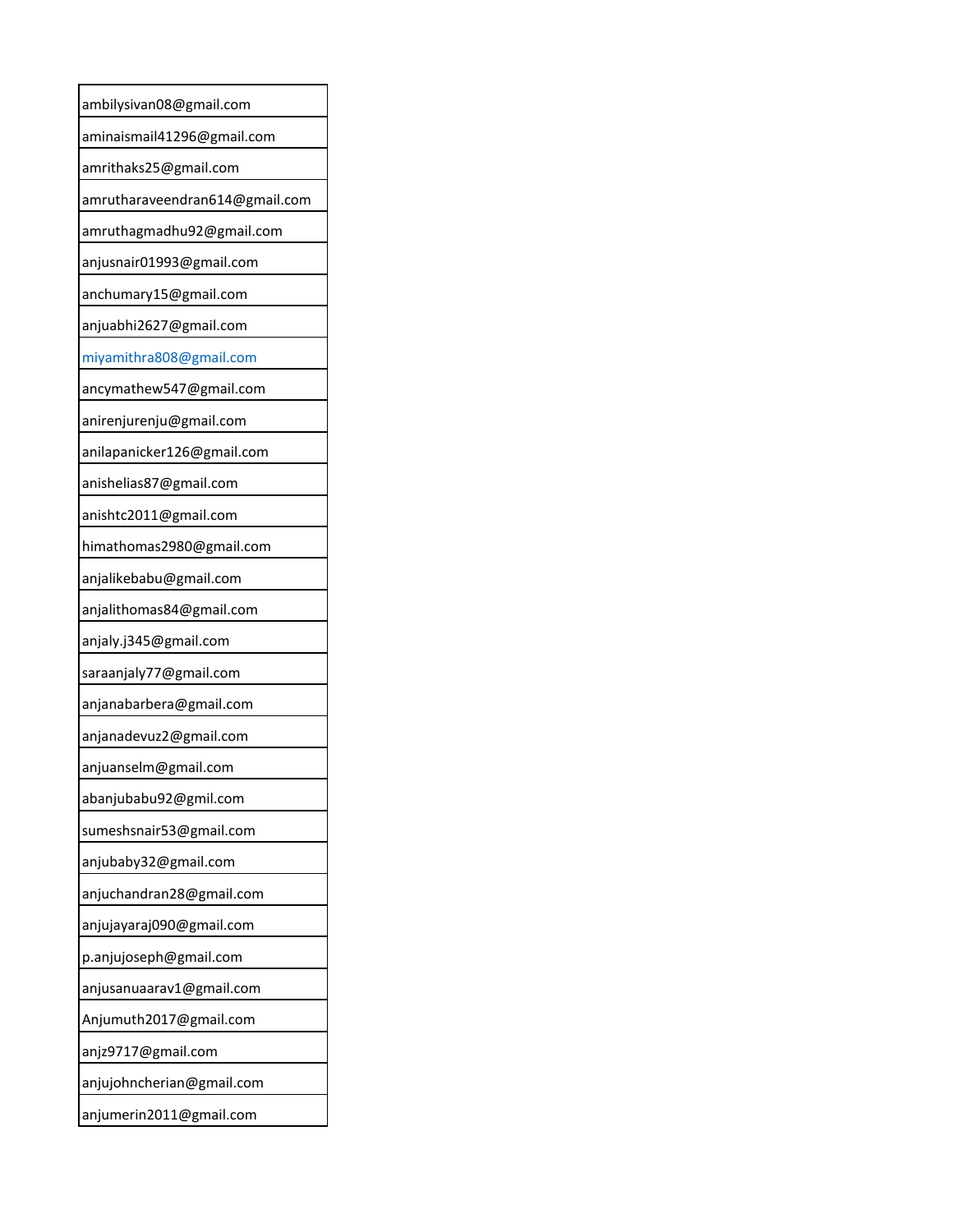| anjupjose1993@gmail.com                             |
|-----------------------------------------------------|
| anjupr545@gmail.com                                 |
| anjoosanju1996@gmail.com                            |
| anjusiji2010@gmail.com                              |
| anjuraju088@gmail.com                               |
| anjunishanth2003@gmail.com                          |
| saraabraham636@gmail.com                            |
| anjuvr108@gmail.com                                 |
| anjujoshy7@gmail.com                                |
| aadianjuanoop@gmail.com                             |
| anjumolginadevan06@gmail.com                        |
| anjumolvalsamma1@gmail.com                          |
| annriyajoseph48@gmail.com                           |
| anoopgeorge609@gmail.com                            |
| ansmaria11@gmail.com                                |
| ansukesiyarajesh@gmail.com                          |
| anuanish81@gmail.com                                |
| anumc7@gmail.com                                    |
| anumathewq@gmail.com                                |
| anumoncy14@gmail.com                                |
| anupthampi1988@gmail.com                            |
| anumol019@gmail.com                                 |
| anusebastian17@gmail.com                            |
| anusuku123@gmail.com                                |
| anujabalu1988@gmail.com                             |
| baijuscaria2012@gmail.com                           |
| anuksmolachi@gmail.com                              |
| anumol17@gmail.com, anumol<br>kuriakose38@gmail.com |
| anumolmohanan100@gmail.com                          |
| anuthekkethottiyil@gmail.com                        |
| kunji4504@gmail.com                                 |
| binuku@gmail.com                                    |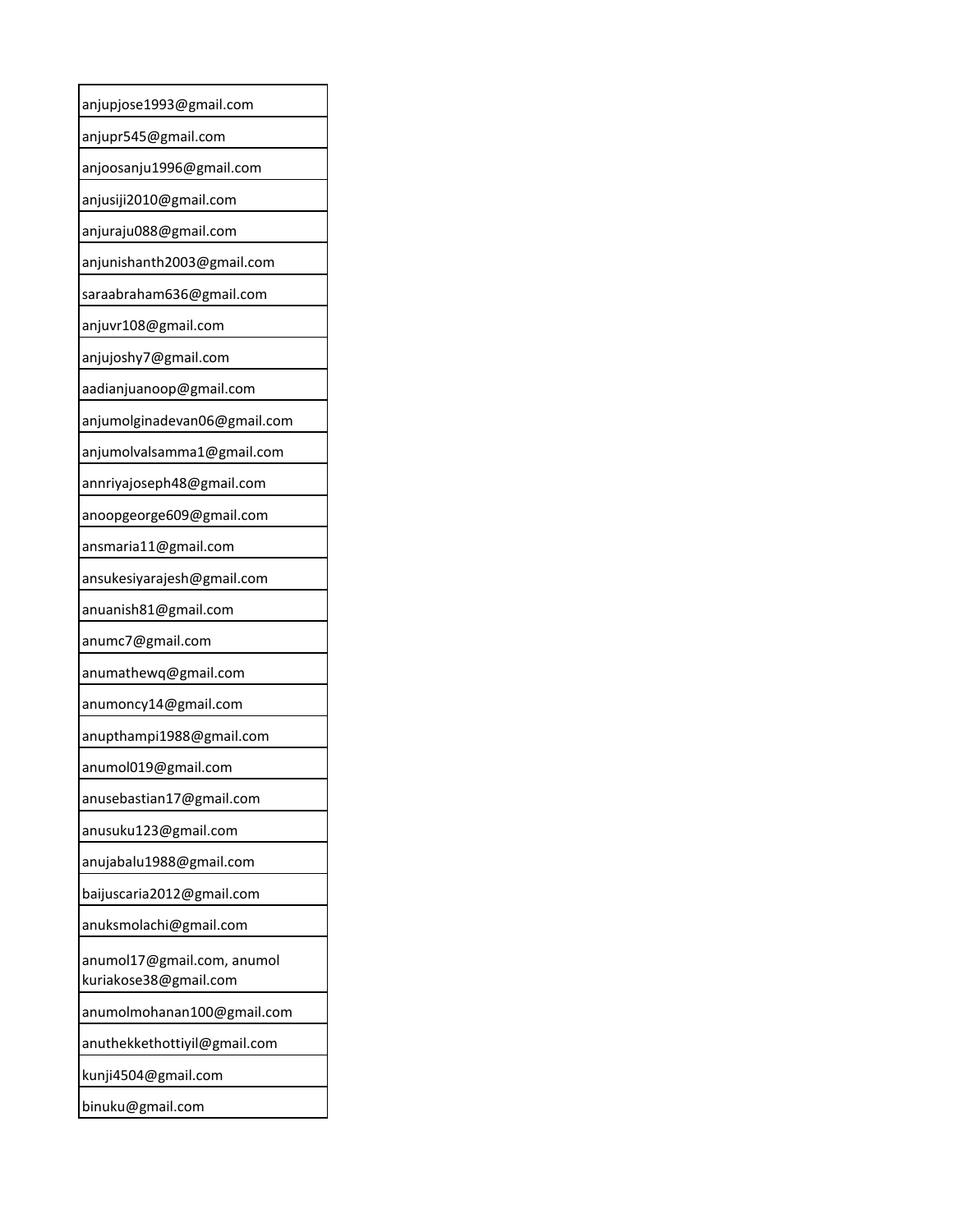| thampianumol@gmail.com              |
|-------------------------------------|
| anupakbp@gmail.com                  |
| anuroopam1985@gmail.com             |
| anzmjk@gmail.com                    |
| arathysasikeeriyanickal12@gmail.com |
| archanavinod.v@gmail.com            |
| jprakasharchana@gmail.com           |
| archanasunil129@gmail.com           |
| archanakn946@gmail.com              |
| archanapadma89@gmail.com            |
| archanajithin1987@gmail.com         |
| archanasanish1992@gmail.com,        |
| sanishsivsa@gmail.co                |
| archanasebastian220@gmail.com       |
| arshasurendran121@gmail.com         |
| arunnm1986@gmail.com,               |
| arunnairnm@gmail.com                |
| arunjanny@gmail.com                 |
| Arunraj7337@gmail.com               |
| arunyabinu@gmail.com                |
| arunyamohananm@gmail.com            |
| aryamohan1916@gmail.com             |
| maneesharyam10@gmail.com            |
| aryamolu6666@gmail.com              |
| arya.roopesh@yahoo.com              |
| aryan422016@gmail.com               |
| ambilijayesh805@gmail.com           |
| aryamolva77@gmail.com               |
| aseenarasheedmr@gmail.com           |
| ashajai1987@gmail.com               |
| sunilkskp@gmail.com                 |
| ashadevi085@gmail.com               |
| ashalathakn9@gmail.com              |
| ashamolcj99@gmail.com               |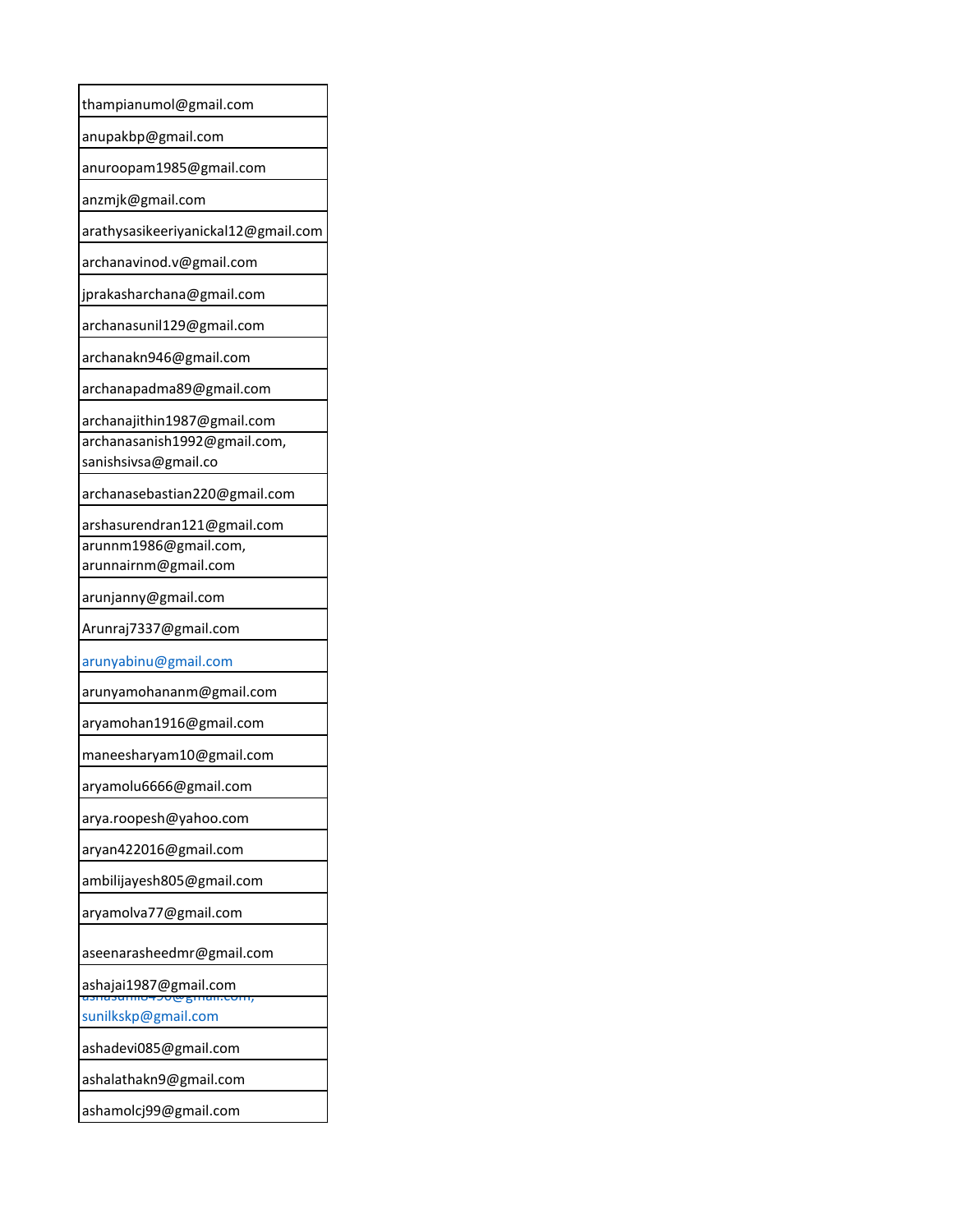| ashashijo7@gmail.com                                            |
|-----------------------------------------------------------------|
| ashikkij801@gmail.com                                           |
| ashleyabraham0013@gmail.com                                     |
| ashmimolvr1975@gmail.com                                        |
| aswani94anu@gmail.com                                           |
| paswathy58@gmail.com<br><del>aswatnyvijesnaswatnyvijesnos</del> |
| ल्ल्हामा<br>il.com                                              |
| aswathyas04051994@gmail.com                                     |
| aswathyatka@gmail.com                                           |
| aswathyr384@gmail.com                                           |
| achumanu16116@gmail.com                                         |
| aswathyrbabu13@gmail.com                                        |
| aaswathyvimal@gmail.com                                         |
| aswathyravi20@gmail.com                                         |
| athiralibin1991@gmail.com                                       |
| athira13511@gmail.com                                           |
| athiradeepu75@gmail.com                                         |
| athiraanoob023@gmail.com                                        |
| athirakamalasan@gmail.com                                       |
| athira.sivan745@gmail.com                                       |
| sanuksajan@gmail.com                                            |
| babithajinu1997@gmail.com                                       |
| babithababu991@gmail.com                                        |
| bashpabnu@gmail.com                                             |
| beemashameer1986sz@gmail.com                                    |
| beenakrtvm@gmail.com                                            |
| bencymarkose86@gmail.com                                        |
| berlythomas4@gmail.com                                          |
| bhavanaadm@gmail.com                                            |
| bijijilu2013@gmail.com                                          |
| bijimolantony1986@gmail.com                                     |
| chackobijimol@gmail.com                                         |
| biljigervasis86@gmail.com                                       |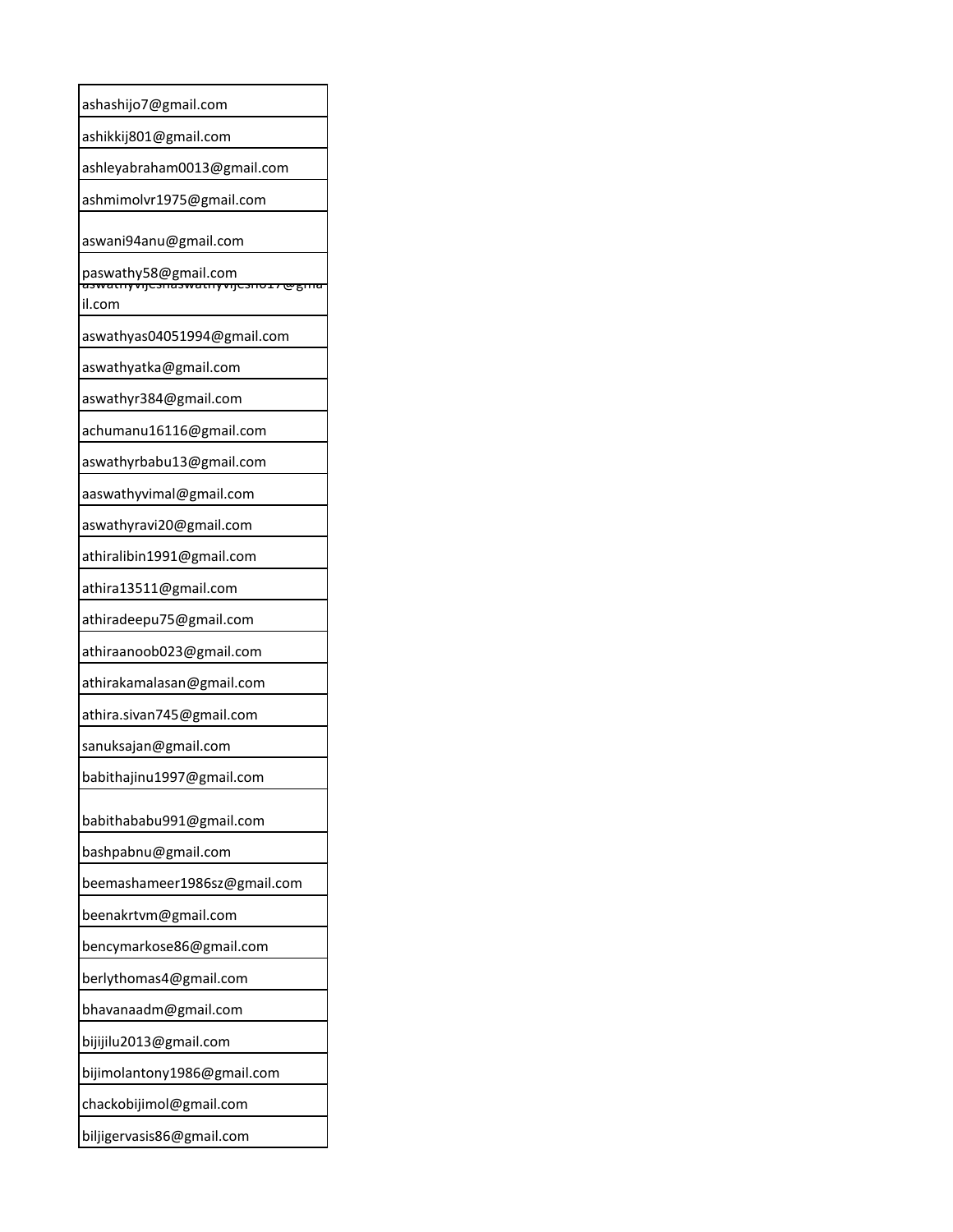| bincybabu288@gmail.com       |
|------------------------------|
| marygracebincy@gmail.com     |
| bincyjinoy1984@gmail.com     |
| bincymolchacko@gmail.com     |
| Kabincyi@gmail.com           |
| email2jobyjohn@gmail.com     |
| bindhyasreeraj6@gmail.com    |
| bindhyamkrishna@gmail.com    |
| bindugopal1987@gmail.com     |
| jacobkvarghese143@gmail.com  |
| lijokk85@gmail.com           |
| josephbinoj13@gmail.com      |
| bintujose7@gmail.com         |
| blessyjohnponnu902@gmail.com |
| bobithabose@gmail.com        |
| celixbabu@gmail.com          |
| chikshithrajan@gmail.com     |
| chinchu6560@gmail.com        |
| mdaschinju@gmail.com         |
| vnairchinju@gmail.com        |
| chinnueliasktm@gmail.com     |
| chitraanoop27@gmail.com      |
| christeenapjohn27@gmail.com  |
| jasmi0710@gmail.com          |
| cintholj2306@gmail.com       |
| bejohngeorge@gmail.com       |
| dainasebastian@gmail.com     |
| daliathomas07@gmail.com      |
| danichacko231@gmail.com      |
| deepageorge188@gmail.com     |
| deepatom16@gmail.com         |
| dkc88395@gmail.com           |
| deepakarunakaran4@gmail.com  |
|                              |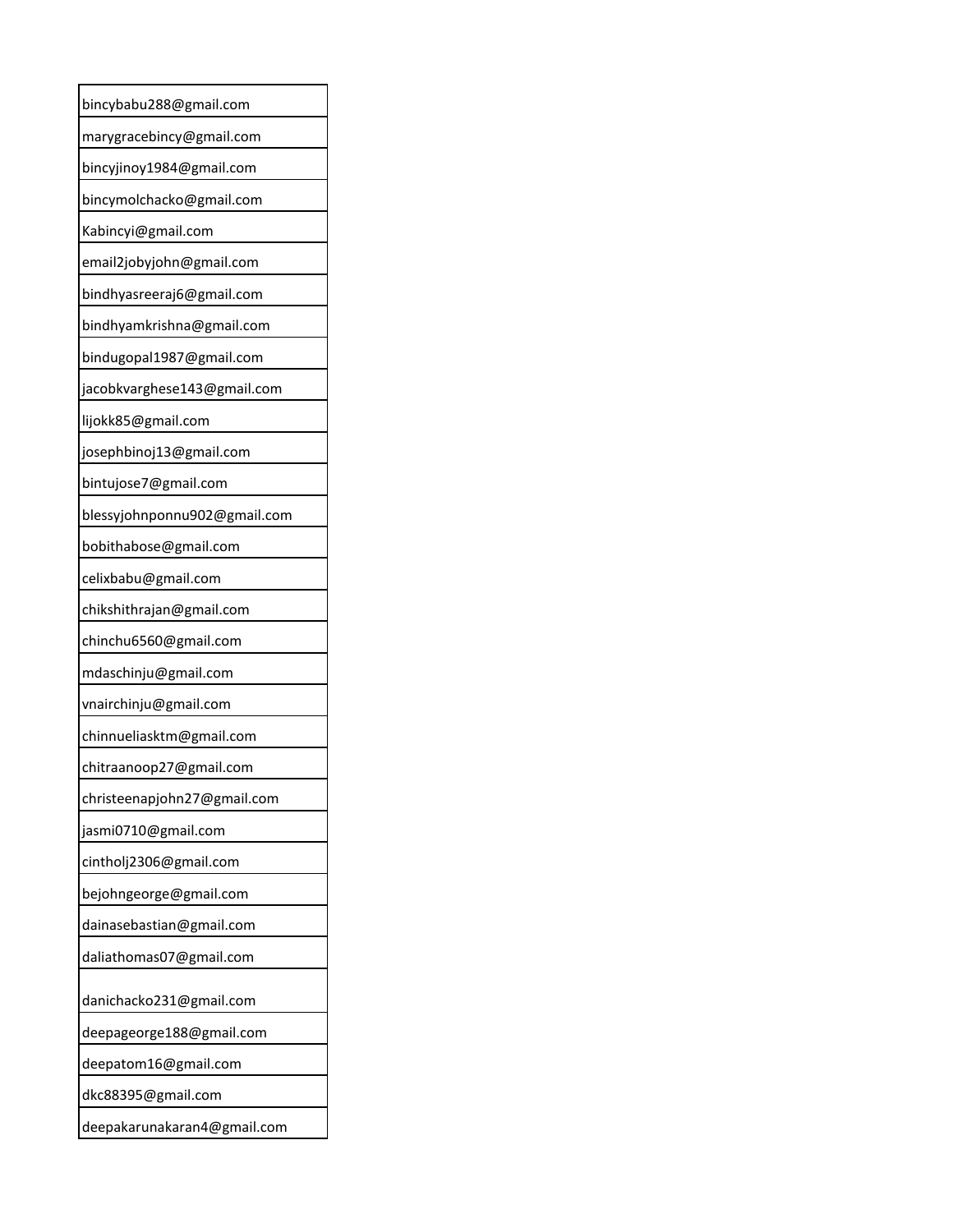| deepajoseph2009@gmail.com                          |
|----------------------------------------------------|
| deepamol64@gmail.com                               |
| deepthypraji@gmail.com                             |
| delmamathew4@gmail.com                             |
| delnamathew1995@gmail.com                          |
| dvargheese05@gmail.com                             |
| joseph.dennis83@gmail.com                          |
| devivasudevan27@gmail.com<br>uexyjacouzbegman.com, |
| dexyjacob6@gmail.com                               |
| dhanyagino17@gmail.com                             |
| dinyshanto@gmail.com                               |
| pddismi@gmail.com                                  |
| aareyavardhan@gmail.com                            |
| divyaprakash5489@gmail.com                         |
| divyashinu2@gmail.com                              |
| ppsabeeshkumar@yahoo.in                            |
| divyatchandran21@gmail.com                         |
| divyatressaanishevan@gmail.com                     |
| divyavasantha3@gmail.com                           |
| Divyanair1851991@gmail.com                         |
| divyarajagopal304@gmail.com                        |
| doriababu1990@gmail.com                            |
| elsyjosephmathoor@gmail.com                        |
| faizalph66@gmail.com                               |
| iamsharonjoseph@gmail.com                          |
| antonymini33@gmail.com                             |
| finnymathew87@gmail.com                            |
| gayathryretheesh@gmail.com                         |
| geethun00700@gmail.com                             |
| geethupjohnson1995@gmail.com                       |
| gigigopi101@gmail.com                              |
| giluanish84@gmail.com                              |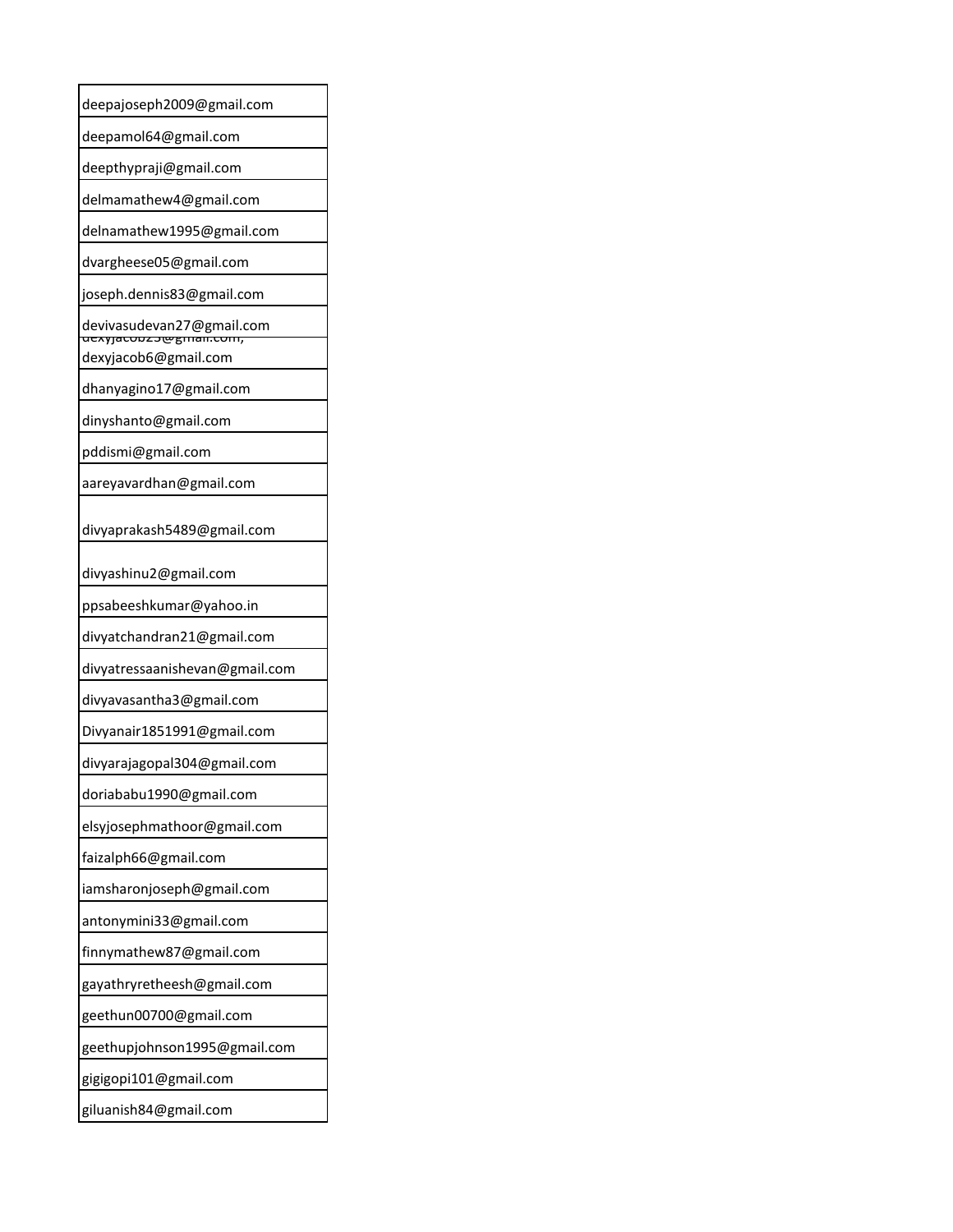| jkj1573@gmail.com             |
|-------------------------------|
| varghesegini6@gmail.com       |
| ginumohan203@gmail.com        |
| jinuthomas191987@gmail.com    |
| gladiesjames1986@gmail.com    |
| hareeshmaph94@gmail.com       |
| hashnaansari@gmail.com        |
| honeymol.mathew@gmail.com     |
| honeymolmathew1987@gmail.com  |
| honeymolunni16@gmail.com      |
| indumattathil@gmail.com       |
| jacinthasus@gmail.com         |
| jaiss2010@gmail.com           |
| jaisymathew555@gmail.com      |
| jayaphilip2011@gmail.com      |
| jayajayakumarktm006@gmail.com |
| jayanthiprajeesh14@gmail.com  |
| jaymolvjacob@gmail.com        |
| jeena1990m@gmail.com          |
| jeenarajappan2005@gmail.com   |
| jeethusadan@gmail.com         |
| jencyabraham1986@gmail.com    |
| jerinmajo@gmail.com           |
| jesmijohnson@gmail.com        |
| johnjessy22@gmail.com         |
| jessymoldenny@gmail.com       |
| tjijithomast@gmail.com        |
| jijopalakalam@gmail.com       |
| jilukadavil@gmail.com         |
| jilumuth@gmail.com            |
| jimnashaji@gmail.com          |
| Jincygeorge873@gmail.com      |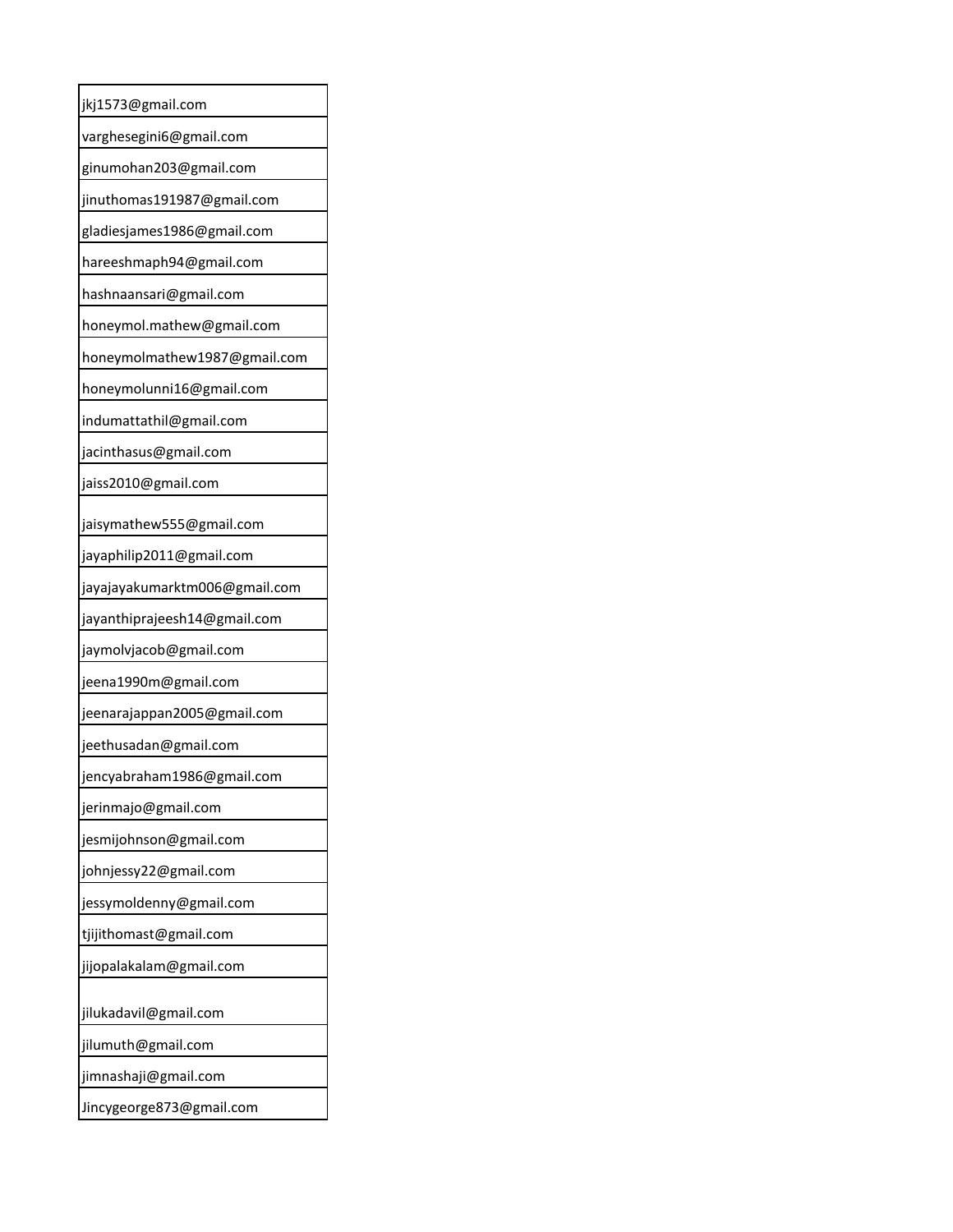| jamesmathew1923@gmail.com      |
|--------------------------------|
| jincyjoy2705@gmail.com         |
| jincykaparambil@gmail.com      |
| bijujincyj@gmail.com           |
| jincynj008@gmail.com           |
| jincyputhukkattil@gmail.com    |
| jincyjomy@gmail.com            |
| jinikjohny900@gmail.com        |
| jintujaison2010@gmail.com      |
| jintuv0@gmail.com              |
| jinumolbobin@gmail.com         |
| jishajibin07@gmail.com         |
| jishajprakash89@gmail.com      |
| jishaksoman84@gmail.com        |
| jishamaria143@gmail.com        |
| mathewjisha16@gmail.com        |
| josephjisha424@gmail.com       |
| jismishinilthalumkal@gmail.com |
| jismoljoby@gmail.com           |
| jisvava.george09@gmail.com     |
| jismy84@gmail.com              |
| jittyjamess01@gmail.com        |
| jobinsince1987@gmail.com       |
| jobyjosephkp@gmail.com         |
| royjesussaves@gmail.com        |
| jomykurian88@gmail.com         |
| vishalchacko.2012@gmail.com    |
| abeljosmijijo@gmail.com        |
| saranjosmi138@gmail.com        |
| josmimol33@gmail.com           |
| josmytijo2022@gmail.com        |
| jominmjoy@gmail.com            |
| jjossymol@gmail.com            |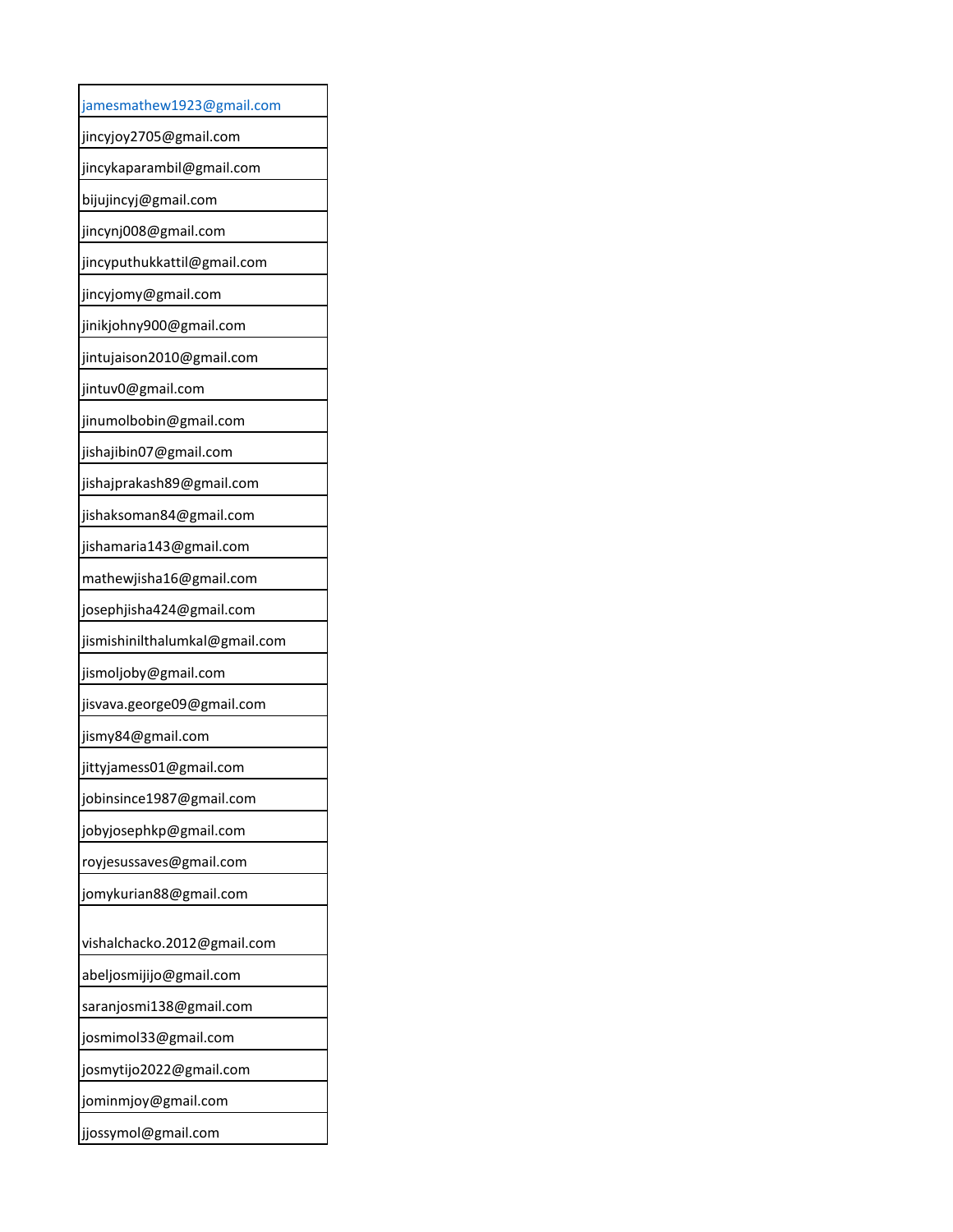| jottymonthomas@gmail.com                                                       |
|--------------------------------------------------------------------------------|
| joannibu35@gmail.com                                                           |
| jubithajames857@gmail.com                                                      |
| jubymariat@gmail.com                                                           |
|                                                                                |
| jubymoljoseph303@gmail.com                                                     |
| julieaugustine123@gmail.com                                                    |
| julyjose2021@gmail.com                                                         |
| juliekjohn1985@gmail.com                                                       |
| jayasthomas3@gmail.com                                                         |
| mailtojuliet1988@gmail.com                                                     |
| jyothiparameswaran2015@gmail.com<br><del>jyotny.purusnotnaman223@gman.co</del> |
| m                                                                              |
|                                                                                |
| karthikakavya123@gmail.com                                                     |
| karthikarenjith748@gmail.com                                                   |
| karthikaks335@gmail.com                                                        |
| kaveriivk@gmail.com                                                            |
| kavithapradeesh2008@gmail.com                                                  |
| kavyaprasad1997@gmail.com                                                      |
| keerthianandhu308@gmail.com                                                    |
| 251091keerthi@gmail.com                                                        |
| keerthykathu133@gmail.com                                                      |
| kiranthomas291988@gmail.com                                                    |
| skishorsukumaran@gmail.com                                                     |
| joshmajoseph700@gmail.com                                                      |
| Krishnenduanuraj@gmail.com                                                     |
| kunjuzzz1993@gmail.com                                                         |
| parvathy.parvathy12@gmail.com                                                  |
| lalyjoseph999@gmail.com                                                        |
| leemavarghese022@gmail.com                                                     |
| lekshmichandran102@gmail.com                                                   |
| libinkthomas@yahoo.com                                                         |
| babukuttanpampady@gmail.com                                                    |
| libymbhaskaran@gmail.com                                                       |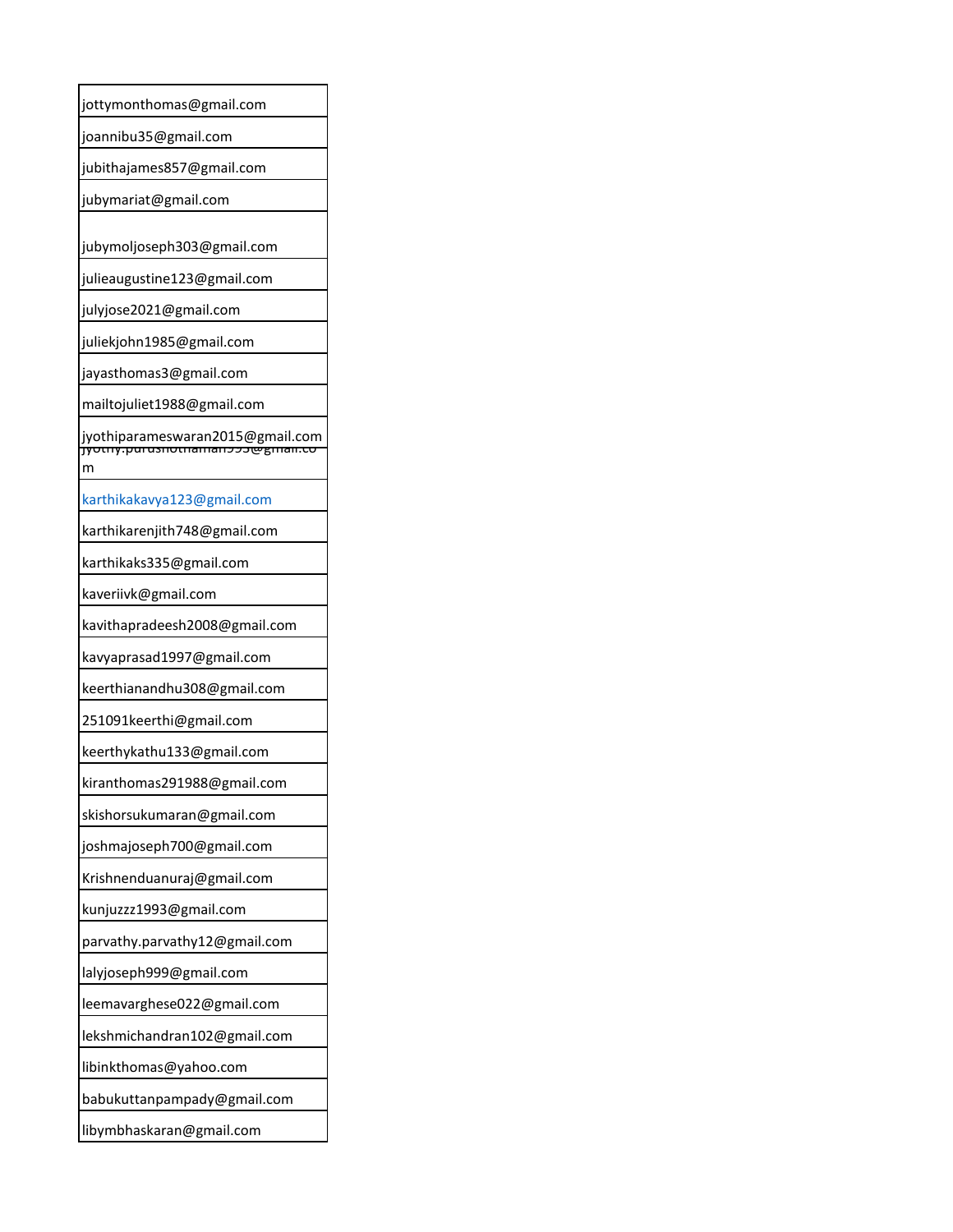| lidiyaabraham24@gmail.com     |
|-------------------------------|
| lijamolmaryjose@gmail.com     |
| lijaharish@gmail.com          |
| lijeenabinesh91@gmail.com     |
| laijojp@gmail.com             |
| thomasvj333@gmail.com         |
| lincyreji09@gmail.com         |
| linithomas2019@gmail.com      |
| linujoseph5700@gmail.com      |
| lisymolkm@gmail.com           |
| littithomas91@gmail.com       |
| kurian.lizmaria@gmail.com     |
| mathewliza935@gmail.com       |
| majojohn5@gmail.com           |
| mmmajomathew@gmail.com        |
| manjuaniltkm@gmail.com        |
| manjukjose007@yahoo.co.in     |
| manjukm450@gmail.com          |
| manjujomon85@gmail.com        |
| manjuppmanjupp60@gmail.com    |
| mpk111992@gmail.com           |
| jobymanju69@gmail.com         |
| manjusha624@gmail.com         |
|                               |
| manjusha.chellappan@yahoo.com |
| manjushapsanoop@gmail.com     |
| manuprabha.unni@gmail.com     |
| tincyt86@gmail.com            |
| mariyam.291996@gmail.com      |
| jithajames09@gmail.com        |
| marytintupious@gmail.com      |
| antonysheeba.84@gmail.com     |
| Mathewgeorgekallara@gmail.com |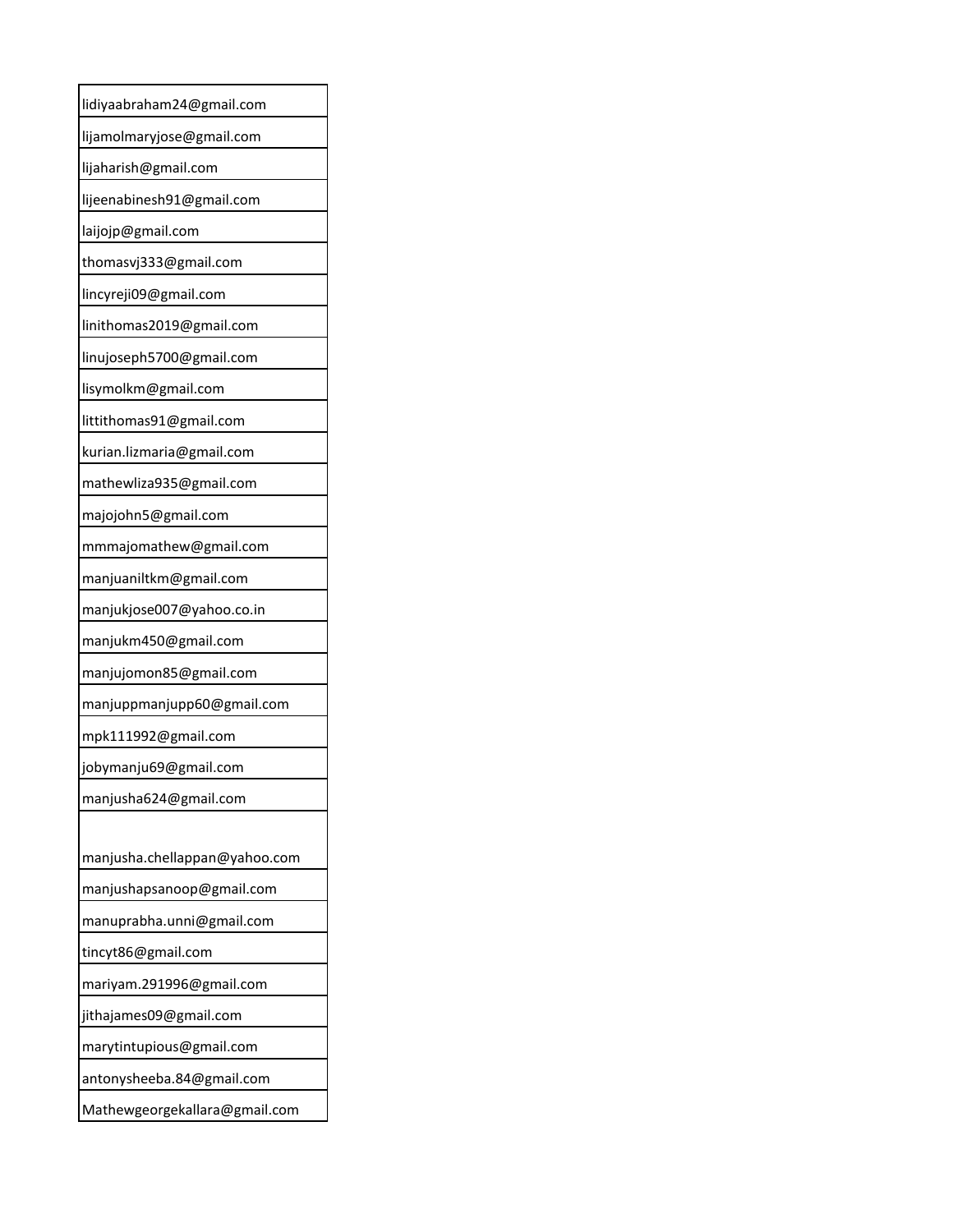| mayajayamon1985@gmail.com                                                     |
|-------------------------------------------------------------------------------|
| mayaradahakrishnan8888@gmail.co<br>m                                          |
| meenu318318@gmail.com                                                         |
| meenuprasadarun@gmail.com                                                     |
| meera.krishnanmeera@gmail.com                                                 |
| meeraravindran921@gmail.com                                                   |
| mariyamma012@gmail.com                                                        |
| merinjose228@gmail.com                                                        |
| merry.merinsebastian@gmail.com                                                |
| merinjoymon@gmail.com                                                         |
| ksmini.mini@gmail.com                                                         |
| csminu007@gmail.com<br><del>munususammaurew700</del><br><del>rooss@gmar</del> |
| m                                                                             |
| muhammednoor399@gmail.com                                                     |
| nasrinsiyad@gmail.com                                                         |
| neenujames1993@gmail.com                                                      |
| meneenusathyan@gmail.com                                                      |
| neenumolpb7@gmail.com                                                         |
| neethupunnathura@gmail.com                                                    |
| nishadneethu6@gmail.com                                                       |
| neethusivakumar87@gmail.com                                                   |
| neethujudith8282@gmail.com                                                    |
| neethuanil02@gmail.com                                                        |
| neethudeepu89@gmail.com                                                       |
| tinuscaria555@gmail.com                                                       |
| neethumolta88@gmail.com                                                       |
| neethumol284@gmail.com                                                        |
| neethupradeep2@gmail.com                                                      |
| nikithajohnson1992@gmail.com                                                  |
| nimishijo@gmail.com                                                           |
| nimmyrobin8517@gmail.com                                                      |
| nimykj24@gmail.com                                                            |
| jajopzr@gmail.com                                                             |
|                                                                               |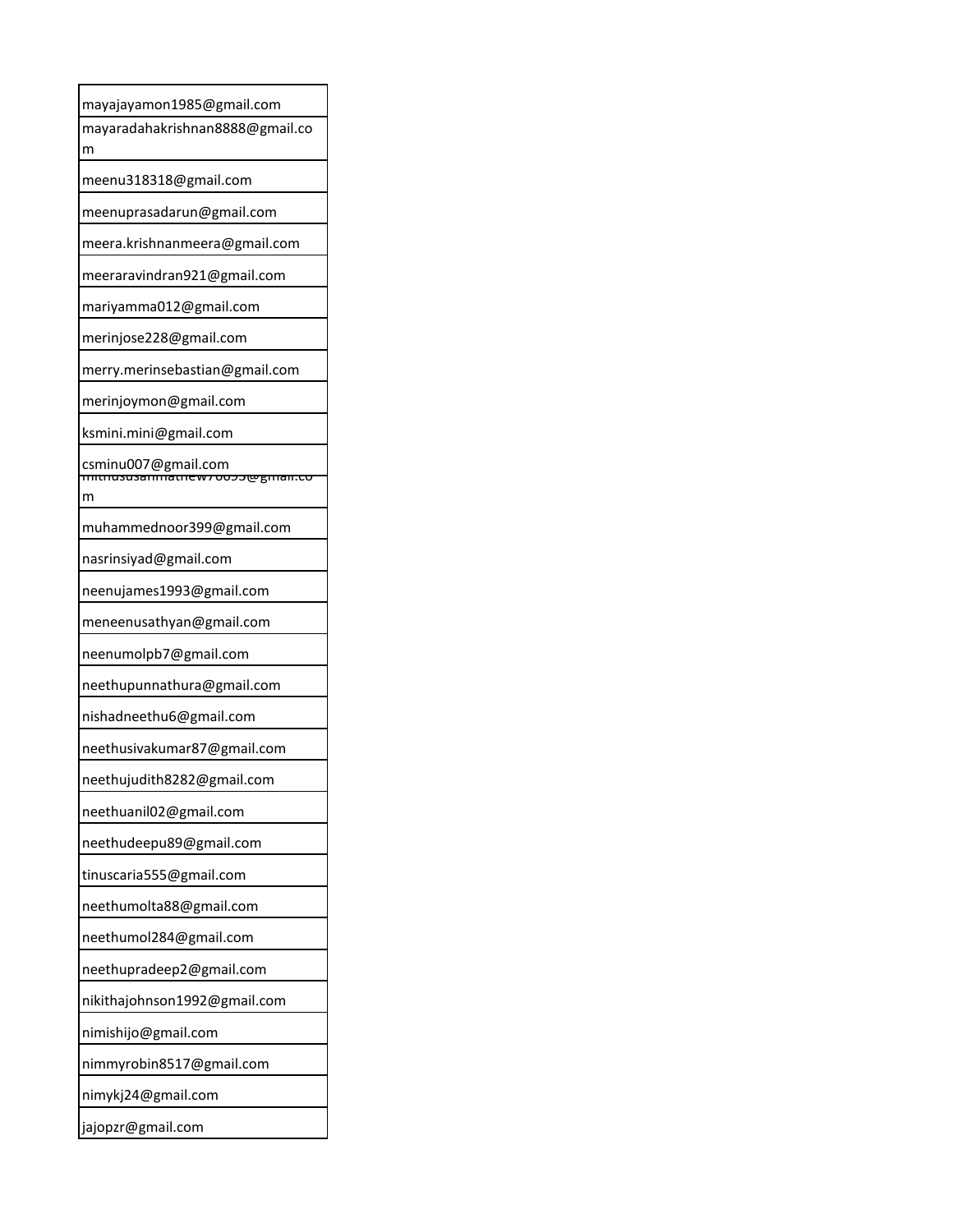| ninuvarghese92@gmail.com       |
|--------------------------------|
| nisaazano@gmail.com            |
| nishakochumon123@gmail.com     |
| sabunisha054@gmail.com         |
| nishakgopi@gmail.com           |
| jobynisha0@gmail.com           |
| nishamolrijo12345@gmail.com    |
| deepthividhyadharan@gmail.com  |
| cparvathy95@gmail.com          |
| achuabin23@gmail.com           |
| pinkyanu073@gmail.com          |
| prajitha87abhilash@gmail.com   |
| princevsvs82@gmail.com         |
| toursnehalal@gmail.com         |
| preethajince@yahoo.com         |
| preetha.mahesh@yahoo.com       |
| spreethakr@gmail.com           |
| preethipala95@gmail.com        |
| preethimol1985@gmail.com       |
| princyelizabha25@gmail.com     |
| princu348@gmail.com            |
| rinuashin028@gmail.com         |
| tintu.rey@gmail.com            |
| priyazindrella@gmail.com       |
| priyasubin27@gmail.com         |
| priyavinod87@gmail.com         |
| priyankanikhil198889@gmail.com |
| priyankamraju123@gmail.com     |
| priyanka.pp.86@gmail.com       |
| priyanegiaa@gmail.com          |
| radhumr2017@gmail.com          |
| rahulcs1210@gmail.com          |
| rajasreetr4@gmail.com          |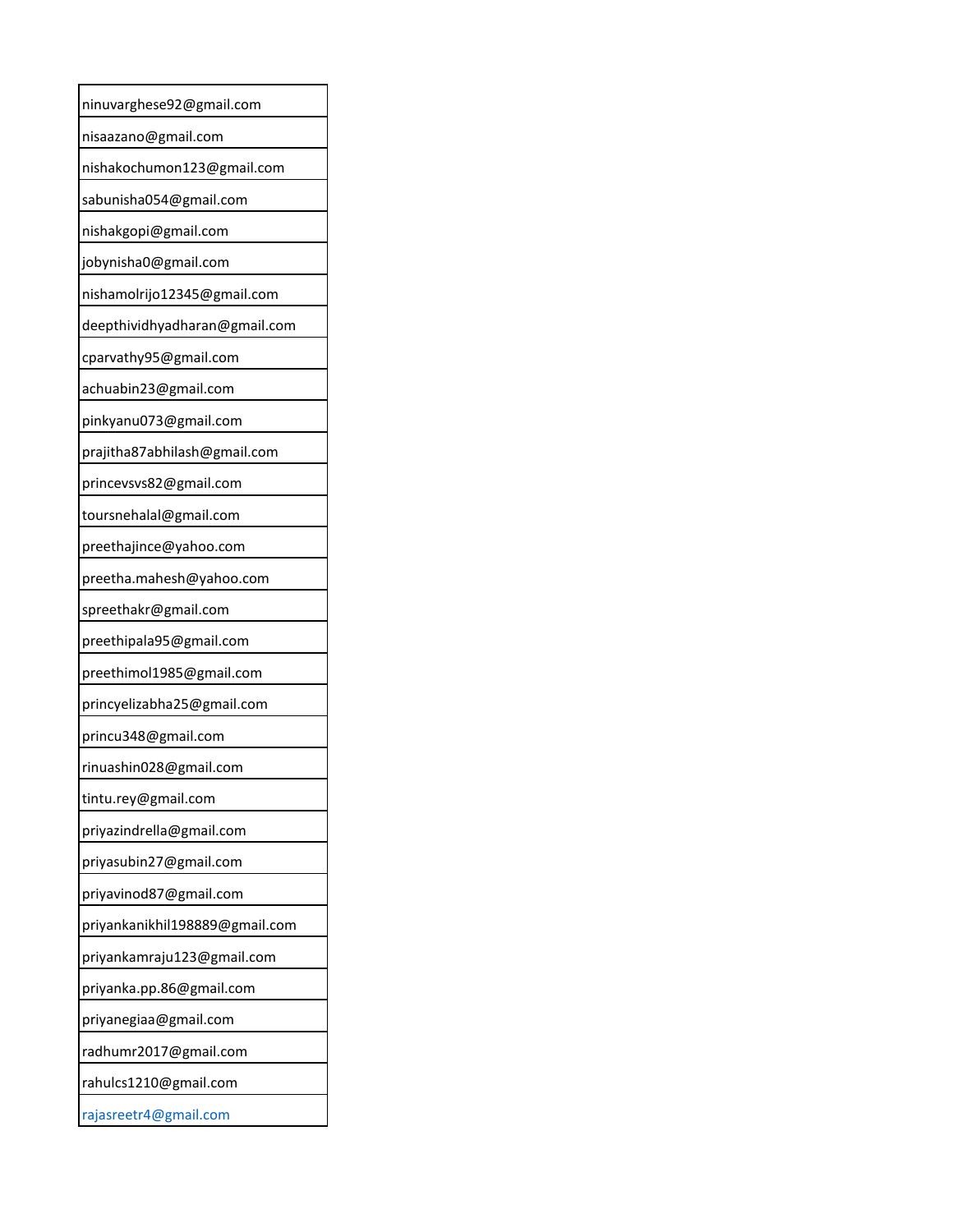| bijoynellolapoikayil@gmail.com |
|--------------------------------|
| rajeswaryabhinand@gmail.com    |
| rajireneesh91@gmail.com        |
| rajikn9603027497@gmail.com     |
| rajiajith2016@gmail.com        |
| rajimajesh43@gmil.com          |
| rajivinu1985@gmail.com         |
| rajidileep86@gmail.com         |
| rajisanoj6@gmail.com           |
| raji28jibin@gmail.com          |
| rajimolpv87@gmail.com          |
| rakhitv87@gmail.com            |
| renjuramachandran29@gmail.com  |
| ranjusunil001@gmail.com        |
| raseenasajeer719@gmail.com     |
| rchnmathew@gmail.com           |
| reebasimon95@gmail.com         |
| reenathomas327@gmail.com       |
| reenijoshy@gmail.com           |
| tomsonpthomas47@gmail.com      |
| rajeswariebin@gmail.com        |
| riyonareji@gmail.com           |
| rejishsivan@gmail.com          |
| rejithakashi02@gmail.com       |
| binurejitha86@gmail.com        |
| vasmedmanu.uthaman@gmail.com   |
| i.rekharenjith1985@gmail.com   |
| rekharajendran228@gmail.com    |
| ramyabibi@gmail.com            |
| remuren18@gmail.com            |
| remyakmathew49@gmail.com       |
| saiju77777@gmail.com           |
| remyamolvipin@gmail.com        |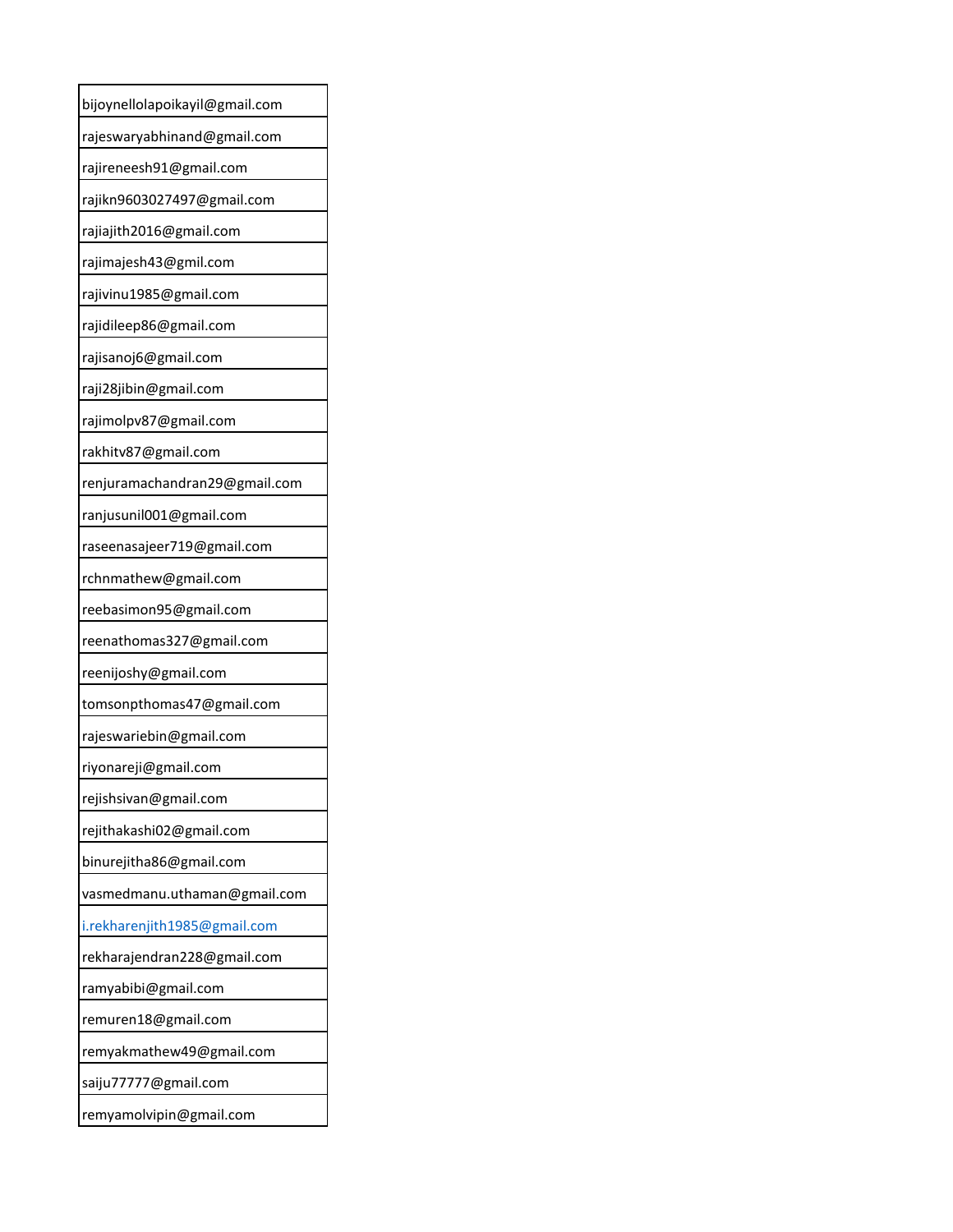| remyapushpan06@gmail.com     |
|------------------------------|
| renjithremya46@gmail.com     |
| remyasremyas07@gmail.com     |
| remyavj3@gmail.com           |
| remyavijesh39@gmail.com      |
| remyakrishna47@gmail.com     |
| remyaanumod1982@gmail.com    |
| remyamolambadi@gmail.com     |
| remyamolraju4@gmail.com      |
| renjiuthamanarun@gmail.com   |
| renjinikraju@gmail.com       |
| renjinivinojtk@gmail.com     |
| baijuvakathanam@gmail.com    |
| renjufelix123@gmail.com      |
| lalssignature@gmail.com      |
| renubhaskaran5@gmail.com     |
| renymathew221@gmail.com      |
| renyvinu30@gmail.com         |
| reshmaratheesh1993@gmail.com |
| reshuchithira001@gmail.com   |
| reshmarajappan96@gmail.com   |
| reshma.sebastian77@gmail.com |
| resmidharan50@gmail.com      |
| anuragreshmi@gmail.com       |
| resmiviswanathan91@gmail.com |
| resmyreghumani@gmail.com     |
| resnatr2023@gmail.com        |
| rethimolvt@gmail.com         |
| revathy.bnair334@gmail.com   |
| rexilmariya@gmail.com        |
| simonsuresh0@gmail.com       |
| rincymathew418@gmail.com     |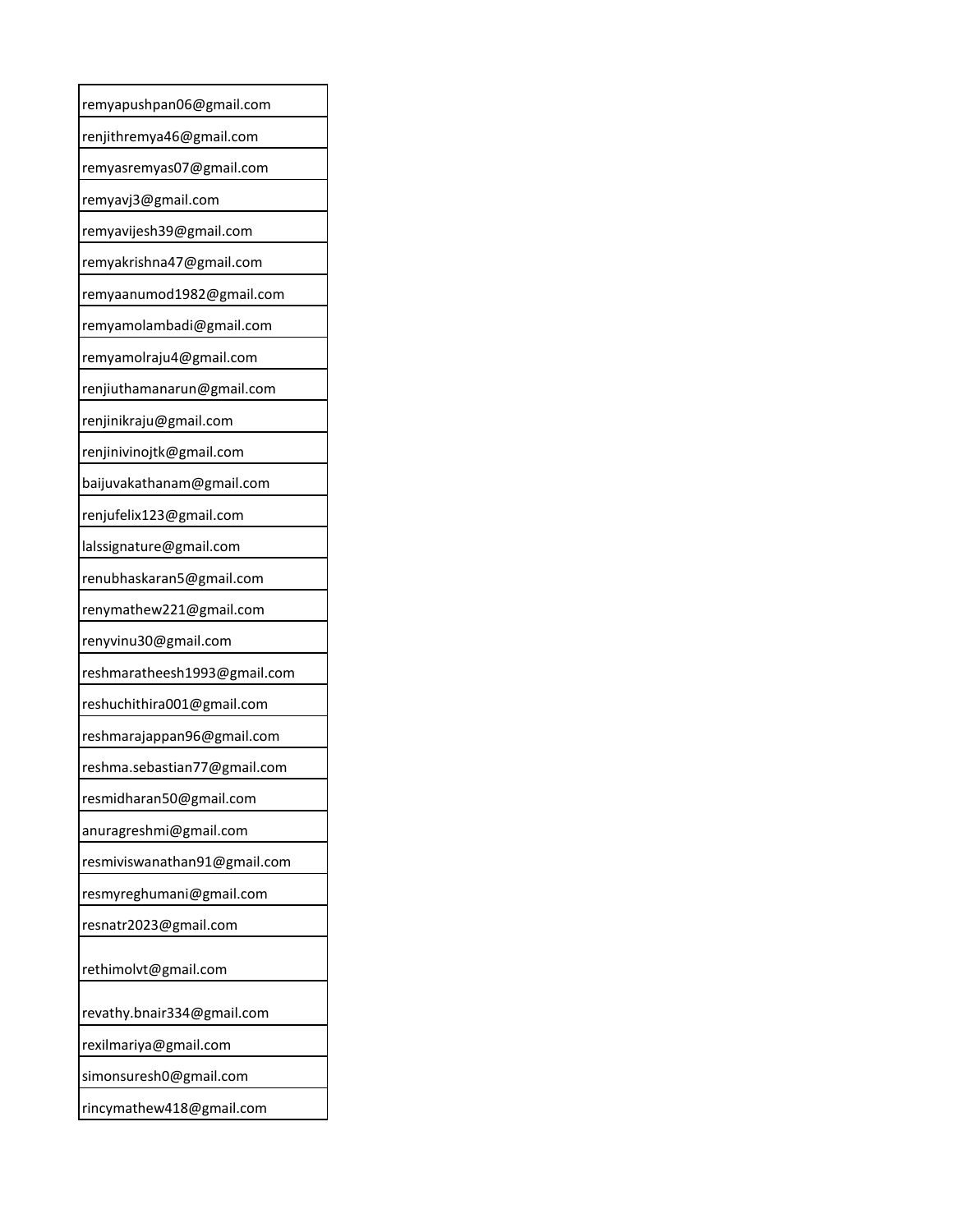| rintukbabu588@gmail.com                            |
|----------------------------------------------------|
| rintumarychacko@gmail.com                          |
| uthomas1977@gmail.com                              |
| riyamk85@gmail.com                                 |
| riyathampi@gmail.com                               |
| sumonsukumaran@gmail.com                           |
| roshnashilu@gmail.com                              |
| roshnamolpv2273@gmail.com                          |
| rosejuby2012@gmail.com                             |
| sumeshabraham12@gmail.com                          |
| tonyrajesh0092018@gmail.com                        |
| sabithomasaviva@gmail.com                          |
|                                                    |
| sabithasajeev2022@gmail.com                        |
| sabithadipu999@gmail.com                           |
| safanashanu1994@gmail.com                          |
| sairaae786@gmail.com                               |
| sajanabeegum1990@gmail.com                         |
| salinibiju28@gmail.com                             |
| arunarun454@gmail.com<br>salususanmathew@gmail.com |
|                                                    |
| sandhyarandeep26@gmail.com                         |
| sangeethabhavani87@gmail.co                        |
| sanithasajith5@gmail.com                           |
| sathyansanitha@gmail.com                           |
| ssanithaps002@gmail.com                            |
| sanjaykumarjanakeynivas@gmail.com                  |
| sanjupk11988@gmail.com                             |
| santhinithankachan17@gmail.com                     |
| sinibiju983@gmail.com                              |
| shijisara614@gmail.com                             |
| saranyavaliyankal@gmail.com                        |
| saranyabose2@gmail.com                             |
| saranyakr286@gmail.com                             |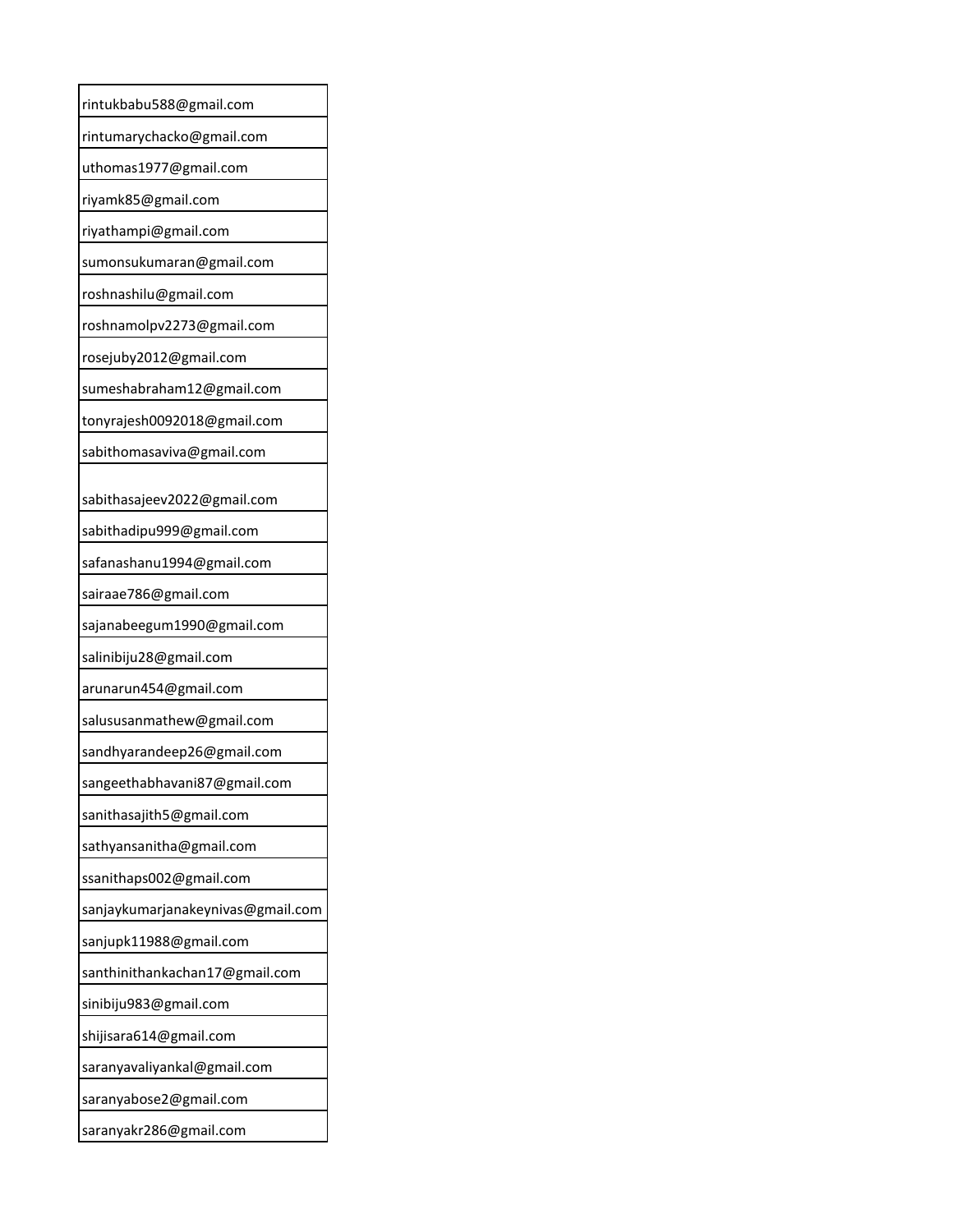| saranyamohanan255@gmail.com                                  |
|--------------------------------------------------------------|
| saranya9407@gmail.com                                        |
| sarikadijeesh@gmail.com                                      |
| sarikamols94@gmail.com                                       |
| sarisujith80@gmail.com                                       |
| sasikalarajesh2019@gmail.com                                 |
| soumyapeter89@gmail.com                                      |
| savithakpeter@gmail.com                                      |
| savithamb057@gmail.com                                       |
| savithavraj86@gmail.com                                      |
| sayanavijayan88@gmail.com                                    |
| seemaajith82@gmail.com                                       |
| seemasijiseemasiji@gmail.com                                 |
| seethalantony24@gmail.com                                    |
| joyselhy@gmail.com                                           |
| vsselvi1987@gmail.com                                        |
| selvimaryvt379@gmail.com                                     |
| pashashahana@gmail.com                                       |
| shamnaniju1991@gmail.com                                     |
| shalomvarghese356@gmail.com                                  |
| harrisshami958@gmail.com<br><del>ianpiamouzb@gman.com,</del> |
| pramod.er821@gmail.com                                       |
| sharonmg789@gmail.com                                        |
| sharonrosej7@gmail.com                                       |
| shebinjoseph60@gmail.com                                     |
| yohannan1980@gmail.com                                       |
| sheejamolchullanayil@gmail.com                               |
| basheeradil09@gmail.com                                      |
| shiji84.abraham@gmail.com                                    |
| shijiarimattom@gmail.com                                     |
| shijupsvkm@yahoo.com                                         |
| shilpansasi35@gmail.com                                      |
| shinisajath@gmail.com                                        |
|                                                              |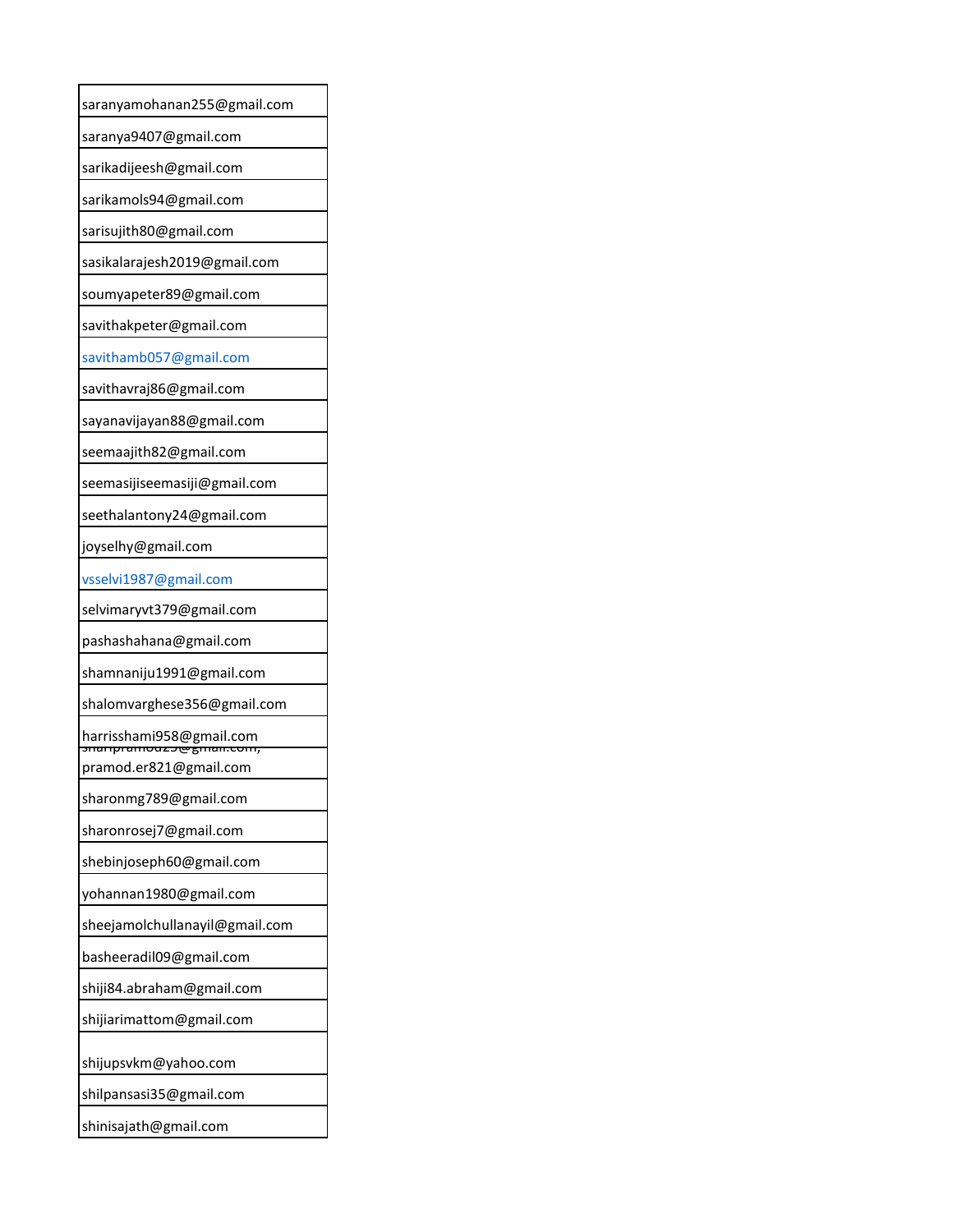| shinilthalumkal@gmail.com   |
|-----------------------------|
| shintushiju2021@gmail.com   |
| shintumoljohn410@gmail.com  |
| shymathomas1982@gmail.com   |
| shynirahul42@gmail.com      |
| siji184@gmail.com           |
| sijiammu168@gmail.com       |
| sijimolipe1986@gmail.com    |
| sijimol87@gmail.com         |
| sijopj86@gmail.com          |
| silbyjomon06@gmail.com      |
| siljihussain310@gmail.com   |
| siljucyriac@gmail.com       |
| silpanath299@gmail.com      |
| siminap2015@gmail.com       |
| sindhusmelood@gmail.com     |
| mathewsinju6@gmail.com      |
| sinjumathew1197@gmail.com   |
| sinumon009@hotmail.com      |
| siyanasidhik2016@gmail.com  |
| smitha.sea2010@gmail.com    |
| smithajayanbalan@gmail.com  |
| smithaajil31@gmail.com      |
| shajansmitha2@gmail.com     |
| smitha141983@gmail.com      |
| niranmohan4u@gmail.com      |
| snehavarghese1986@gmail.com |
| sonamolantony@gmail.com     |
| jaisonts36@gmail.com        |
| sonia.babu2@gmail.com       |
| soniajacob64@gmail.com      |
| princekanicheril@gmail.com  |
| soniapallom@gmail.com       |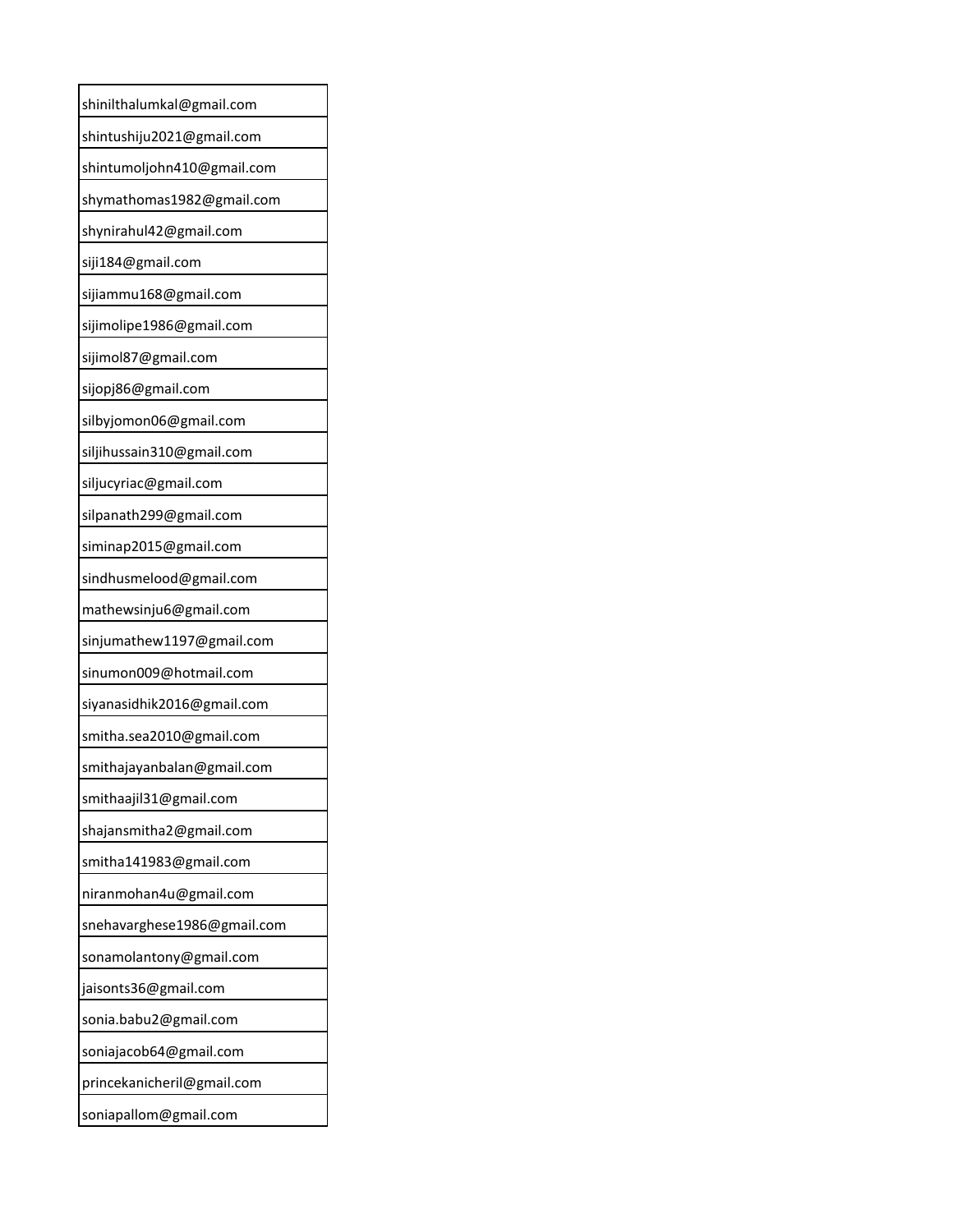| soniaranjith1@gmail.com       |
|-------------------------------|
| sooryatdpa@gmail.com          |
| 4usubi@gmail.com              |
| soumyaabraham25@gmail.com     |
| soumyacm1990@gmail.com        |
| sukumaransoumya60@gmail.com   |
| soumyajinu1984@gmail.com      |
| soumyanoop86@gmail.com        |
| robypoovakulam@gmail.com      |
| soumyaa317@gmail.com          |
| smyaptm@gmail.com             |
| sajivenparambil1978@gmail.com |
| soumyatelvi84@gmail.com       |
| soumyapk11985@gmail.com       |
| soumyapalaparambil@gmail.com  |
| soumyaunni64@gmail.com        |
| soumyaedathua@gmail.com       |
| soumyasoman730@gmail.com      |
| soumyasugunan1985@gmail.com   |
| soumyasarath010@gmail.com     |
| mssoumyamol4@gmail.com        |
| sanasoumya0@gmail.com         |
| soumyamoljohnson24@gmail.com  |
| Sreedeviunni88@gmail.com      |
| sreejaparapuram@gmail.com     |
| spsreejaprasannan93@gmail.com |
| sreejaaneesh28@gmail.com      |
| sreekuttycb27@gmail.com       |
| sreekkuttysv6@gmail.com       |
| sreekutty13588@gmail.com      |
| sreemol52020@gmail.com        |
| mesreeranjiniraju@gmail.com   |
| Sruthibala23@gmail.com        |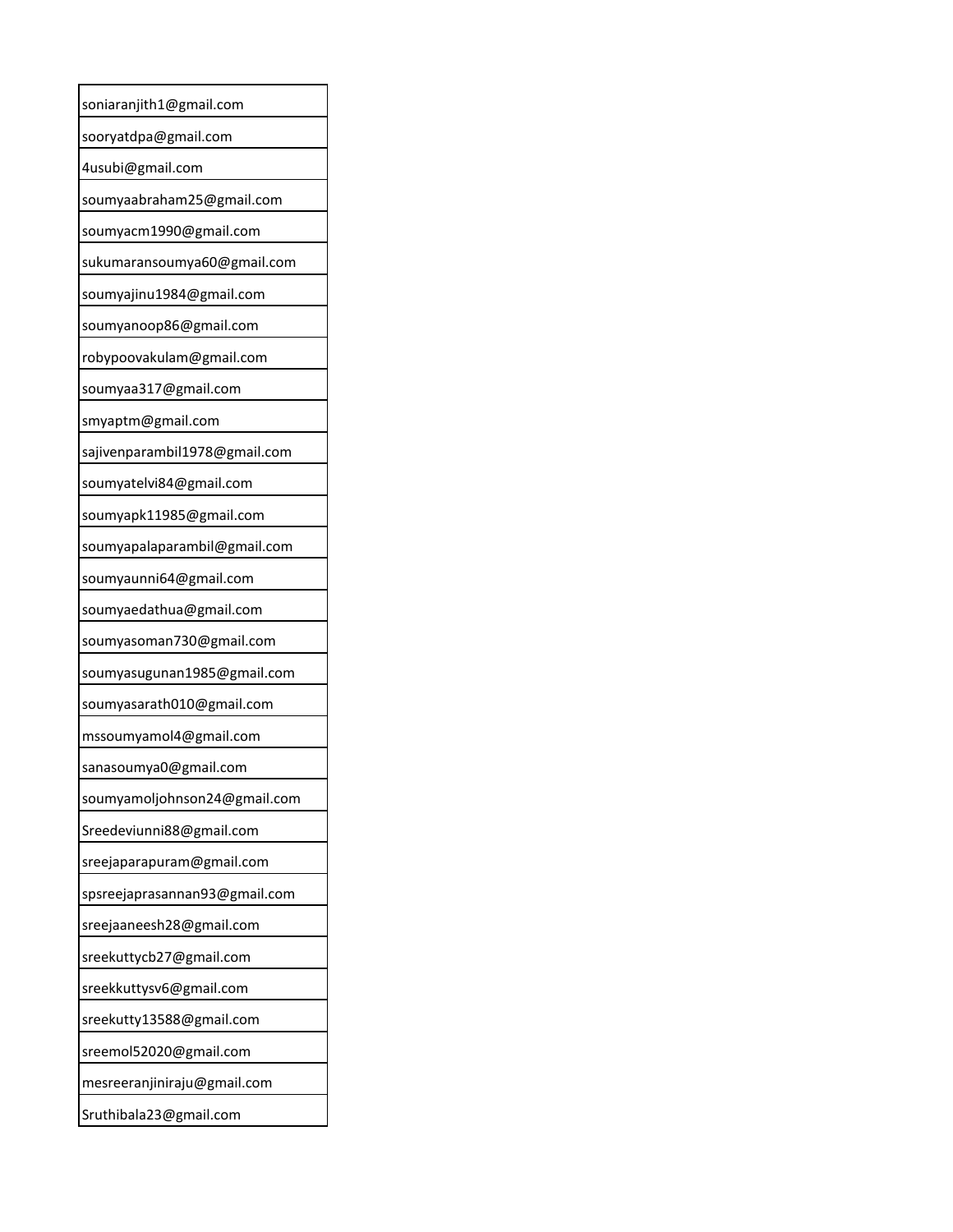| Sruthik234@gmail.com            |
|---------------------------------|
| sruthythomas041@gmail.com       |
| sruthiachu95@gmail.com          |
| Steffigeorge88@gmail.com        |
| stella.raichel23@gmail.com      |
| molprsubha@gmail.com            |
| shubamoncy@gmail.com            |
| subishromeo@gmail.com           |
| sudhakumary89@gmail.com         |
| sujanarm92@gmail.com            |
| sujitharegilal04@gmail.com      |
| sahlshemee2019@gmail.com        |
|                                 |
| sulususan2017@gmail.com         |
| sumayyairshad1@gmail.com        |
| apanjana72@gmail.com            |
| sumipeter88@gmail.com           |
| sumithaps705@gmail.com          |
| sumolshan@gmail.com             |
| sumolvarghese707@gmail.com      |
| lakshmivalliyara@gmail.com      |
| satheeshnediyakalayil@gmail.com |
| sibucjacob@gmail.com            |
| sureyamuth@gmail.com            |
| susammavk@gmail.com             |
| susanjosey1991@gmail.com        |
| meenakshisinto@gmail.com        |
| swathigopinath1986@gmail.com    |
| swathymohan2@gmail.com          |
| Syamamariyam05@gmail.com        |
| syamatraju2@gmail.com           |
| syamilyullaskumar@gmail.com     |
| syamliks1991@gmail.com          |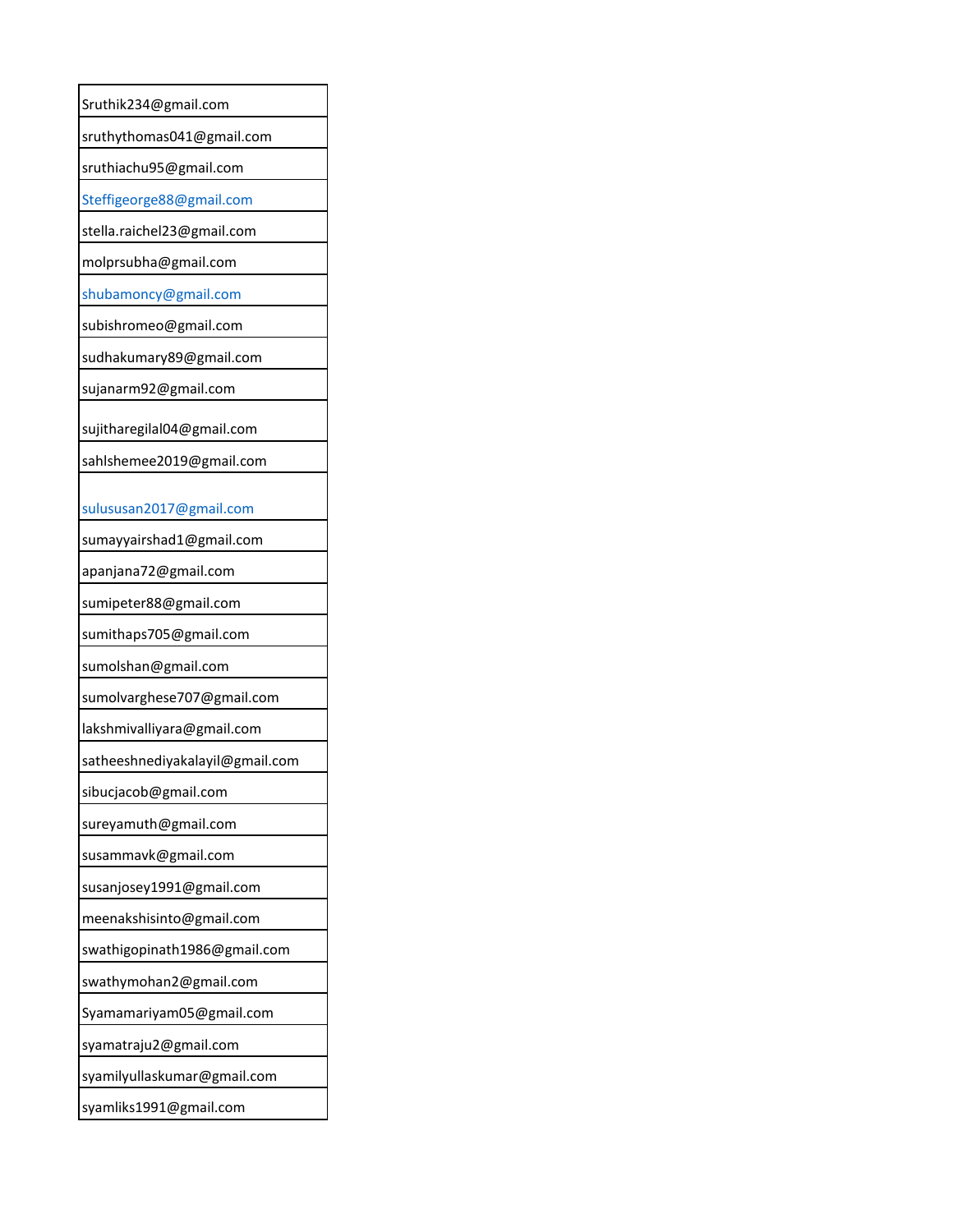| sybinelson@gmail.com            |
|---------------------------------|
| sabuteena0@gmail.com            |
| teenakalayil369@gmail.com       |
| tessykka@gmail.com              |
| tessymolf@gmail.com             |
| thejasm96@gmail.com             |
| thusharacg2017@gmail.com        |
| tinastiby84@gmail.com           |
| tincyjames86@gmail.com          |
| tincymathew31@gmail.com         |
| tintuantonyakl@gmail.com        |
| tintushiju1982@gmail.com        |
| chooraparambilanoop@gmail.com   |
| tintumoljohn87@gmail.com        |
| tintujeevan1@gmail.com          |
| tintumolsebastian8573@gmail.com |
| tinujogin4@gmail.com            |
| tinupalakuzhiyil@gmail.com      |
| samthosh678582@gmail.com        |
| tishasinoy2014@gmail.com        |
| tittyjoseph77@gmail.com         |
| annajoseph510@gmail.com         |
| jacobtreesa2008@gmail.com       |
| usnaahinas@gmail.com            |
| ajithperuva@gmail.com           |
| vidyamol59@gmail.com            |
| vimaldote@gmail.com             |
| vidyadinesan5@gmail.com         |
| vidyaviswan20@gmail.com         |
| vijithabimal32@gmail.com        |
| nanthuratheesh@gmail.com        |